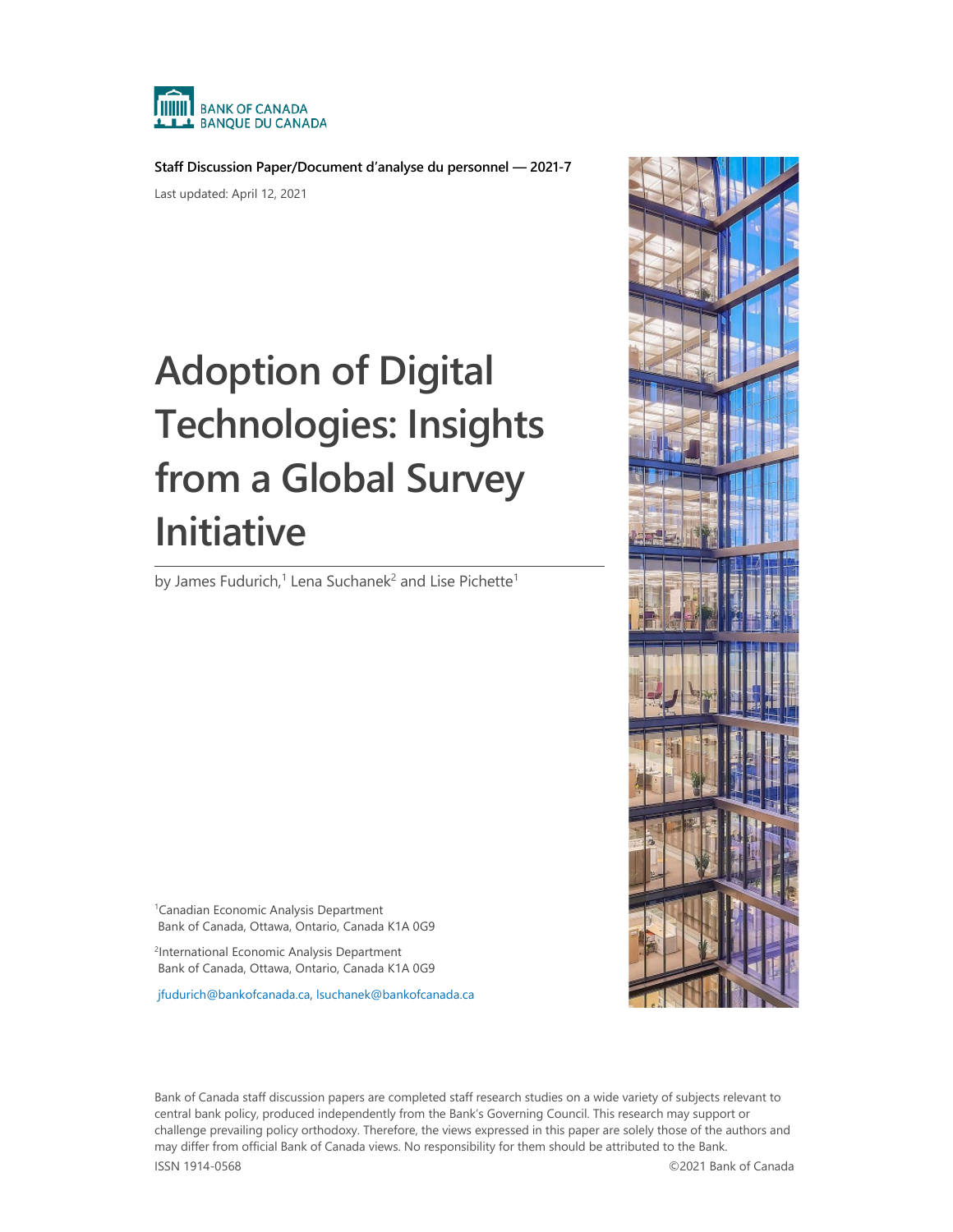# **Acknowledgements**

We would like to thank our network of central banks conducting surveys for embarking on this important coordination effort and collecting responses via their surveys. In Canada, we thank the anonymous firms who took part in our consultations for sharing their invaluable time and expertise. Participants at the 2019 Canadian Economics Association, the Société canadienne de science économique, the Bank of Canada's annual conference, and the CIRET/KOF/OECD/INSEE Workshop provided helpful comments and ideas. We would like to highlight technical advice from Farrukh Suvankulov and thank Jorge Eduardo Mancio Lopez for research assistance. We thank Gabriela Galassi and Russell Barnett for constructive comments and suggestions. Finally, we would also like to thank Carole Hubbard for editorial assistance. All remaining errors are our own.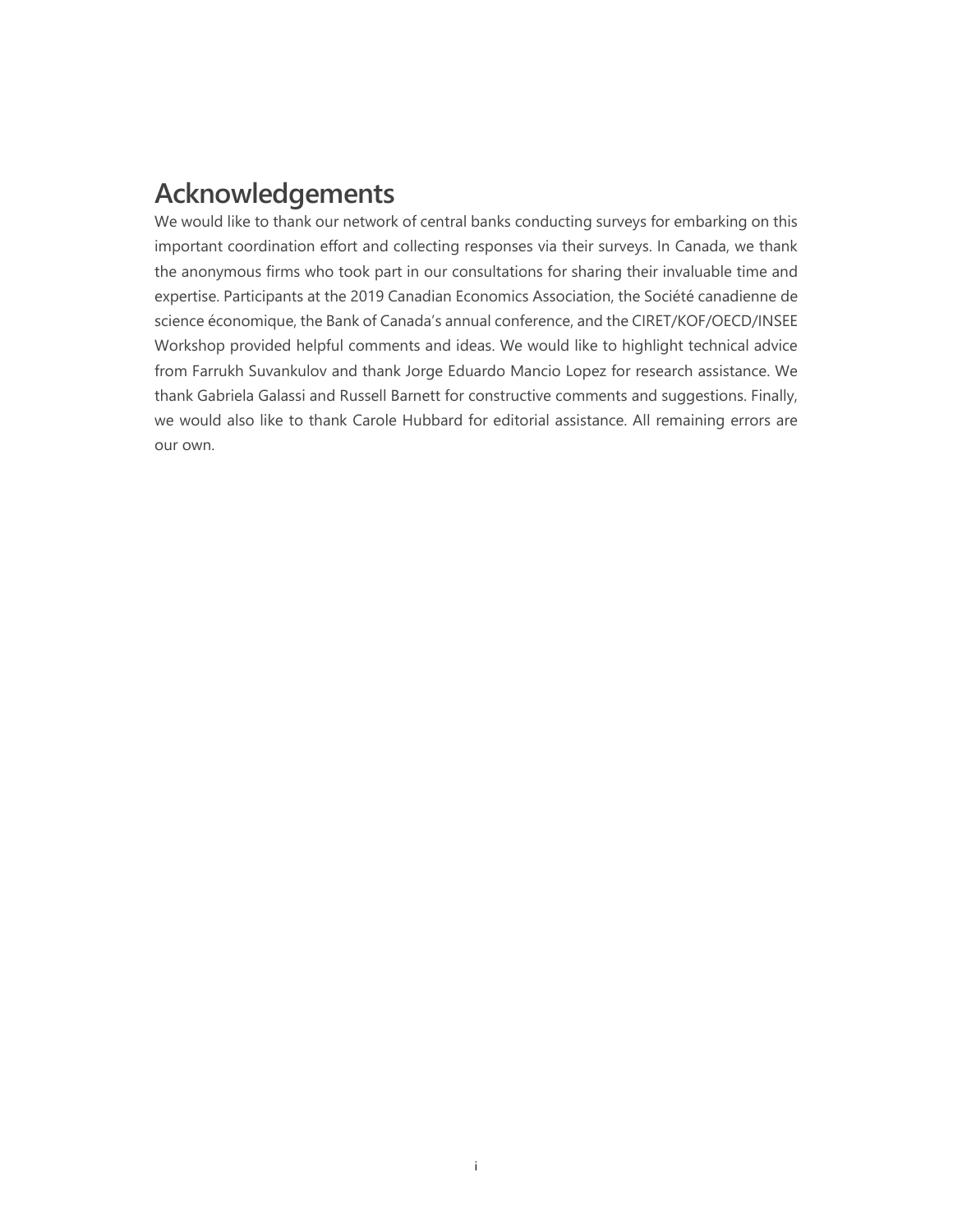# **Abstract**

The Bank of Canada, together with a global network of central banks, recently surveyed more than 6,000 firms from around the world. Using the survey data, this paper assesses the effects of digitalization on firms' pricing and employment decisions. Specifically, we examine firms' expectations about how their adoption of digital technologies—such as e-commerce, cloud computing, big data, 3-D printing, the Internet of Things, robotics and artificial intelligence will affect their prices and hiring plans. Digital technologies influence firms' operations in several ways that can often offset each other. This makes it difficult to pin down the overall impact on prices. Survey results for Canada suggest that some firms expect some downward pressure on prices from (1) efficiency gains, for example from automation, made possible by digital technology and (2) increased online competition and cost compression in the supply chain. Other firms expect that the value added to their products from adopting digital technologies will allow them to charge higher prices. In addition, some firms anticipate that they will have to pass on the costs of adoption to customers. Firms also expect a marginal negative effect on their employment over the next three years as a result of technologyinduced automation or productivity gains. This negative effect will largely be offset by more hiring of digital talent or to accommodate stronger sales. Using matching techniques to control for differences in sample size and composition as well as survey frames, we find that, compared with small and medium-sized firms, large firms are more likely to adopt digital technologies and more likely to expect negative effects on both employment and prices.

*Topics: Firm dynamics; Inflation and prices; Labour markets JEL codes: D22, E31, J21, O33*

# **Résumé**

La Banque du Canada, en collaboration avec un réseau international de banques centrales, a récemment interrogé plus de 6 000 entreprises de partout dans le monde. Sur la base des données recueillies, nous évaluons les effets de la numérisation sur les décisions relatives aux prix et à l'emploi. Plus précisément, nous examinons les attentes des entreprises quant à l'incidence de la mise en œuvre de technologies numériques telles que le commerce électronique, l'infonuagique, les mégadonnées, l'impression 3D, l'Internet des objets, la robotique et l'intelligence artificielle sur leurs prix et leurs plans d'embauche. Comme les effets variés de ces technologies sur les activités peuvent souvent se compenser, il est difficile d'en déterminer l'impact global sur les prix. Selon les résultats de l'enquête pour le Canada, certaines entreprises s'attendent à ce que les prix subissent des pressions à la baisse entraînées par 1) les gains d'efficience, associés à l'automatisation par exemple, et 2) la concurrence accrue en ligne et la compression des coûts dans la chaîne d'approvisionnement. D'autres estiment que la valeur ajoutée à leurs produits grâce aux technologies numériques leur permettra d'augmenter leurs prix. D'autres encore prévoient qu'elles devront répercuter sur leurs clients les coûts engendrés par l'adoption de telles technologies. Les entreprises anticipent également un effet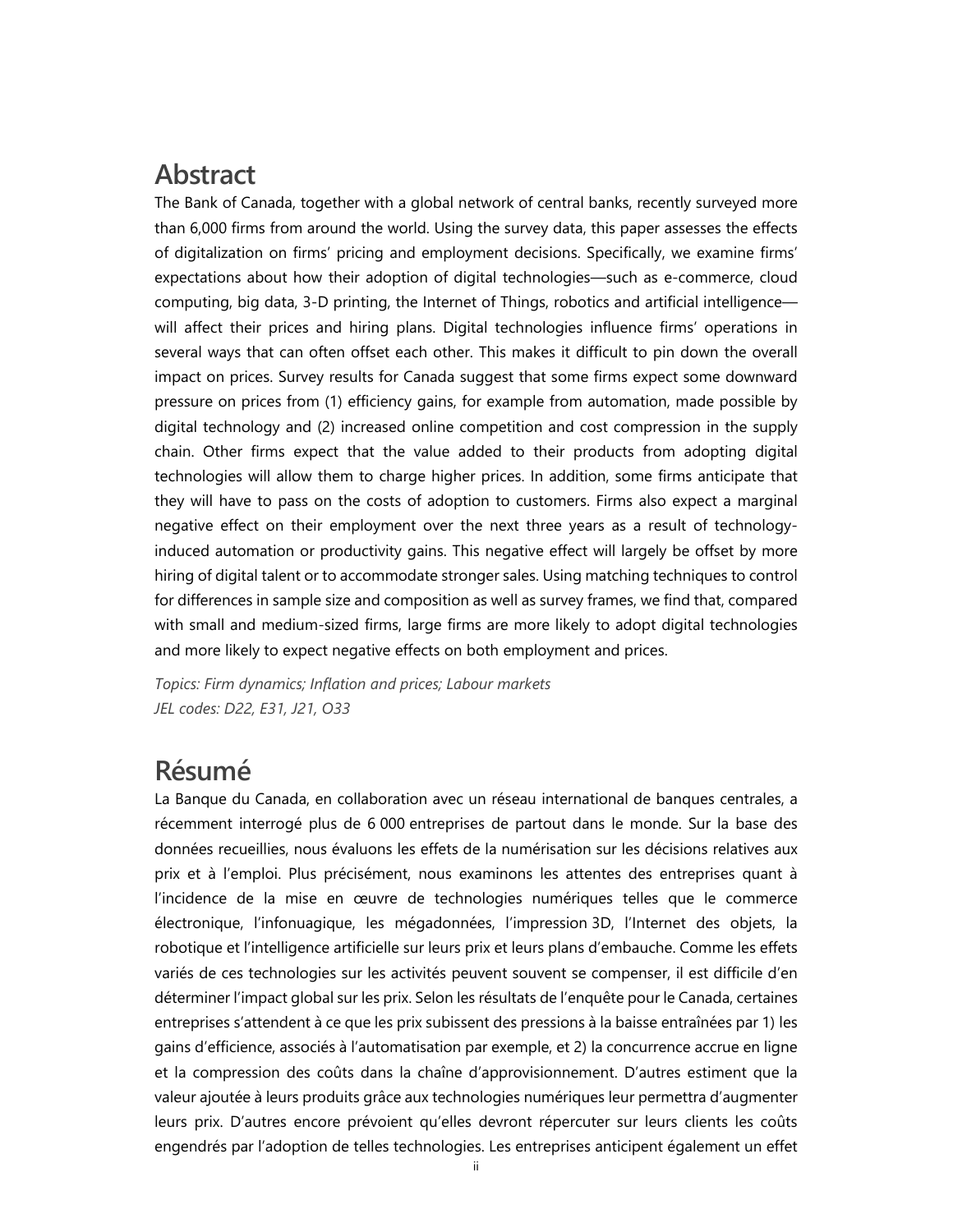négatif marginal sur leur niveau d'emploi au cours des trois prochaines années en raison de l'automatisation ou de gains de productivité découlant de la technologie. Cet effet sera largement compensé par l'embauche d'un nombre accru de ressources compétentes dans le numérique ou destinées à soutenir une hausse des ventes. À l'aide de techniques d'appariement, nous arrivons à tenir compte des différences dans la taille et la composition des échantillons ainsi que dans les paramètres d'enquête. Nous constatons ainsi que, par rapport aux petites et moyennes entreprises, les grandes entreprises sont plus susceptibles d'adopter des technologies numériques et d'anticiper des effets négatifs sur leur niveau d'emploi et leurs prix.

*Sujets : Dynamique des entreprises; Inflation et prix; Marchés du travail Codes JEL : D22, E31, J21, O33*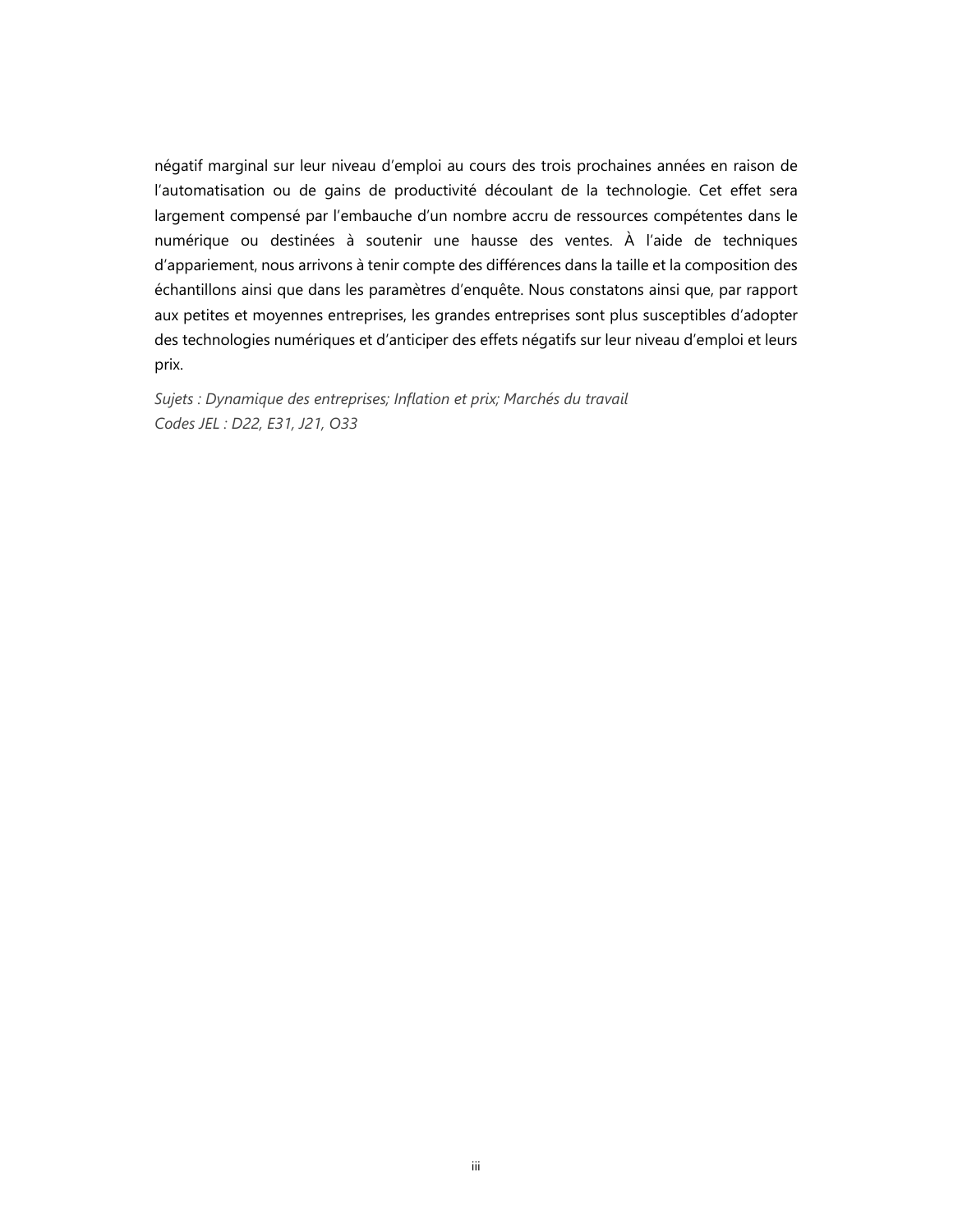## **Key messages**

- Canadian firms surveyed in the 2018 summer *Business Outlook Survey* (BOS) are adopting digital technologies to varying degrees, from high rates of adoption of cloud computing and e-commerce to low rates for 3-D printing and artificial intelligence (AI). Large firms uniformly show higher rates of adoption compared with small firms. An online consultation of only small firms also shows overall lower adoption rates for small firms.
- While the multifaceted and often offsetting channels through which digitialization affects firms' prices make it difficult to pin down an overall impact, results point to expectations of small downward pressure on prices, mostly through indirect channels:
	- o Most firms surveyed in the BOS expect offsetting or no *direct* effects on prices as a result of their adoption of digital technologies over the next three years. Some expect upward pressure on their prices largely as a result of high costs for implementation. Others judge that adoption adds (digital) value to their products, allowing them to charge higher prices (an ambiguous effect in quality-adjusted terms). On the other hand, digitally enabled efficiency gains such as automation are the most prominent reason behind expected cost and price reductions. Small firms see overall more positive pressure on prices.
	- o In contrast, when asked about any *indirect* effects of digitalization, firms expect a net disinflationary impact on their prices, including through increased online competition and cost compression in the supply chain.
- On balance, BOS firms expect that over the next three years the negative effect on their employment due to technology-induced automation or productivity gains (both labourreplacing and labour-augmenting) will be marginal. This is because it will be largely offset by stronger hiring to implement digitalization or to accommodate stronger sales. Compared with small firms, large firms and firms in the goods sector more often report that they expect negative effects.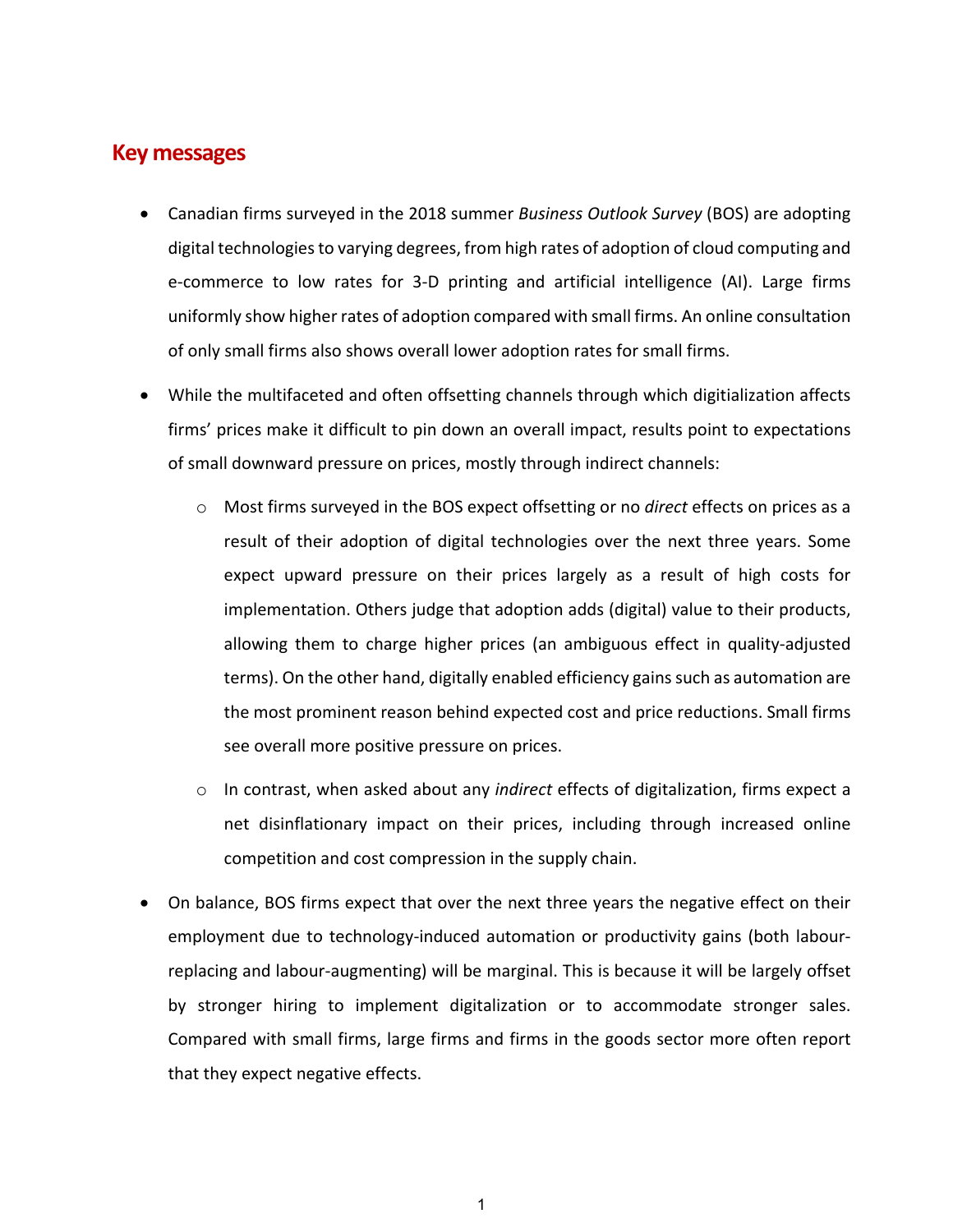• Global survey results from 11 other central banks are qualitatively in line with Canadian results but vary in terms of size of impacts across countries. Using matching techniques to control for differences in sample size, composition and survey frame, we find that large firms are higher adopters and expect overall more downward pressure on prices (mainly through indirect channels) and employment.

## **Introduction**

The network of central bank business surveys and liaison programs includes around 25 central banks that conduct surveys. In spring 2018, the group coordinated a global survey initiative, asking common questions on a topic of broad interest in their respective business surveys.<sup>[1](#page-5-0)</sup> The main objective of this first global survey was to look at how adopting digital technology affects firms.<sup>[2](#page-5-1)</sup>

This paper reports the results from 12 central banks for a total of 6,050 firms surveyed (see **Table A-1** in the Appendix for a list of participants). Firms were asked which digital technologies they are adopting. The main focus of the survey was to understand whether firms' digitalization had any direct impact on their prices. The Bank of Canada and all other participating central banks are inflation-targeting central banks; it is therefore crucial that we understand how the digital transformation of the economy might affect prices.<sup>[3](#page-5-2)</sup> In considering the various channels through which digitalization affects the economy, we also investigated whether digitalization has any *indirect* impact on firms' prices. For instance, the fact that their competitors, customers or suppliers move toward digital processes, goods and habits can affect firms' pricing power and decisions, whether or not the firms themselves adopt those innovations. Finally, amid a growing literature on the power of new technologies to transform the labour market, we asked firms to what extent they expect the adoption of digital technologies to influence their employment decisions within the next three years.

<span id="page-5-0"></span> $1$  The Canadian survey was conducted as part of the Bank of Canada's quarterly Business Outlook Survey (BOS) and electronic BOS (e-BOS) interviews between May 3 and June 5, 2018. The Bank of Italy conducted its survey in the first quarter of 2018, and the other central banks conducted their surveys in the second quarter of 2018.

<span id="page-5-1"></span> $2$  Another objective of this global initiative was to experiment with and learn from a collaborative survey effort.

<span id="page-5-2"></span> $3$  While a growing literature investigates the price effects of e-commerce, and in particular how much online and offline prices differ, here we investigate not ex post actual prices, but the *direction of pressures* on prices, captured through firms' responses.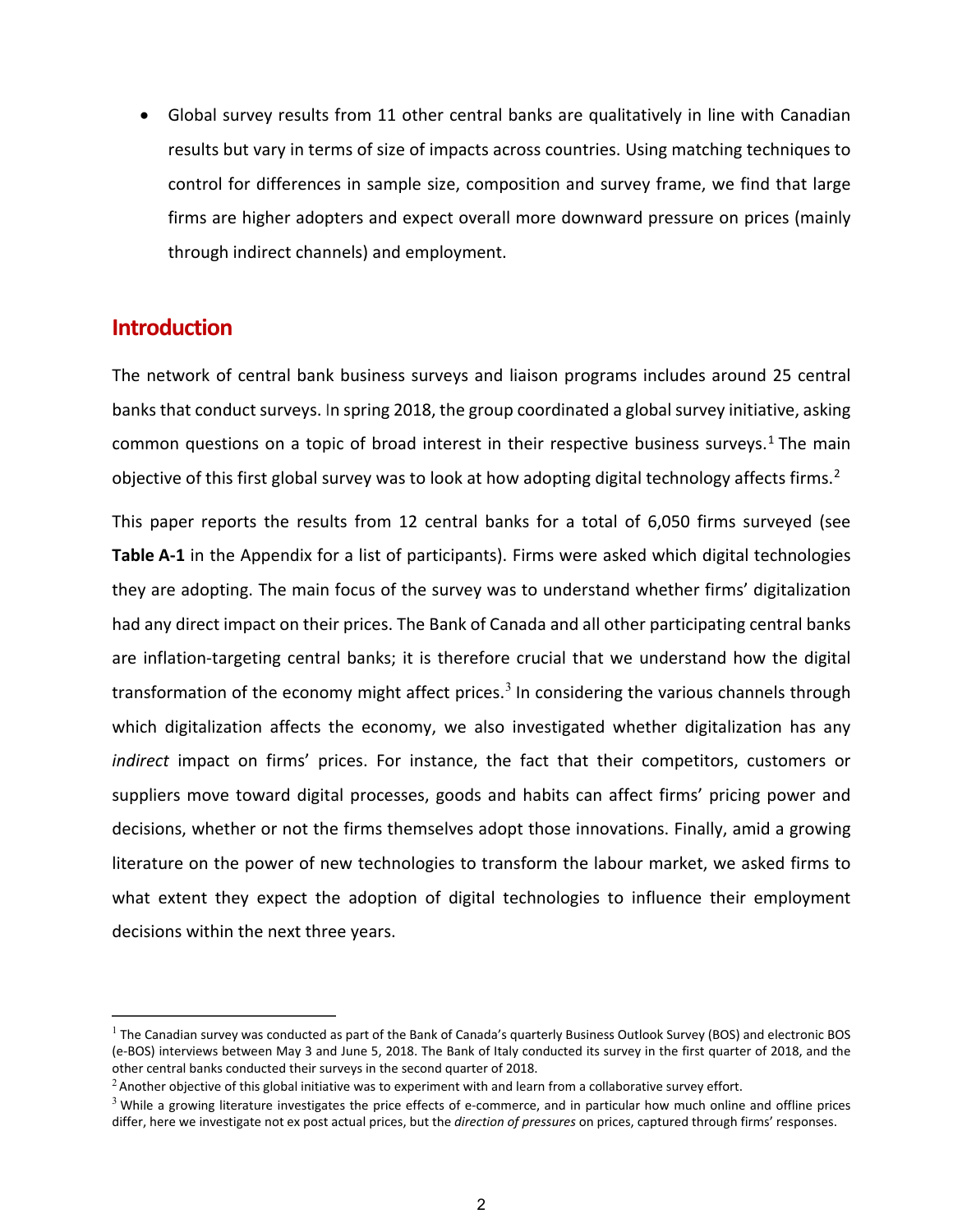The first section of this paper reports results for Canadian firms from the Business Outlook Survey (BOS), and the second presents global results based on data from our network of central banks.

## **Section 1 | Canadian results**

This section discusses results for Canada, collected as part of the summer 2018 BOS. The BOS sample composition is roughly representative of business sector gross domestic product (GDP) in terms of region, sector and firm size; thus, it is a useful benchmark for understanding the implications of digitalization for the Canadian economy.[4](#page-6-0)

## **1.1 Adoption of technologies**



To understand the extent of their digitalization, we asked firms which digital technologies they have implemeted or started to implement.<sup>[5](#page-6-1)</sup> BOS results suggest that of the digital technologies, cloud computing and e-commerce have been adopted by the most Canadian firms(66 percent and

<span id="page-6-0"></span> $4$  In particular, the sample of approximately 100 firms each quarter includes a quota for each region that is further divided into twoand three-digit North American Industry Classification System (NAICS) code quotas. Regions in the BOS include British Columbia and Yukon, Prairies (Alberta, Saskatchewan, Manitoba, Northwest Territories and Nunavut), Ontario, Quebec and Atlantic (New Brunswick, Nova Scotia, Prince Edward Island and Newfoundland and Labrador). Nationally, the sample composition is divided into roughly even groups of small firms (fewer than 100 employees), medium-sized firms (100 to 499 employees) and large firms (500 or more employees). Results from a complementary online consultation conducted in the second quarter of 2018 with a sample of 502 small firms are summarized in Appendix A.2.

<span id="page-6-1"></span> $5$  For exact wording and the complete questionnaire, see Appendix A.1.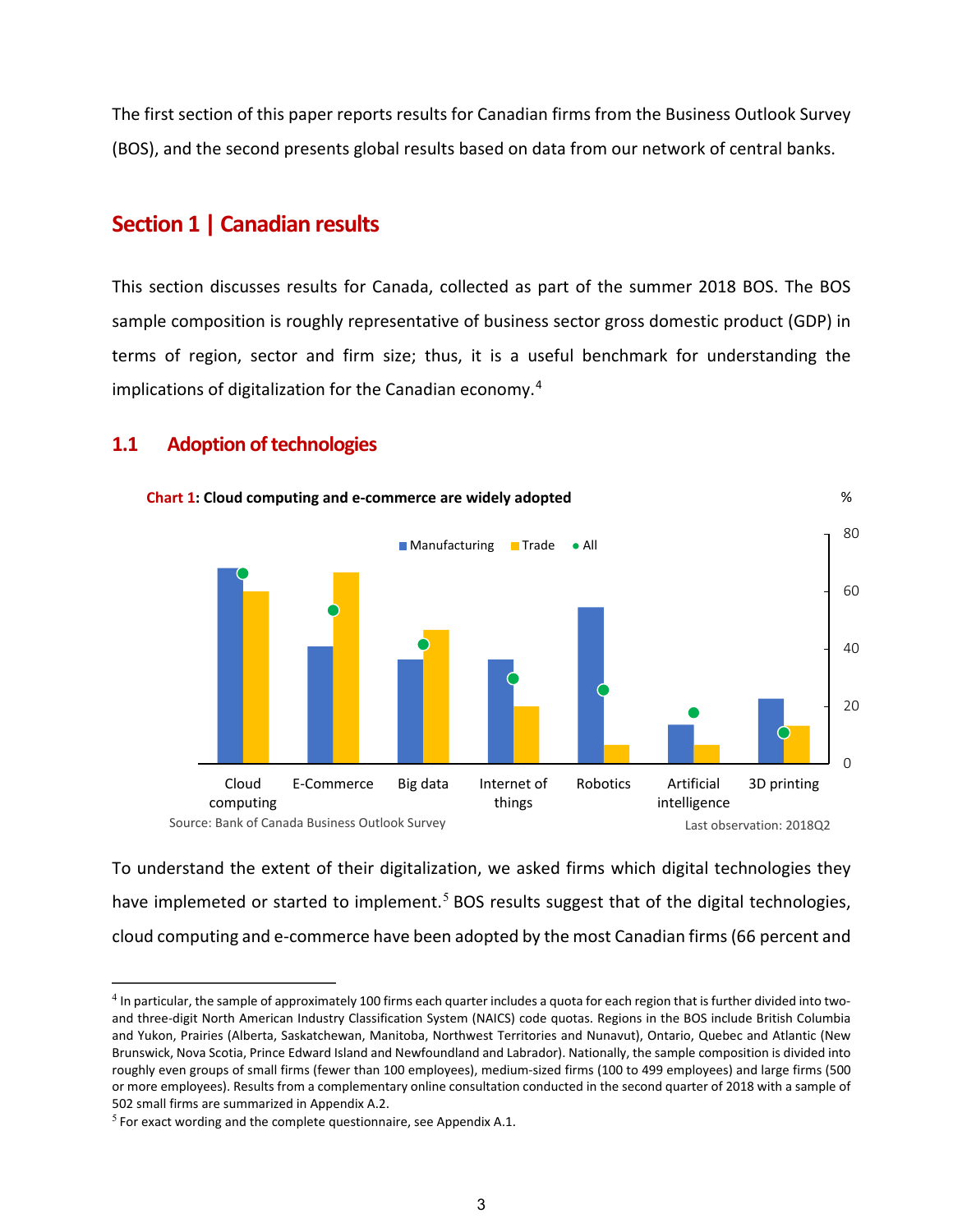53 percent of firms, respectively), followed by big data (42 percent), the Internet of Things (30 percent) and robotics (2[6](#page-7-0) percent).  $6$  Consistent with findings in the literature and prior evidence for Canada, large firms almost universally reported higher shares of adoption than did small or medium-sized firms.<sup>[7](#page-7-1)</sup>

Not surprisingly, manufacturing firms cited robotics, the Internet of Things and 3-D printing more often than firms in other sectors. Firms in the trade sector are heavy adopters of e-commerce and big data (**Chart 1**). Some firms reported that digital technologies allow them to increase their market reach, increase the visibility of their product and drive more traffic to their business. Others said adopting these technologies is necessary to remain competitive.

#### **1.2 Direct impact on prices**

The adoption of digital technologies affects firms' prices in various ways, such as through digitally enabled cost efficiencies. To capture the overall expected impact, we first asked our respondents whether they expect their adoption of technology to affect their prices over the next three years. Most firms reported little or no direct impact on their output prices. On balance, more firms reported upward pressure on prices than reported downward pressure (balance of opinion of +5 percent, **Chart 2**).

Several firms, often those in the services sector, that expect upward price pressure pointed to high costs associated with implementation, such as hiring experts to implement or maintain the technology or acquiring expensive hardware or software (e.g., costs of digital equipment and related maintenance, and third-party services and software). Other firms expect that technology adoption will lead to higher demand for their products, allowing them to increase their prices. A prominent example is trade firms that have adopted e-commerce (e.g., in an effort to reach new clientele). Other firms, often in the goods sector, judge that digital technologies are an integral part of the product they sell, allowing for higher prices (i.e., quality enhancements). These firms may expect to sell a more customizable product. Note that while improvements in quality appear as a net positive impact on prices in our survey, Statistics Canada accounts for quality

<span id="page-7-0"></span><sup>6</sup> Besides the response options identified in **Chart 1**, other, less frequently cited technologies include virtual or augmented reality, enterprise resource planning software, drones, blockchain technology and cyber security.

<span id="page-7-1"></span> $7$  Larger firms are more likely to be "frontier firms"; see [Andrews, Criscuolo and Gal](https://www.oecd-ilibrary.org/docserver/5jrql2q2jj7b-en.pdf?expires=1537464584&id=id&accname=guest&checksum=0E88C888976C87684381DD8DCC08E1BA) (2015). For Canadian evidence, see [Thomas](http://www.csls.ca/reports/csls2016-01.pdf) (2016) an[d Conference Board of Canada](https://www.conferenceboard.ca/hcp/Details/Innovation/ict.aspx) (2013).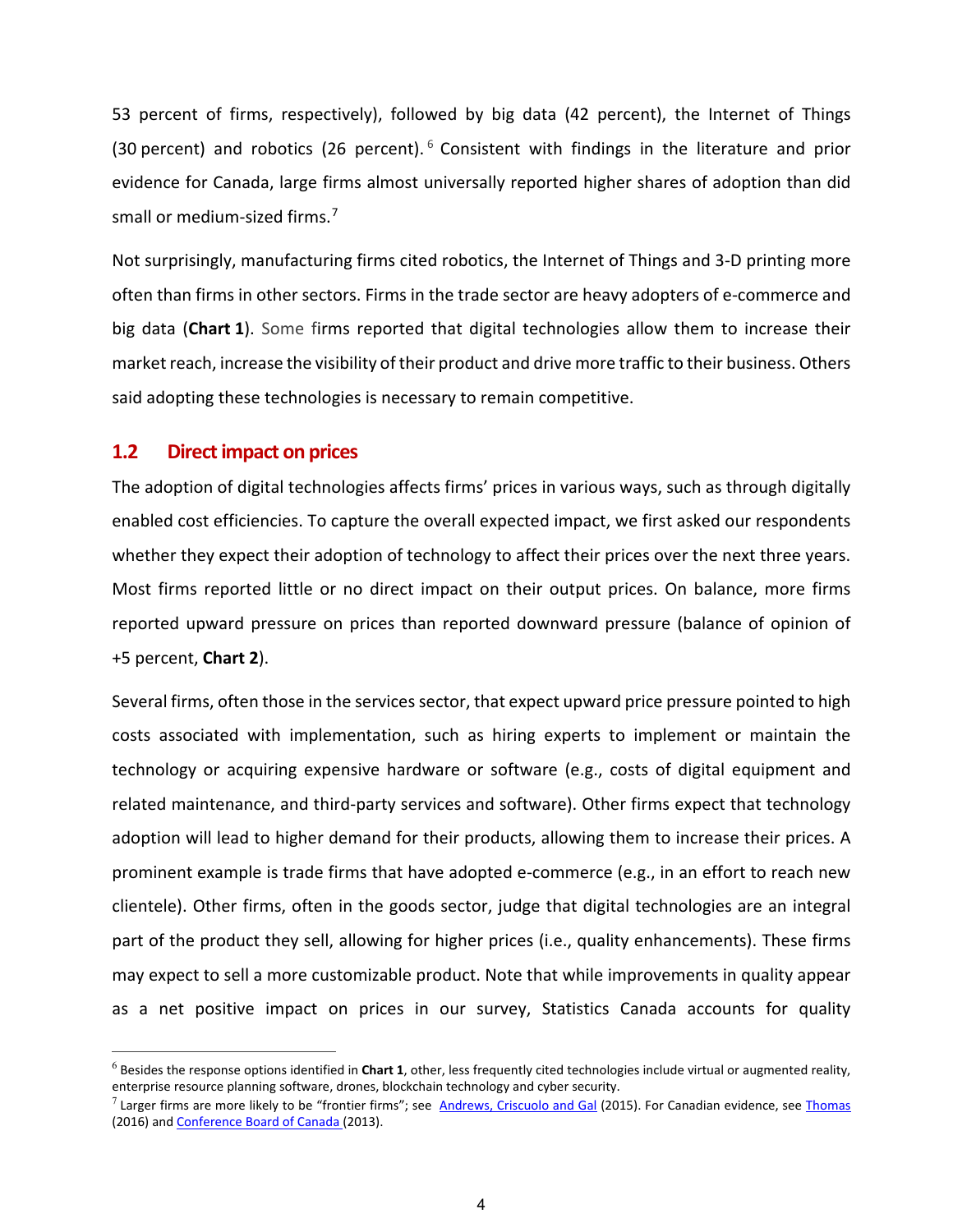improvements when constructing the consumer price index (CPI). This suggests that our survey results somewhat overstate the inflationary impact of digital technologies.<sup>[8](#page-8-0)</sup>



**Chart 2: Small and medium-sized BOS firms cite more inflationary direct impacts** 

Note: Balance of opinion indicates the percentage of firms expecting an increase in employment minus the percentage expecting a decrease. Excludes firms citing "don't know" and regions that did not report firm size.

Source: Bank of Canada Business Outlook Survey Last observation: 2018Q2

Several firms also see downward pressure on prices as they adopt digital technology. This downward pressure is most often the result of technology-enabled cost efficiencies that are passed on to their customers. For firms in the goods sector, robotics is the primary driver of cost savings. Firms in the services sector often reported that higher productivity reduces marginal cost, while e-commerce reduces the cost structure and increases efficiencies (i.e., e-commerce can increase a firm's sales volume without a proportionate increase in investment in space or labour, such as sales staff).

Most firms reported little or no direct impact on their output prices. The most common reason they cited was that lower costs result in wider margins (as opposed to lower sales prices). The second-most-common reason was that reductions in costs are offset by increased costs to adopt or maintain technology. Some argue that the adoption of new technologies is not meant to reduce costs; rather, objectives include increasing the top line, improving customer satisfaction and

<span id="page-8-0"></span> $8$  Statistics Canada aims to adjust prices for quality changes—an increase in prices due to improvements in quality could mean that the price of the unadjusted product is in fact decreasing (see Statistics Canada 2013, section 2.2.1). That said, quality changes can be difficult to measure and take time to show in CPI statistics. For instance, while quality changes such as digital options integrated into a good can be accounted for in the CPI based on a cost-estimate approach, this is more difficult in the case of digital services attached to a good. Moreover, it may take several years before new digital products are included in the CPI calculation.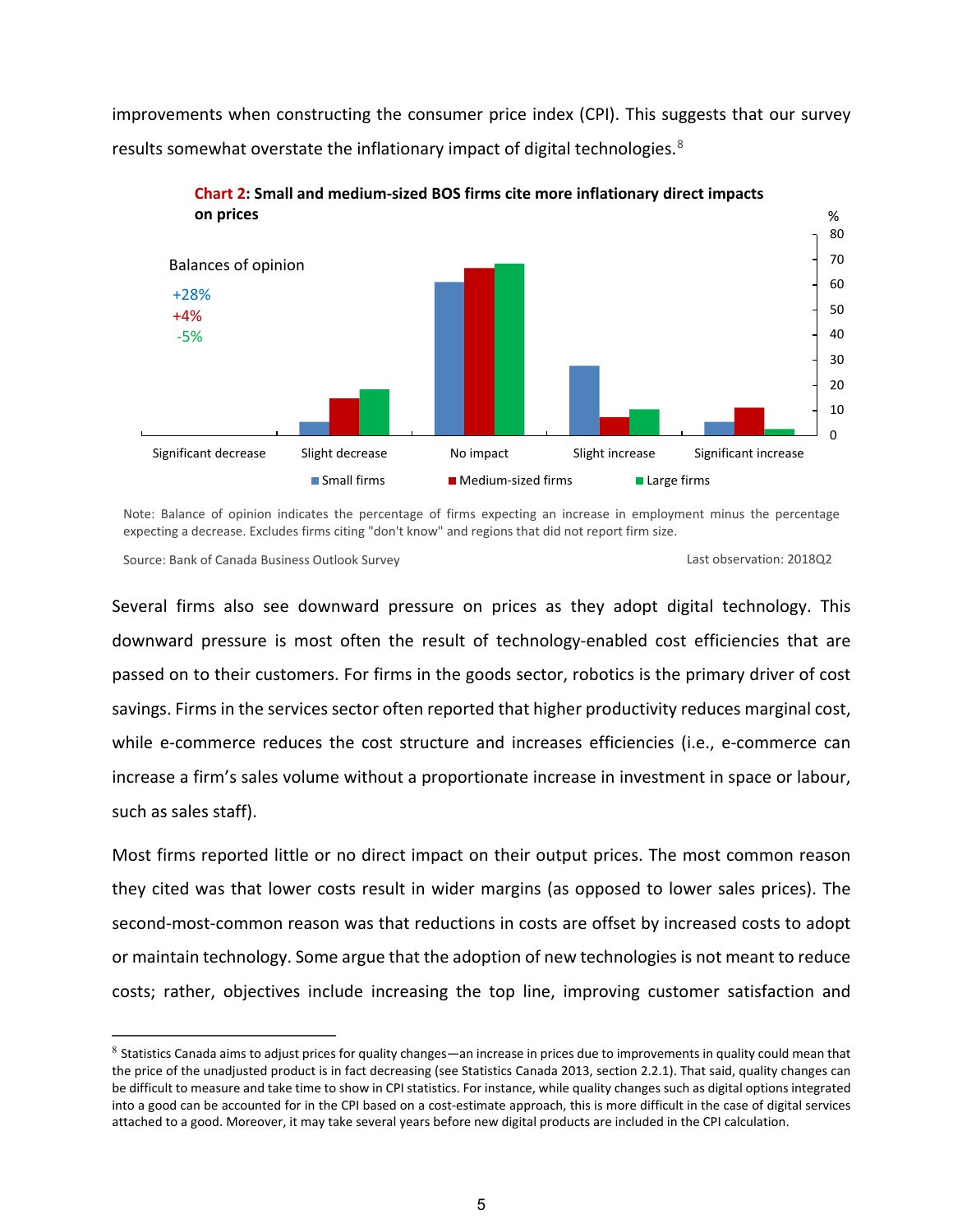differentiating the firm from competitors. Others expect that price effects will surface only beyond the three-year horizon of the survey question. Still others (such as firms operating in priceregulated or commodity markets) expect that prices will remain unaffected altogether.

Aggregate results mask distinct responses by firm size (**Chart 2**). [9](#page-9-0) Small firms anticipate that higher costs will put upward pressure on their prices over the next three years. In addition, we find that small firms in our sample are, on average, less likely to adopt digital technologies, and only a handful of small firms reported efficiency gains that can be passed through to final prices. These results are consistent with prior research and reportsindicating that small and medium-sized firms face higher barriers to entry because of resource constraints [\(ICTC](https://www.ictc-ctic.ca/digital-advantage-small-businesses/) 2019; Thomas 2016; Ghobakhloo et al. 2011; Prause 2019) and that small and medium-sized firms are less likely to realize cost savings (Riquelme 2002).

In contrast, large firms expect, on net, a slight disinflationary price effect from technology. Large firms most often reported lowering their prices in response to technology-enabled cost reductions, the most prominent reason being efficiency gains. Given that large firms are also the highest adopters of technology in our sample, these results suggest that these firms may have overcome the installation phase (Van Ark 2016) and are in the deployment phase that allows, at the margin, lower prices.<sup>[10](#page-9-1)</sup> Large firms may also be in a better position to realize cost savings (with presumably more people and processes that could be replaced) or to improve productivity through technology.[11](#page-9-2)

#### **1.3 Indirect impacts on prices**

Digital technologies may affect prices beyond firm-specific changes, such as by altering the supply chain, increasing online competition, or changing consumer or customer habits and needs. Because these technologies may have impacts that reach beyond an individual firm, we asked all

<span id="page-9-0"></span> $9$  When presenting Canadian and global survey results, we categorize small firms as those with 50 or fewer employees, mediumsized firms as those with 51 to 250 employees and large firms as those with more than 250 employees. These size categories were adopted to maximize the number of observations we could use globally and to give a fairly equal share of firms by size in the global results.

<span id="page-9-1"></span> $10$  Note that in some cases these lower prices are offset by higher costs or improved margins rather than being passed on to their clients.

<span id="page-9-2"></span> $11$  The literature argues that not only is it easier for large firms to invest in digital technologies (e.g., because they have the resources, financial means and access to equity financing and government funding programs and can more easily attract highly skilled specialists), but they also have a higher capacity to reap the returns (because of economies of scale and scope and the ability to spread risks over a portfolio of projects). Se[e Innovation Policy Platform](http://www.innovationpolicyplatform.org/www.innovationpolicyplatform.org/content/large-firms/index.html) and [Dimick](https://www.nrc-cnrc.gc.ca/obj/doc/irap-pari/dtapp-ppatn/resources-ressources/REPORT_6029_adoptingdigitaltechnologies_en.pdf) (2014).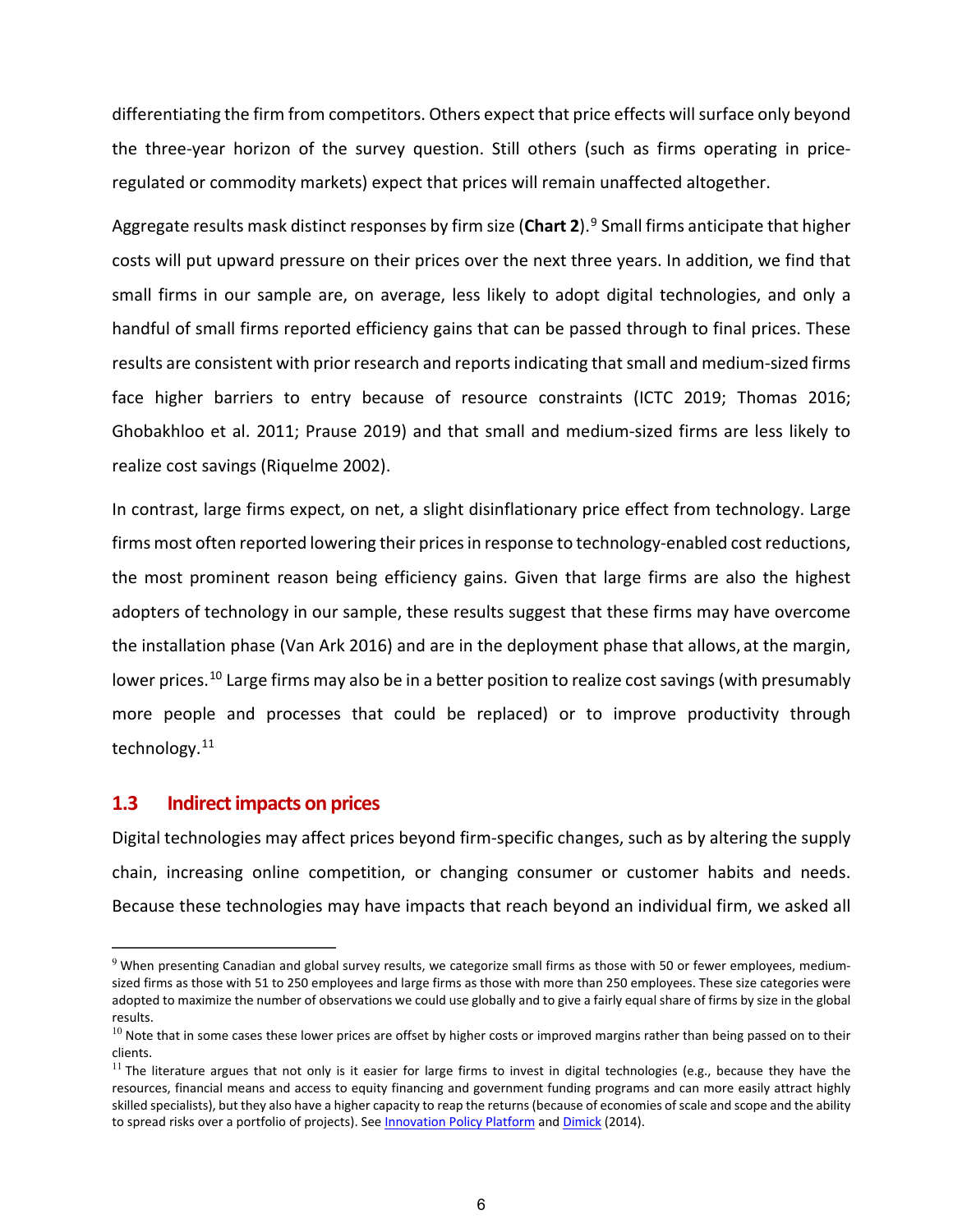firms about how their prices were affected by the adoption of technologies by competitors, suppliers and customers, whether or not they themselves adopted any technologies.

Results from the BOS suggest that, on balance, firms expect a net disinflationary effect (a balance of opinion of -19 percent). Downward pressure on prices is attributed mainly to intensified competition from competitors adopting technology, particularly e-commerce, as well as to lower costs from suppliers or customers adopting technology. Upward indirect pressure comes mostly from better products from suppliers or competitors leading to higher prices. Most firms expect little or no impact on prices because they sell products that are less prone to competition (e.g., niche products) or because it is too early for prices to adjust. Firms also said it is difficult to pin down the effect of indirect pressures because the factors at play can offset one another.



Note: Balance of opinion indicates the percentage of firms expecting an increase in employment minus the percentage expecting a decrease. Excludes firms citing "don't know" and regions that did not report firm size.

Source: Bank of Canada Business Outlook Survey Last observation: 2018Q2

Distinct results by firm size are more evident for the indirect effects on prices, as large and medium-sized firms, on balance, reported a clear disinflationary impact (**Chart 3**). There are several possible reasons for this result. First, research suggests that small firms are less likely to compete on price, particularly against large firms (Audretsch, Prince and Thurik 1999). Compared with small firms, large firms in our sample may be more likely to compete on price against other large firms, with technology adoption by large firms' competitors mainly tied to reducing industry costs and therefore prices. Second, the Bank's regular complementary industry consultations suggest that some large firms in highly competitive markets exercise the strength of their bargaining position within the supply chain to garner reductions in supply prices—an influence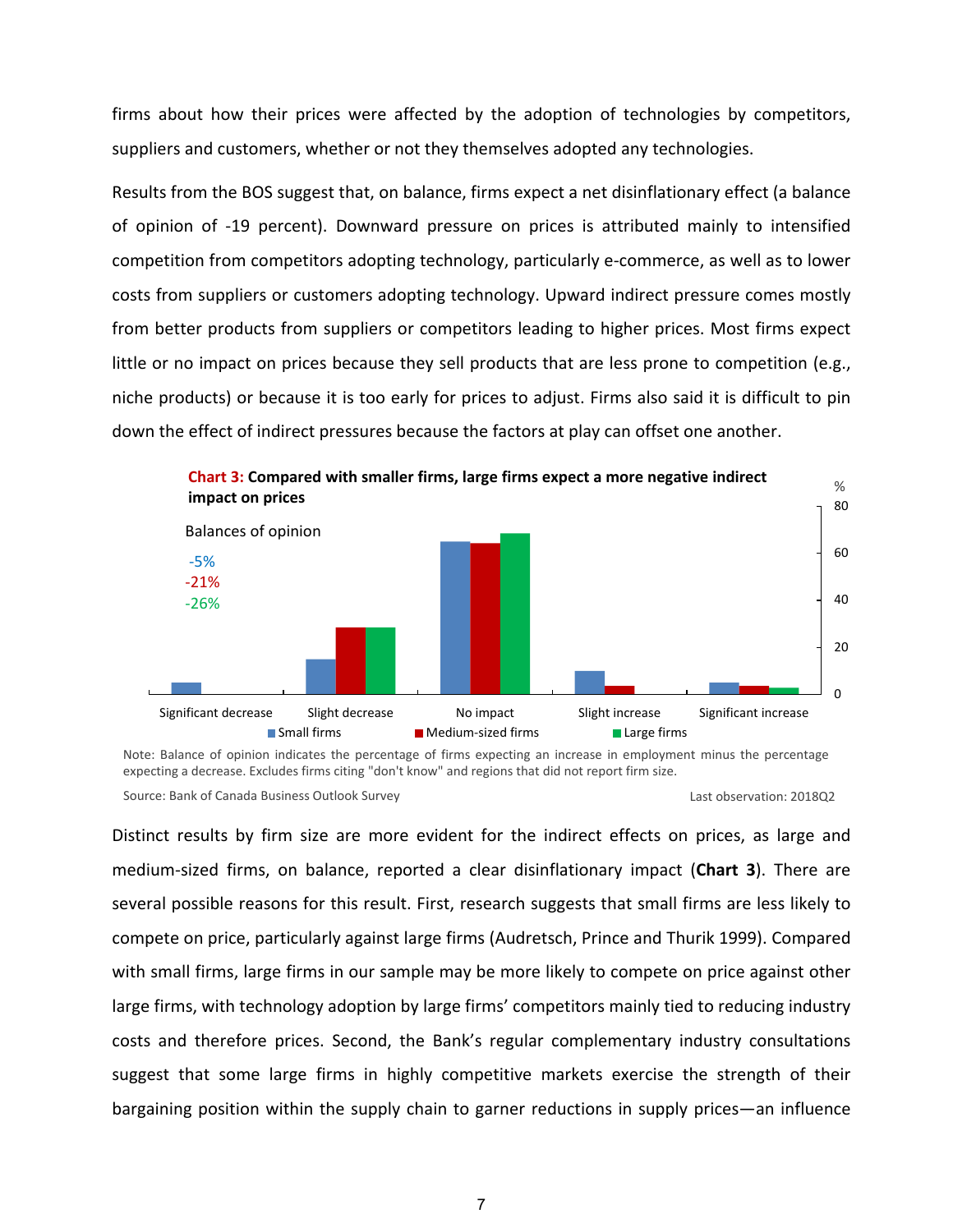smaller firms could not exert. This is an example of cost savings from digital adoption resulting in lower prices that get pushed upstream in the supply chain.

## **1.4 Impact on employment**

The media and recent research have often predicted dramatic shifts in employment as digitalization allows firms to automate not only manual but also, increasingly, cognitive tasks.<sup>[12](#page-11-0)</sup> We asked firms that reported being technology adopters about their expectations for the overall impact of adoption on the size of their workforce over the next three years.

Overall, firms surveyed in the BOS reported a small net negative effect on employment (a balance of opinion of -6 percent); this result is driven primarily by responses from firms in the goods sector (**Chart 4**). A number of firms expect an outright decline in the size of their workforce as a result of technology-induced automation or productivity gains. Others cite downward pressure on employment *growth*, not level, as employees become more efficient. Examples of labour saving include employing fewer sales staff as e-commerce reduces foot traffic in stores, replacing lowskilled employees (e.g., in farming) and streamlining back office tasks (e.g., legal, scheduling, client services, supervision and accounts payable). For some firms, automation alleviates pressures from labour shortages or minimum-wage increases.



Note: Balance of opinion indicates the percentage of firms expecting an increase in employment minus the percentage expecting a decrease. Excludes firms citing "don't know" and regions that did not report firm size.

Last observation: 2018Q2 Source: Bank of Canada Business Outlook Survey

<span id="page-11-0"></span><sup>&</sup>lt;sup>12</sup> For a summary of estimates, see Winick (2018).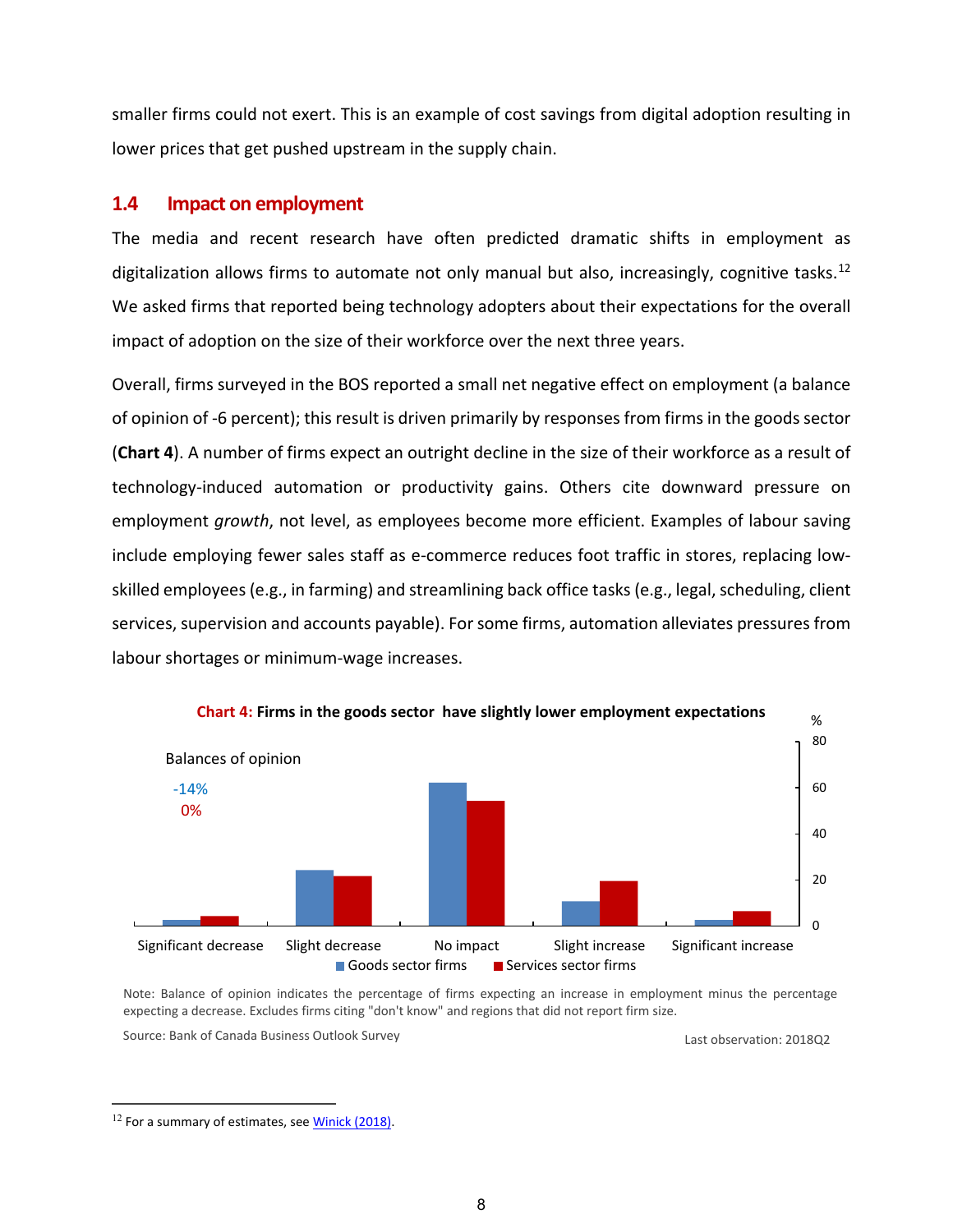However, negative effects are nearly offset by several firms having stronger hiring needs, most often for specialized labour to implement or maintain new technologies. For example, firms need digital talent to staff larger information technology departments, implement customer service tools on the cloud, manage social media, develop independent e-commerce sites, and innovate and create new products.

In addition, most firms reported little to no impact on the size of their workforce, noting instead changes to the composition of skills. Some said they adopt technology to grow their sales or their customer reach and service, with little impact on employment. Firms also anticipate effects likely beyond the three-year horizon. Taken together, the survey results provide little evidence of a large-scale digitally induced automation of employment, at least not in the near term.



#### **Chart 5: Large firms expect technology to negatively impact employment**

Note: Balance of opinion indicates the percentage of firms expecting an increase in employment minus the percentage expecting a decrease. Excludes firms citing "don't know" and regions that did not report firm size. Source: Bank of Canada Business Outlook Survey Last observation: 2018Q2

Large firms are more likely than small firms to expect a technology-related decline in employment over the next three years (**Chart 5**). For large firms, technology often replaceslabour. And for large firms there are also scale effects. With more people and more processes, large firms have more room than small firms to reduce their number of employees through technology adoption. Finally, given the higher propensity of large firms to adopt technology, they may be further along in adoption where labour-replacing technologies are more likely to be fully operational. In contrast, for small firms, additional hiring to implement technology appears to be the dominant (or only) effect.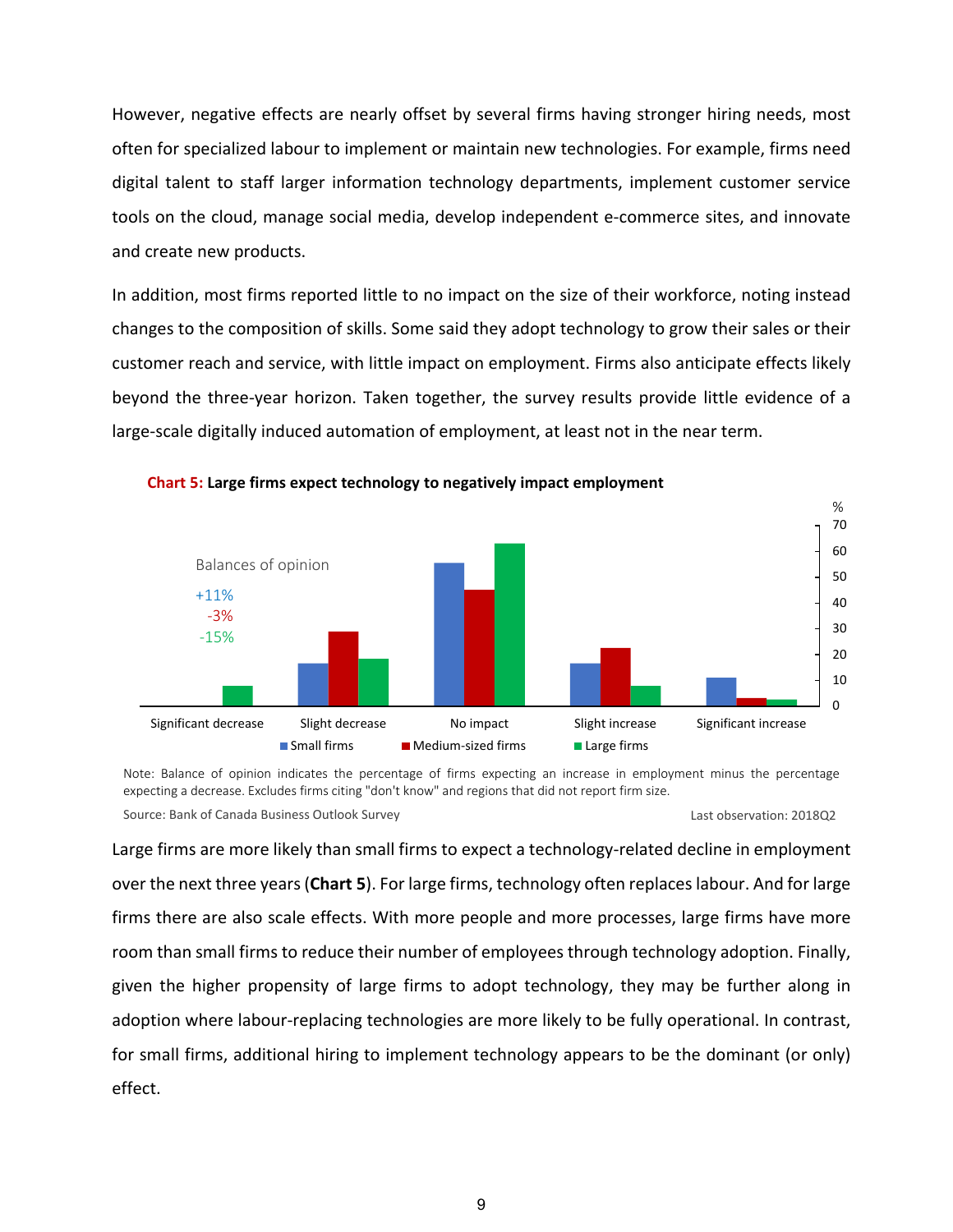## **Section 2 | Global results**

This section combines results for Canada with survey responses from 11 other central banks, allowing for comparisons across regions and analysis by firm characteristic on a much larger sample.<sup>[13](#page-13-0)</sup> Overall, global results are consistent with key findings from the Canadian results. In particular, large firms are frontrunners on adoption and expect more disinflationary effects and more negative impacts on employment than small and medium-sized firms.

#### **2.1 What characteristics determine technology adoption?**

Using our global set of results, we can econometrically assess how firm characteristics (size, sector or region) influence the likelihood that a firm will adopt at least one technology. We evaluate the impact of each characteristic using a linear probability model (ordinary least squares) and assess the direction and significance of a characteristic for the likelihood of adoption relative to a basecase firm.

The drawback compared with a logit approach is that the estimated coefficients do not precisely determine the magnitude of those positive or negative impacts.<sup>[14](#page-13-1)</sup> However, logit models are more sensitive to misspecification. Given the limited set of firm characteristics that can be used as explanatory variables for something as complex as the decision to adopt a certain technology, we opted for a linear probability model:

$$
Adopt = \alpha + \beta(X) + \mu,
$$
 (1)

where the dependent variable is a binary outcome (adopted at least one technology or not), and X is a vector of firm characteristics (size, sector, region and survey frame).

Results are in line with our expectations. Relative to large firms, small and medium-sized firms are less likely to adopt technology, with statistically significant coefficients. Regionally, it seems firms in Canada, Europe and the rest-of-the-world group are less likely to adopt technology relative to US firms. [15](#page-13-2) Compared with firms in the primary sector, firms in all other sectors are more likely to adopt technology, but estimated coefficients are not significant. This mirrors our finding that

<span id="page-13-0"></span><sup>13</sup> For a list of participants, see **Table A-1** in the Appendix.

<span id="page-13-1"></span> $14$  This is a consequence of the linear probability model not constraining the probability of adoption within the [0,1] bound as a logit or probit model would.

<span id="page-13-2"></span><sup>&</sup>lt;sup>15</sup> The rest-of-the-world group includes Malaysia, Sri Lanka and Turkey.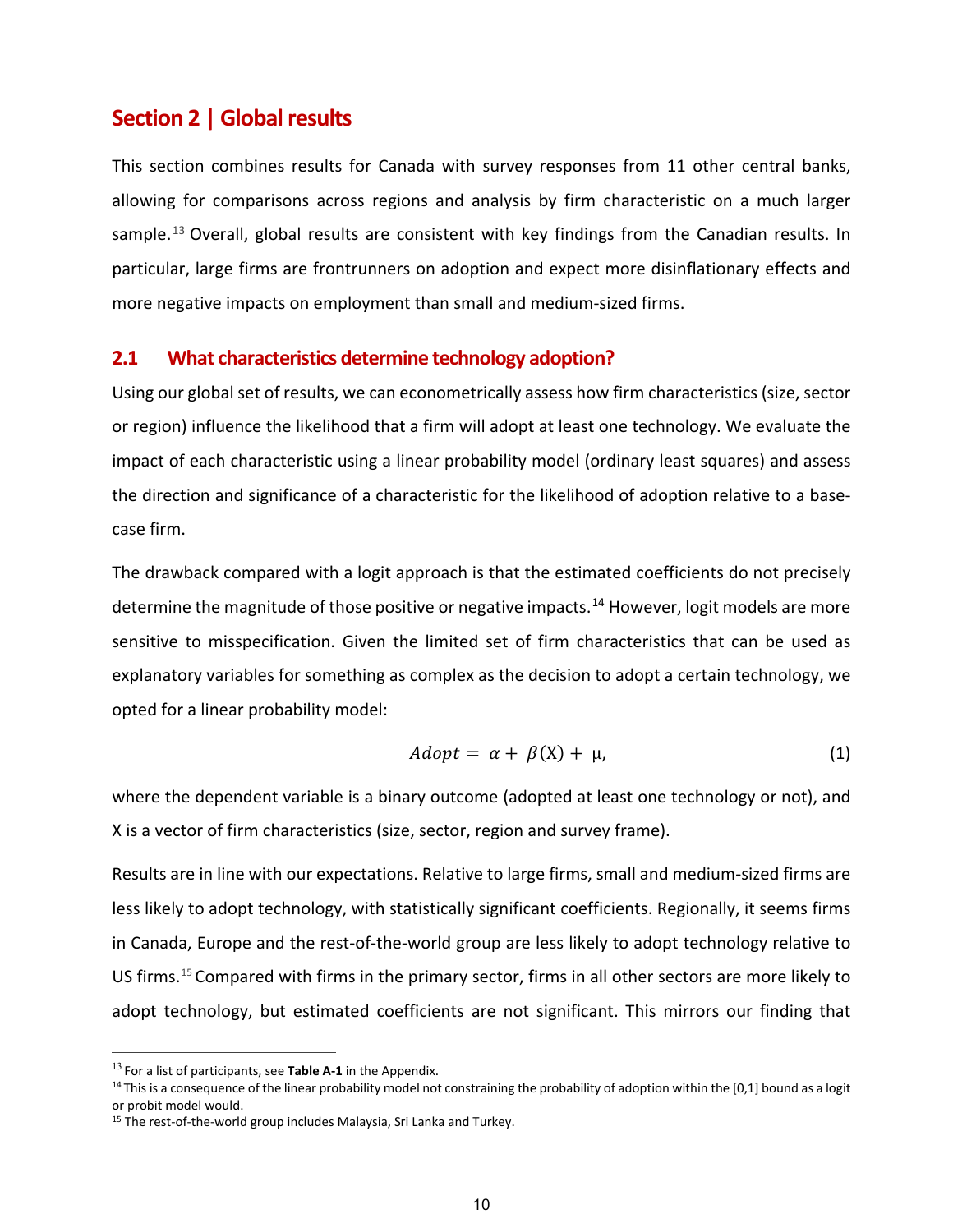adoption levels do not vary much by sector, although the types of technologies adopted are different.

#### **Table 1: Results of the linear probability model**

$$
Adopt = \alpha + \beta(X) + \mu
$$

| <b>Characteristic (number of</b><br>observations) | coefficient | t-statistic |
|---------------------------------------------------|-------------|-------------|
| Base case: Large firms (1367)                     |             |             |
| Small (2037)                                      | $-0.355***$ | $-19.62$    |
| Medium-sized (2017)                               | $-0.240***$ | $-14.00$    |
| <b>Base case: United States (686)</b>             |             |             |
| Canada (603)                                      | $-0.070**$  | $-2.16$     |
| Europe (4263)                                     | -0.261***   | $-9.68$     |
| Rest of the World (498)                           | $-0.627***$ | $-14.39$    |
| Base case: Primary sector (266)                   |             |             |
| CITU (1011)                                       | 0.017       | 0.22        |
| CPBS (1519)                                       | 0.089       | 1.17        |
| FIRE (673)                                        | 0.113       | 1.37        |
| Manu (1670)                                       | 0.118       | 1.57        |
| <b>Trade (746)</b>                                | 0.123       | 1.62        |
| Public (165)                                      | 0.069       | 0.65        |
| Base case: in-person/phone<br>survey (1065)       |             |             |
| Online survey (4985)                              | $-0.194$    | $-6.11***$  |

Note: Industry aggregates are defined by the North American Industry Classification System as follows: Primary (100 to 219); Manufacturing (300 to 339); Trade (410 to 479); Construction, information and cultural industries, transportation and utilities (CITU 220 to 239 and 480 to 519); Finance, insurance, real estate, and leasing (FIRE 520 to 539); Commercial, personal, and business services (CPBS >540).

We also find that firms surveyed electronically are less likely to report adopting technology. While this result is surprising, it may be explained by several factors. First, firms surveyed in person were able to ask interviewers whether a technology qualified. They could clarify definitions, making them more likely to report a technology as adopted. Second, firms surveyed in person might have wanted to appear more technologically sophisticated as a result of social desirability bias, a well-documented phenomenon in selfreporting surveys (Krumpal 2013). Finally, firms surveyed electronically might have spent less time considering responses; this reduces the likelihood a respondent will select a technology they are not sure has been adopted.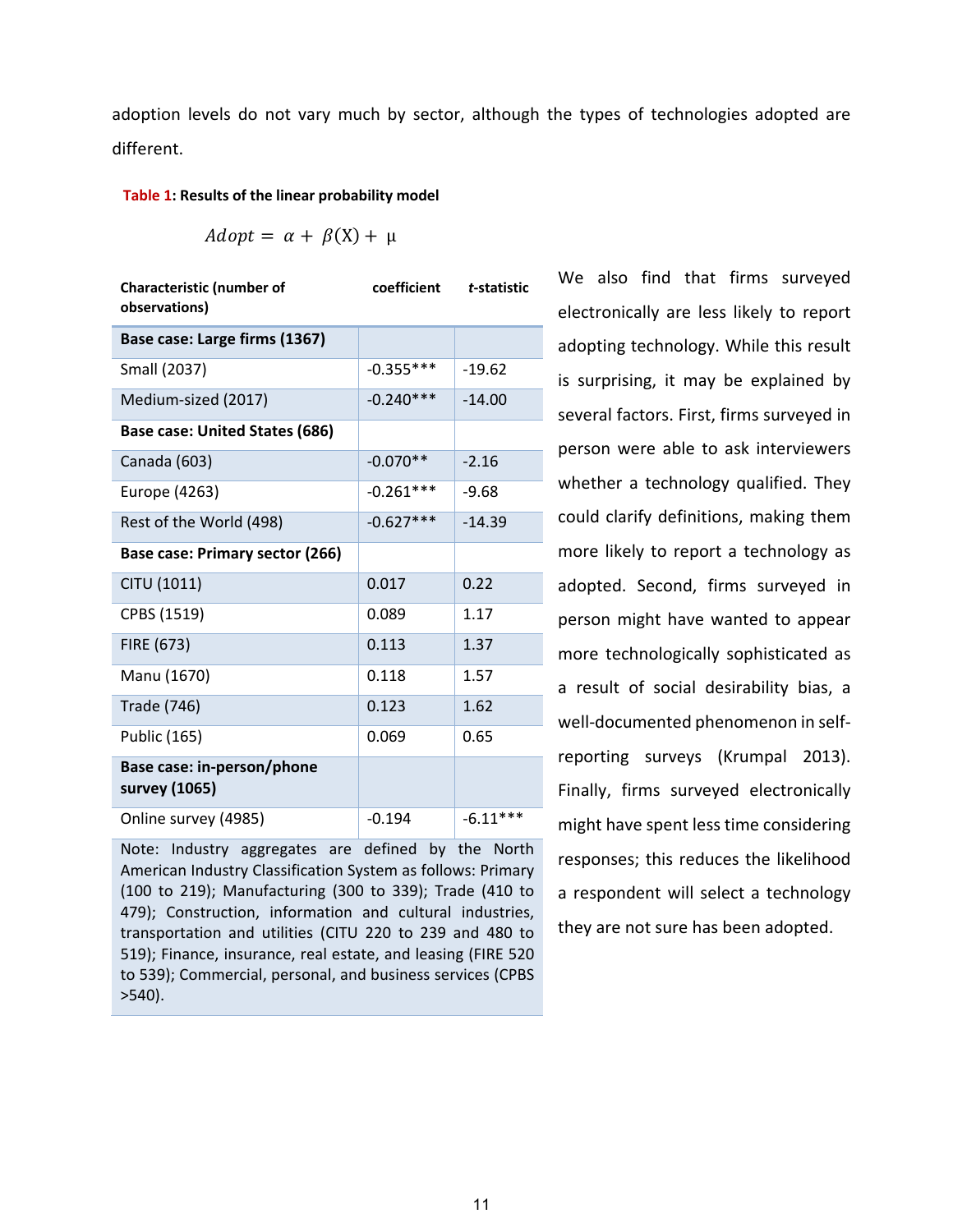A sizable group of firms—2,705 or 45 percent—have not adopted any digital technologies. Relative to the overall sample, these firms are more likely to be small or medium-sized, to be from outside North America, and to have been surveyed electronically **(Chart 6)**. No sector has clearly different adoption rates.<sup>[16](#page-15-0)</sup> While the short questionnaire did not investigate reasons for not adopting technology, previous analysis points to internal barriers for firms (e.g., lack of a digital strategy, difficulty estimating the benefit of a certain technology, staff or management resistance to change), the cost of technology amid limited investment budgets, and difficulties in finding the right talent (Dong, Fudurich and Suchanek 2017; Dimick 2014; Gray and Proulx 2017).





Note: CITU includes firms in the construction, information services, transportation and utilities industries. CPBS includes firms in commercial, personal and business services. FIRE includes firms in finance, insurance and real estate. Rest of World includes observations from Malaysia, Sri Lanka and Turkey.

Source: Bank of Canada Business Outlook Survey Last observation: 2018Q2

<span id="page-15-0"></span><sup>&</sup>lt;sup>16</sup> It is important to note that these shares don't take into account the interaction among these variables. For example, small and medium-sized firms make up a larger share of electronically surveyed firms than of firms surveyed in person, while European firms were more likely to be surveyed electronically.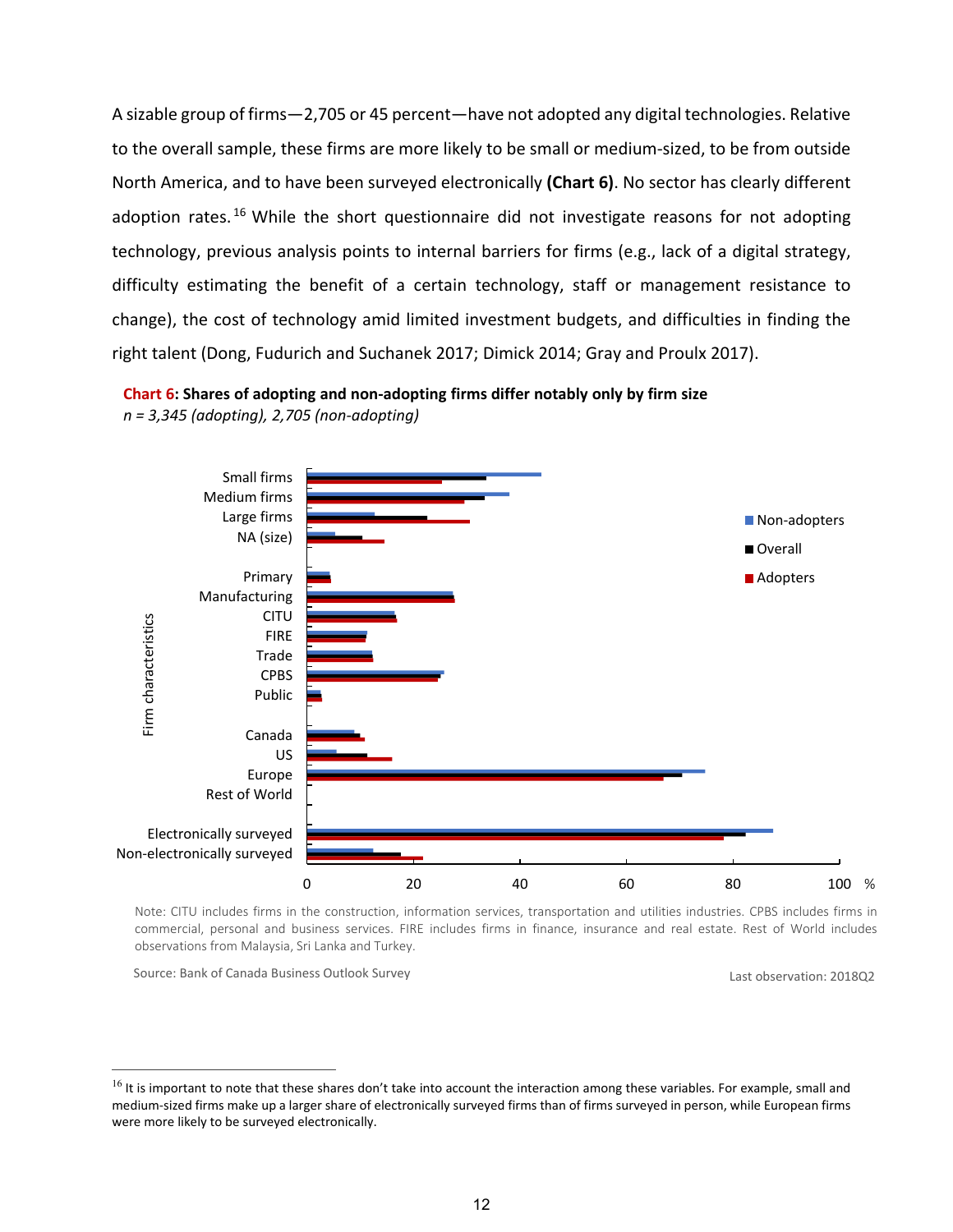## **2.2 Methodology for testing differences: propensity score matching**

Having assessed the importance of a firm's characteristics for adopting technology, we now want to compare response distributions across regions and other metrics. Comparing results between central banks is challenging because of the wide variation in sample composition (firm size and sectors) and survey modes (online or face to face). We thus use propensity score matching (PSM) to select comparable samples across regional groupings, sectors and firm size to account for such differences in samples (see Appendix A.3 for more information on PSM).

PSM has become an increasingly popular tool to determine causal effects when randomized experiments with proper treatment and control groups are not available. Working with treatment samples that have systematically different characteristics than control groups, many papers have used PSM when investigating the effect of treatment on outcomes (e.g., the impact of changes in capital-financial measures on macroeconomic variables, or the effects of participation in a workplace training program on earnings). Apart from "treatment effects," and similar to our paper, researchers also use PSM to create two comparable groups that may not be random but that would share the same characteristics, such that an unbiased comparison effect can be calculated.<sup>[17](#page-16-0)</sup> In our case, we want to examine how the outcomes of firms surveyed electronically differ from the outcomes of firms surveyed in person. Without accounting for differences between firms surveyed elctronically and those surveyed in person, we could not determine the effect of being surveyed electronically.<sup>[18](#page-16-1)</sup> We thus use PSM to first create comparable samples before testing for differences in outcomes.

Specifically, establishing comparable samples using PSM allows us to investigate two types of questions: First, we estimate whether *adoption rates* differ among groups in a statistically significant way. Second, we test whether *response distributions* on the questions about price and employment impact are statistically different between any two groups in terms of either the distribution or the mean. (We using the Kolmogorov–Smirnov test of the equality of distributions

<span id="page-16-0"></span><sup>&</sup>lt;sup>17</sup> For instance, Forbes, Fratzscher and Straub (2015) and Pandey et al. (2015) use PSM to compare countries that use capital controls with those that do not.

<span id="page-16-1"></span> $18$  See Dehejia and Wahba (2002).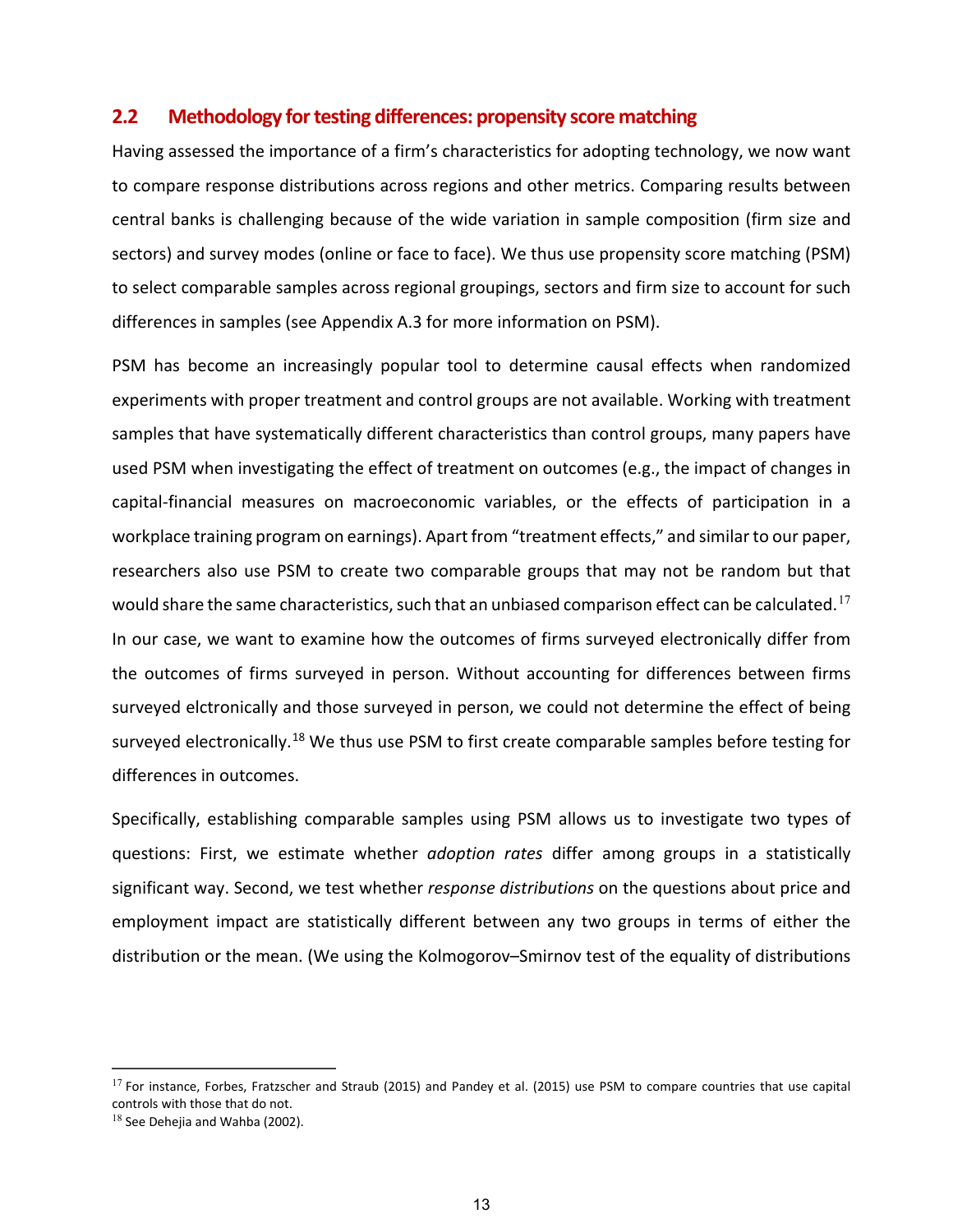and the Wilcoxon rank-sum test, also called the Mann–Whitney *U* test.) Appendix A.3 provides more details of the estimation procedure.

In addition to adding the global set of results, we include in our statistical tests the results from our online consultation of 502 small Canadian businesses, which was part of a pilot electronic version of the BOS (e-BOS). The e-BOS sample, though less representative of GDP than the BOS, does include a much larger number of firms, giving more confidence in test results that compare Canadian with non-Canadian firms by increasing the sample size.

One important caveat in using PSM is that it requires meeting the conditional independence assumption (CIA)—that is, the outcome variable must be independent of treatment conditional on the propensity score, which is determined by our observed set of covariates. This is a strong assumption that is unlikely to be met: while post-estimation does point to a high degree of postmatch balance across our covariates, the CIA also requires that we use all covariates that jointly determine treatment and outcome. Given our limited set of covariates to use in PSM, it is unlikely that we account for all possible determinants. We are therefore cautious in interpreting our results as pure treatment effects and instead prefer to interpret our test results as indications of differences between two groups that may be attributed to unobservable characteristics.

## **2.3 Adoption of digital technology**

Several interesting insights emerge when we compare adoption rates across countries, firm sizes and sectors. In the following, we focus on statistically significant differences across certain groups of interest.

First, large firms show notably higher levels of adoption across all technologies. This result is consistent across almost all central bank surveysthat report firm size. PSM reveals that, controlling for aggregate region, sector and survey mode, large firms are 28 percent more likely than small or medium-sized firms to have adopted at least one technology (**Table A-2**). [19,](#page-17-0) [20](#page-17-1) **Chart 7** shows the distribution of propsensity-score-matched firms by number of technologies adopted: large firms

<span id="page-17-0"></span> $19$  This result was obtained using radius caliper matching, which yields favourable post-estimation results. Alternative estimators (e.g., the nearest neighbour) provide somewhat smaller estimates.

<span id="page-17-1"></span> $^{20}$  If we look at individual technologies, large firms are more likely to adopt big data by 26 percent, cloud computing by 24 percent, Internet of Things by 21 percent, robotics by 19 percent, AI by 13 percent and 3-D printing by 11 percent.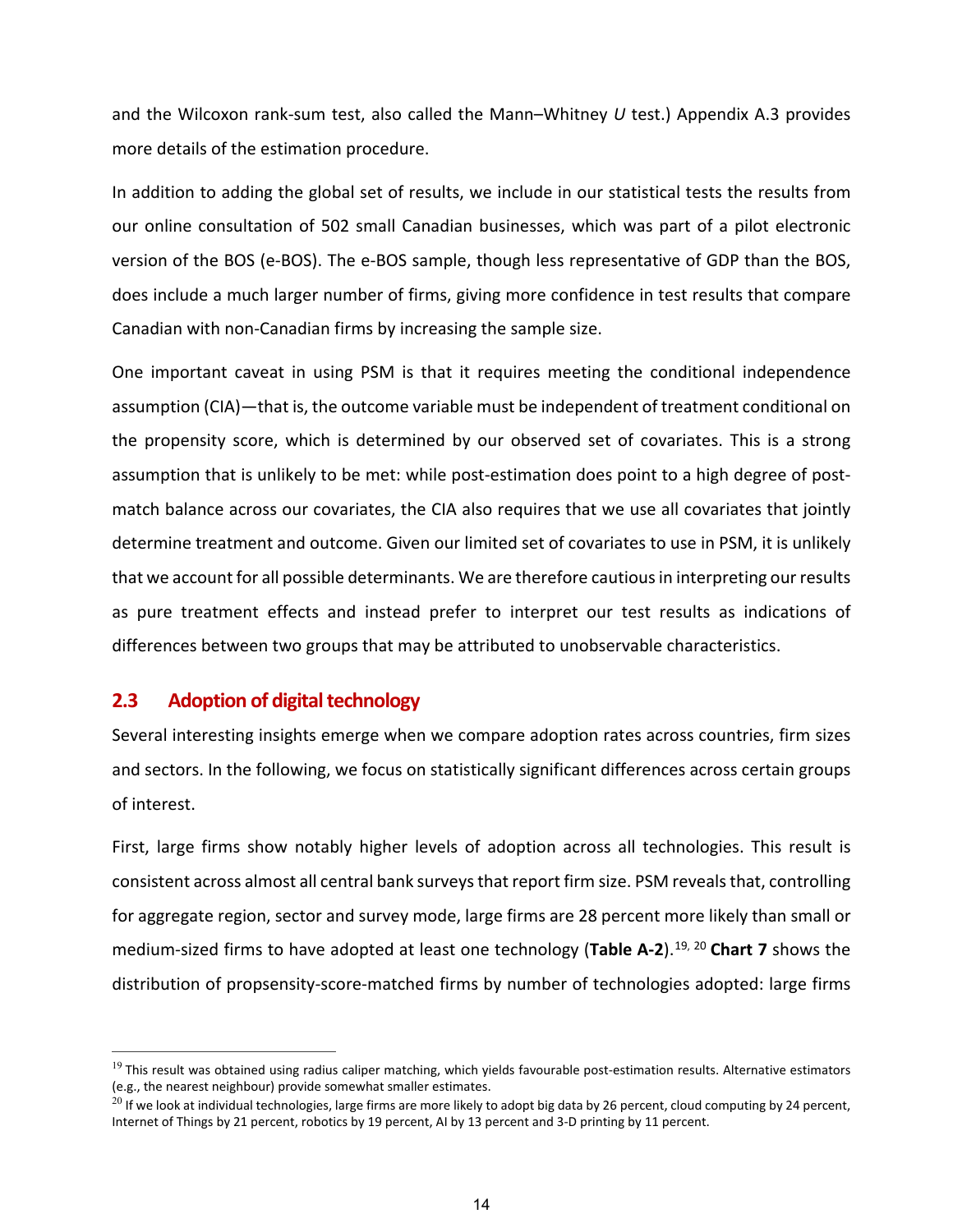more often reported adopting several technologies, while small and medium-sized firms (that are otherwise similar) frequently adopted only a few or none at all.



#### **Chart 7: Small firms tend to adopt fewer technologies**

*Distribution of propensity-score-matched firms' responses, n = 2,734*

Note: Excludes firms citing "don't know" and regions that did not report firm size. Source: Bank of Canada Business Outlook Survey Last observation: 2018Q2

It appears that Canadian firms are marginally more likely to adopt at least one technology compared with most of their foreign counterparts that are otherwise similar (i.e., controlling for sector, firm size and survey mode). In particular, Canadian firms are somewhat ahead of European firms (9 percent more likely). US firms are heavier adopters than firms in other groups; they are 25 percent more likely to adopt than firms in the rest-of-the-world group and roughly 16 percent more likely than Canadian firms. These findings are consistent with results presented in section 2.1.

Certain sectors exhibit a higher adoption rate for certain technologies (**Table A-4** and **Table A-5**):

Overall, firms in the services sector are strong adopters, particularly of e-commerce. This result is driven largely by trade sector firms, which are roughly 19 percent more likely than firms in other sectors to adopt e-commerce (Table A-5). This reflects retailers' shift to an increased use of online or multichannel selling strategies. This finding holds for all country groups except the rest-of-the-world group. Firms in commercial, personal and business services are ahead of other sectors in the adoption of AI (2 percent more likely), big data (4.6 percent) and cloud computing (11 percent). This could be the result of firms taking advantage of new possibilities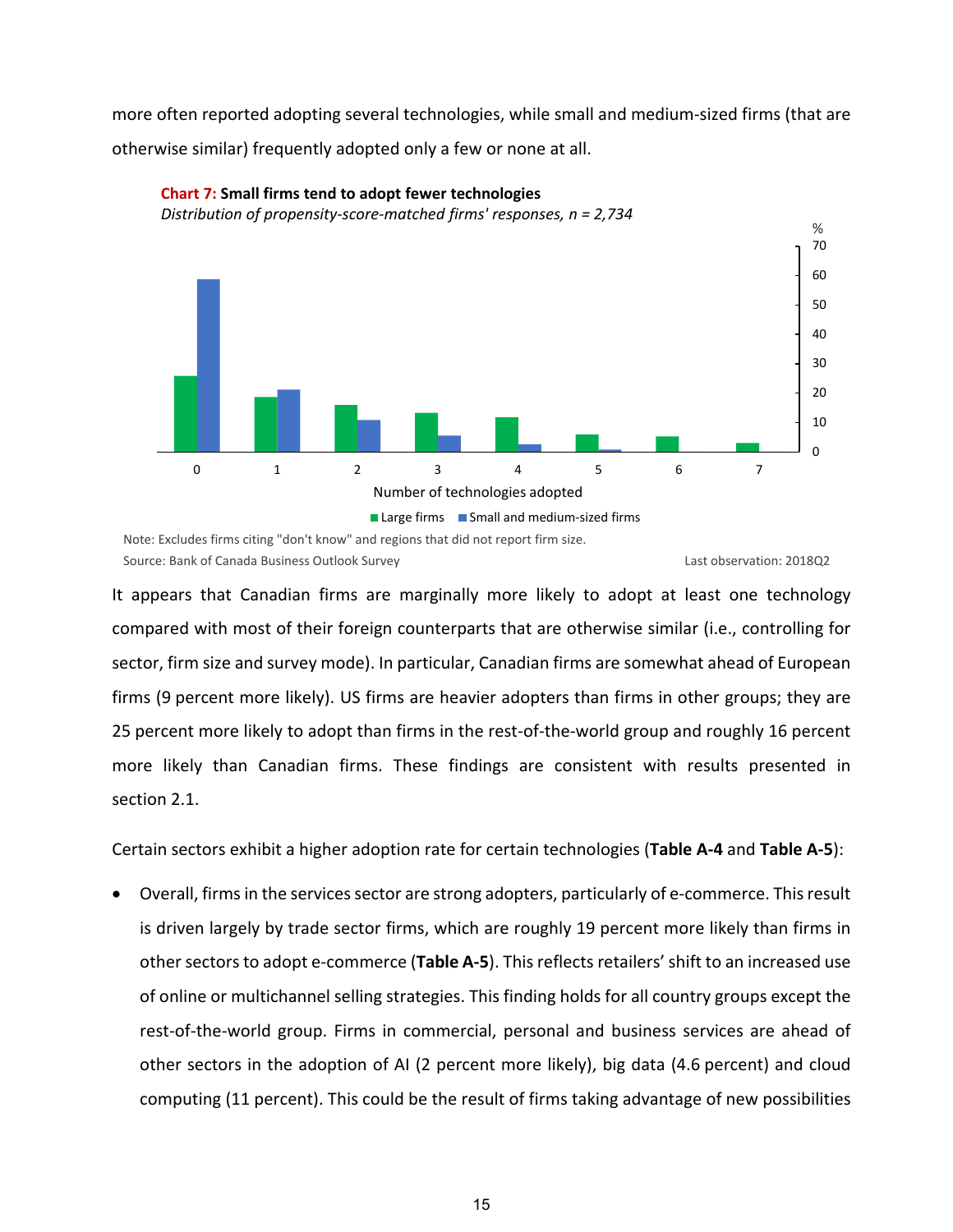for collecting information on their customers and competitors to better tailor products, advertisements and prices. Firms in finance, insurance and real estate are even more advanced in these technologies, showing 10 to 20 percent higher adoption rates (**Table A-5**).

• Not surprisingly, firms in the goods sector are more advanced in their adoption of 3-D printing, robotics and the Internet of Things than are firms in services that are otherwise similar (i.e., controlling for firm size, country grouping and survey mode). This result is driven largely by the manufacturing sector, which is 12 percent more likely to adopt robotics. Manufacturing firms are also 9.6 percent more likely to adopt 3-D printing and 2 percent more likely to adopt the Internet of Things (**Table A-5**). [21](#page-19-0)

#### **2.4 Direct impact on prices**

Overall, global results suggest an overall slight positive direct impact on prices in most regions. Digital technologies enable firms to charge higher prices because they add digital value to products. However, this does not necessarily imply higher quality-adjusted prices as measured in price indices such as the Canadian CPI.

Balances of opinion are (marginally) positive in both goods and services sectors, with firms reporting that better products and implementation costs force prices up. Services firms more often said better customer data or price discrimination allows them to raise prices. For firms citing downward pressure, both goods and services cost savings are passed on to customers. Balances of opinion are slightly positive in nearly all sectors, most strongly in information and communication. PSM does not detect statistically significant differences across sectors with the exception of trade firms, which are less likely to report a positive impact. This is intuitive as trade firms have reportedly little pricing power and rely largely on price changes by competitors and changes in domestic (non-labour) inputs costs to determine their prices.<sup>[22](#page-19-1)</sup>

We find no strong evidence that Canadian firms are statistically different from their peers around the world. In the United States, while several firms are passing on to customers the additional

<span id="page-19-0"></span> $^{21}$  Finally, construction, information, transportation and utilities firms (a category including both goods and services) appear to be lagging, being 4.7 percent less likely to have adopted at least one technology. In particular, they show a statistically significant lower propensity to adopt 3-D printing and robotics compared with firms in other sectors that are otherwise similar.

<span id="page-19-1"></span> $22$  See Amirault, Kwan and Wilkinson (2006).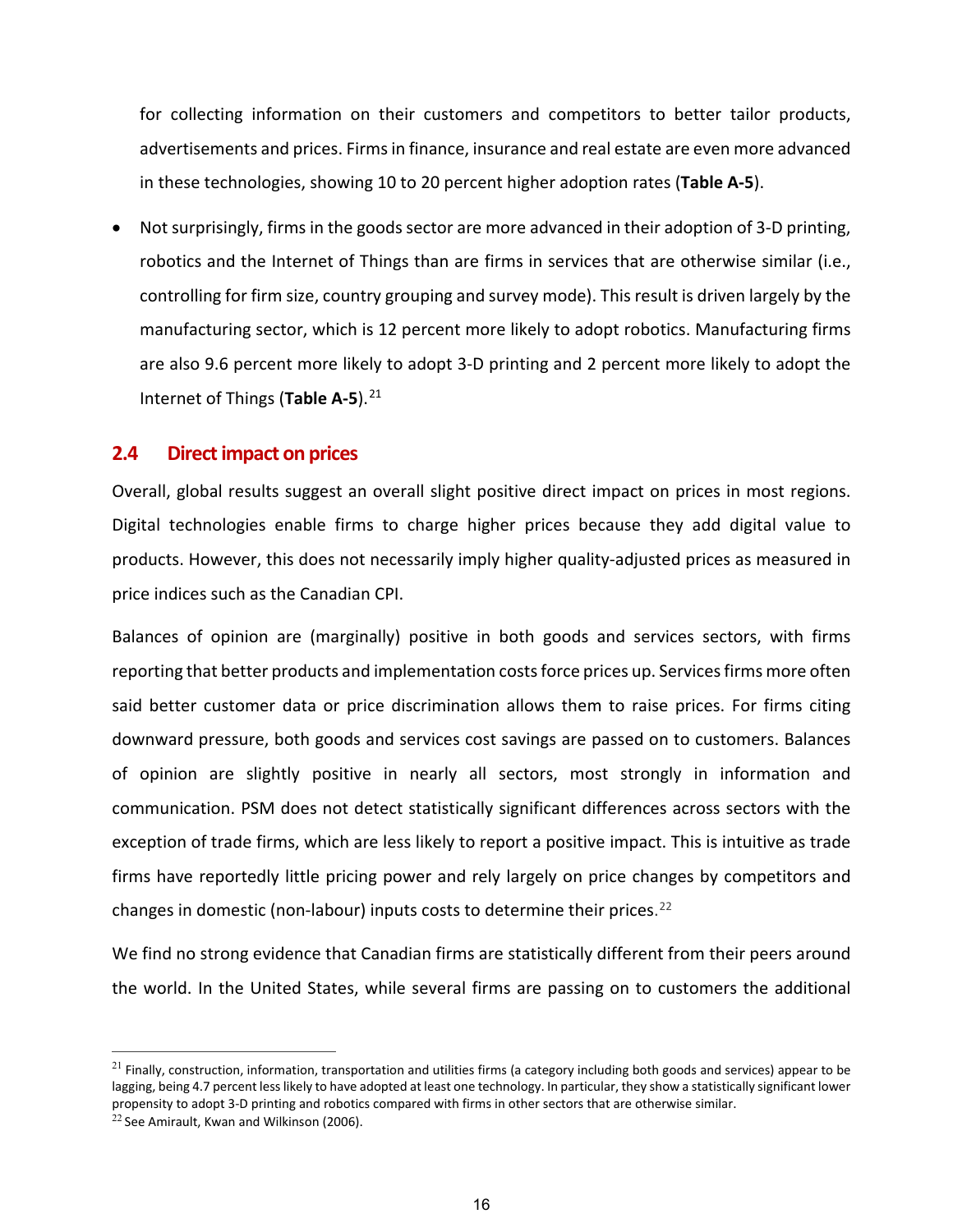costs of adopting and maintaining new technologies, some reported using big data for customer and sales analytics to better target their markets. This seems to be an opportunity most Canadian firms have not yet grasped. Generally, Canadian firms and firms outside Canada cited similar factors as underlying their reponses.

Aggregate results by firm size suggest that large firms expect less positive direct impacts on prices relative to small and medium-sized firms. However, following PSM, we find no clear evidence that those differences are significant (**Chart 8**).



Note: Balance of opinion indicates the percentage of firms expecting an increase in employment minus the percentage expecting a decrease. Excludes firms citing "don't know" and regions that did not report firm size.

Source: Bank of Canada Business Outlook Survey Last observation: 2018Q2

## **2.5 Indirect impacts on prices**

The aggregate global results suggest there are offsetting indirect impacts.<sup>[23](#page-20-0)</sup> This contrasts with BOS results, which point to a negative balance. This difference is largely explained by the fact that, compared with the survey samples from other countries, the BOS sample contains more large firms. When comparing propensity-score-matched firms—because PSM takes into account such differences in sample composition—we find that the distribution of responses from BOS firms does not differ significantly from that of non-Canadian firms (**Chart 9**).

<span id="page-20-0"></span> $^{23}$  Four central banks did not ask this question, reducing the sample size to 1,505 firms.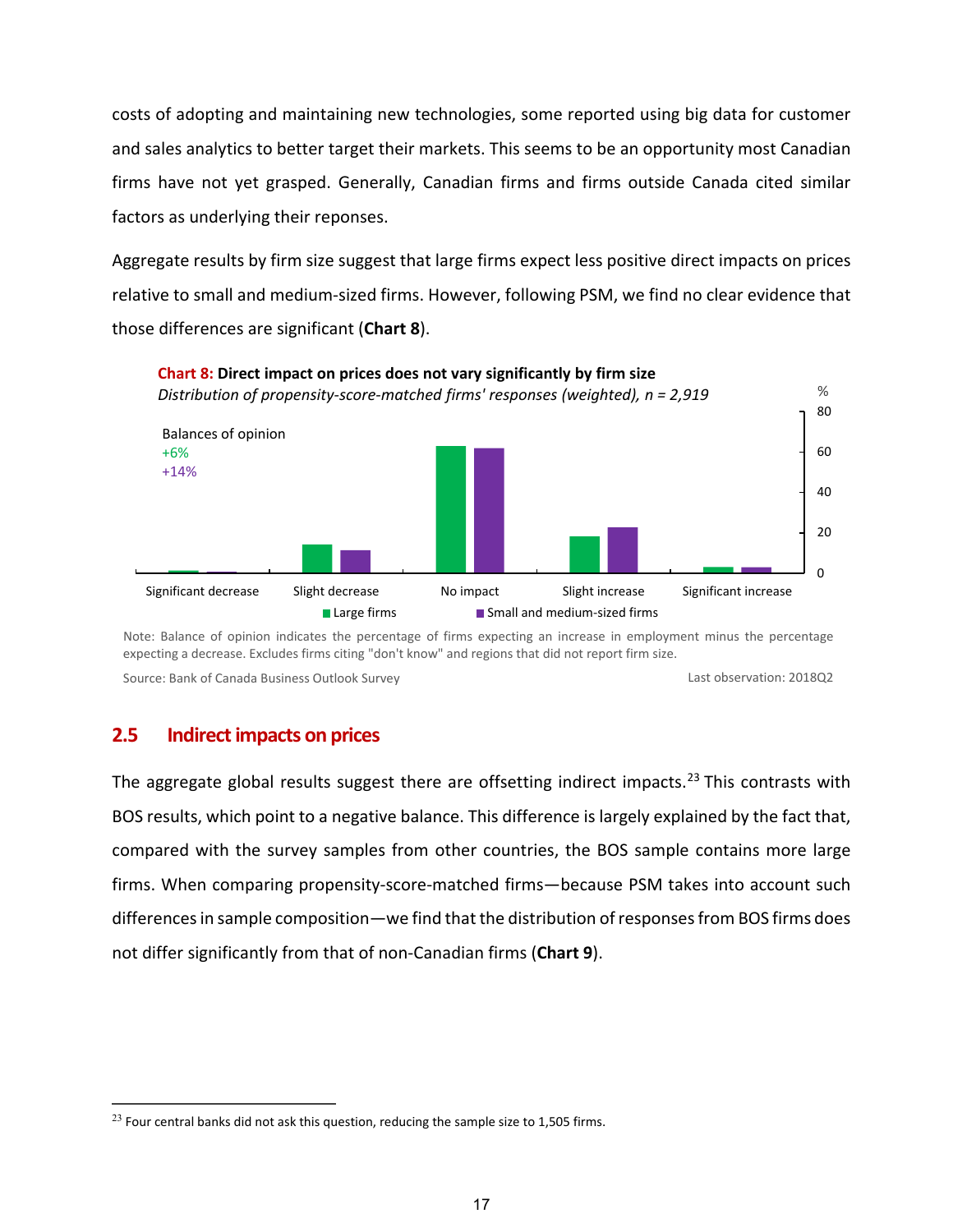

Note: Balance of opinion indicates the percentage of firms expecting an increase in employment minus the percentage expecting a decrease. Excludes firms citing "don't know" and regions that did not report firm size. Source: Bank of Canada Business Outlook Survey Last observation: 2018Q2

Matching, however, indicates that firms that have adopted at least one technology responded differently than firms that have not adopted any: while a similar share of adopting and nonadopting firms face negative indirect pressure, adopting firms more often reported negative indirect effects on their prices. This is driven by adopters of AI, big data, e-commerce and cloud computing (**Table A-7**). It is possible that firms using these technologies expose themselves to fiercer competition; for example, online selling makes the pricing of products vulnerable to rapid price comparison with competitors. These findings are in line with firms' narrative responses, which note that the indirect impacts on prices from e-commerce are almost universally on the downside. The results also corroborate findings from the Bank of Canada's 2017 special survey that highlighted the disinflationary impact of e-commerce in the wholesale, retail and logistics sectors through widening competition and increasing price transparency.<sup>[24](#page-21-0)</sup>

On balance globally, both goods and services sectors show similar, offsetting indirect impacts; but services firms more often referred to e-commerce and Amazon specifically. PSM analysis shows that prices in the trade sector, where adoption of e-commerce is strongest, do not appear to be significantly more affected than prices in other sectors. In Europe, trade firms reported being part of a highly competitive sector, where a widespread adoption of digital technologies forces firms to limit price increases to retain their market share.

<span id="page-21-0"></span> $24$  See Dong, Fudurich and Suchanek 2017.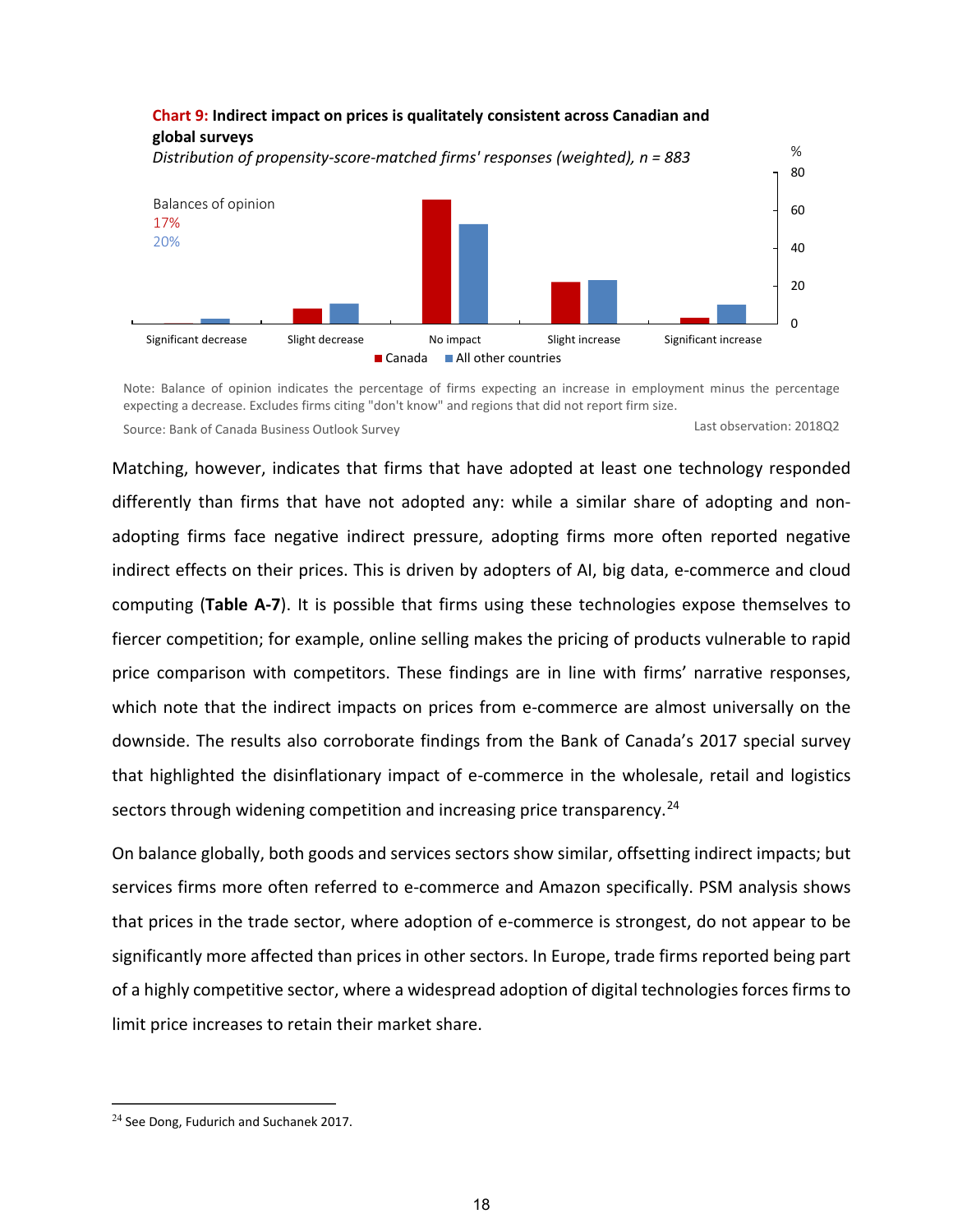Firms citing upward pressure on prices noted that investment in technology by competitors or suppliers would ultimately lead to higher prices through product differentiation or better price discrimination. Man y expect no change in their prices (including industry leaders and firms selling highly differentiated or niche products).



Note: Balance of opinion indicates the percentage of firms expecting an increase in employment minus the percentage expecting a decrease. Excludes firms citing "don't know" and regions that did not report firm size.

Last observation: 2018Q2 Source: Bank of Canada Business Outlook Survey

In the case of indirect price effects, PSM suggests that the response distribution differs across firm size in a statistically significant way: large firms are much more likely than small and medium-sized businesses to report a disinflationary effect (**Chart 10** and **Table A-6**). This corroborates the results found using a much smaller sample of Canadian firms (section 1.3). As shown above, large firms not only are stronger adopters of digital technology but also may be more exposed to global competition than their small and medium-sized counterparts, resulting in more downward pressures on their selling prices.

## **2.6 Impacts on employment**

Finally, firms were asked how technology adoption would affect the level of employment over the next three years. Results suggest a small negative impact, with 11 of 12 central bank surveys showing a negative balance. Many firms said they adopted technologies such as automation and robotics to replace low-skilled workers in order to lower their costs and improve efficiency. Indeed, PSM analysis confirms that the distribution of responses of firms adopting robotics differs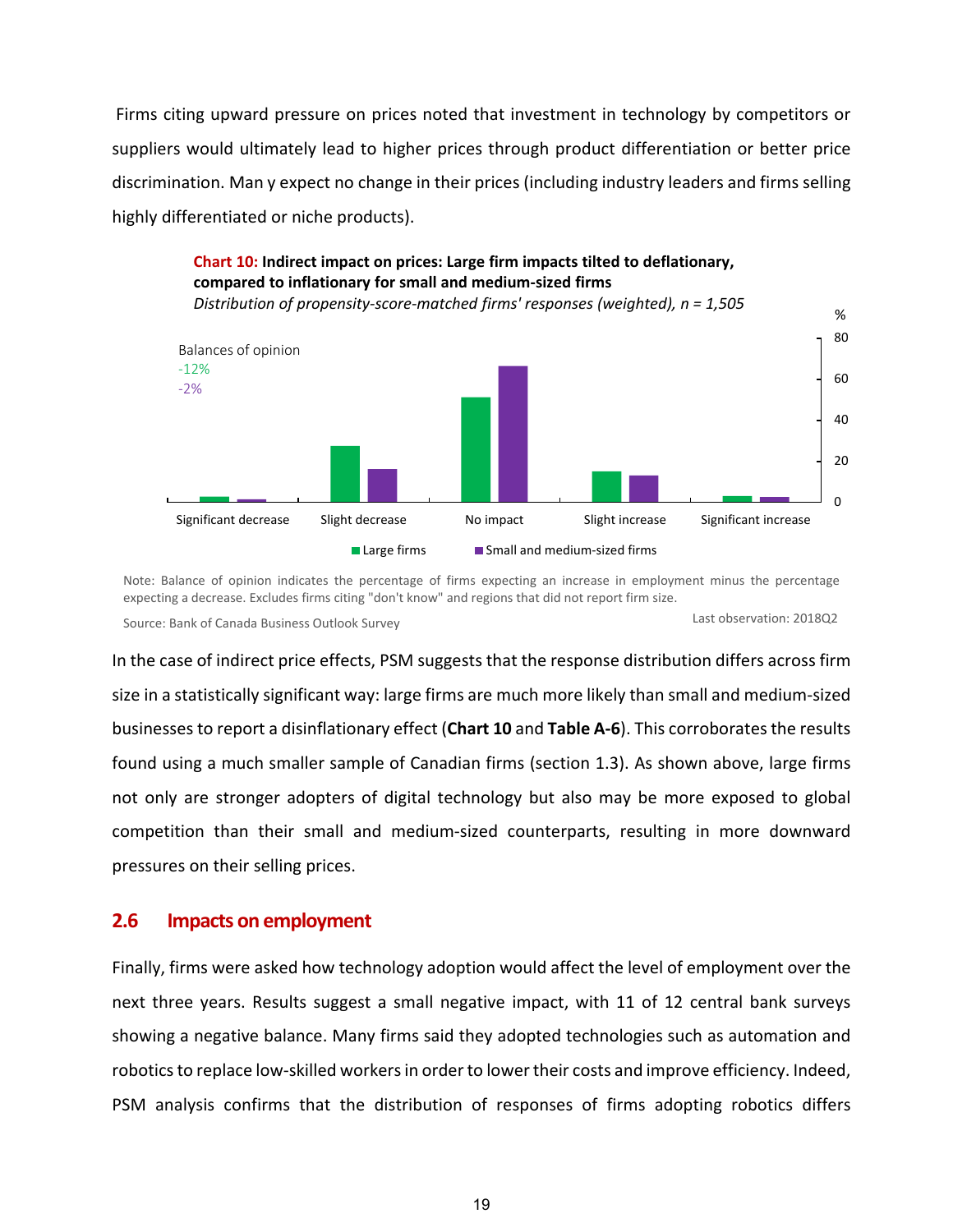significantly from that of non-adopters: adopting firms show a lower balance on employment (**Table A-7**). Employment effects for adopters of e-commerce are also significantly different (tilted more to the negative) than those for non-adopters that are otherwise similar (i.e., contolling for size, sector, region and survey mode) (**Table A-7**). This may be because efficiency gains from selling online outweigh additional needs for information technology staff.

Balances of opinion are (marginally) negative in most sectors. Firms in the services sector often reported that selling online or providing services online reduces the need for staff (e.g., e-commerce reduces the need for sales staff, while online financial services reduce the need for branch staff). Firms in the goods sector reported that technology generally replaces staff or reduces employment growth. PSM does not detect statistically significant differences across sectors.

Firms citing higher employment also frequently noted that technology adoption boosted their sales volumes, leading to organic growth in staff. Several firms expect a shift in the composition of their workforce from low-skilled to high-skilled labour, through either retraining or replacing staff. Many respondents also indicated that the employment effects might be felt beyond the threeyear horizon.

Finally, consistent with Canadian results, PSM reveals that large firms expect more negative impacts on employment than do small or medium-sized firms (**Chart 11**). This is also true in aggregate for almost all results by country.

20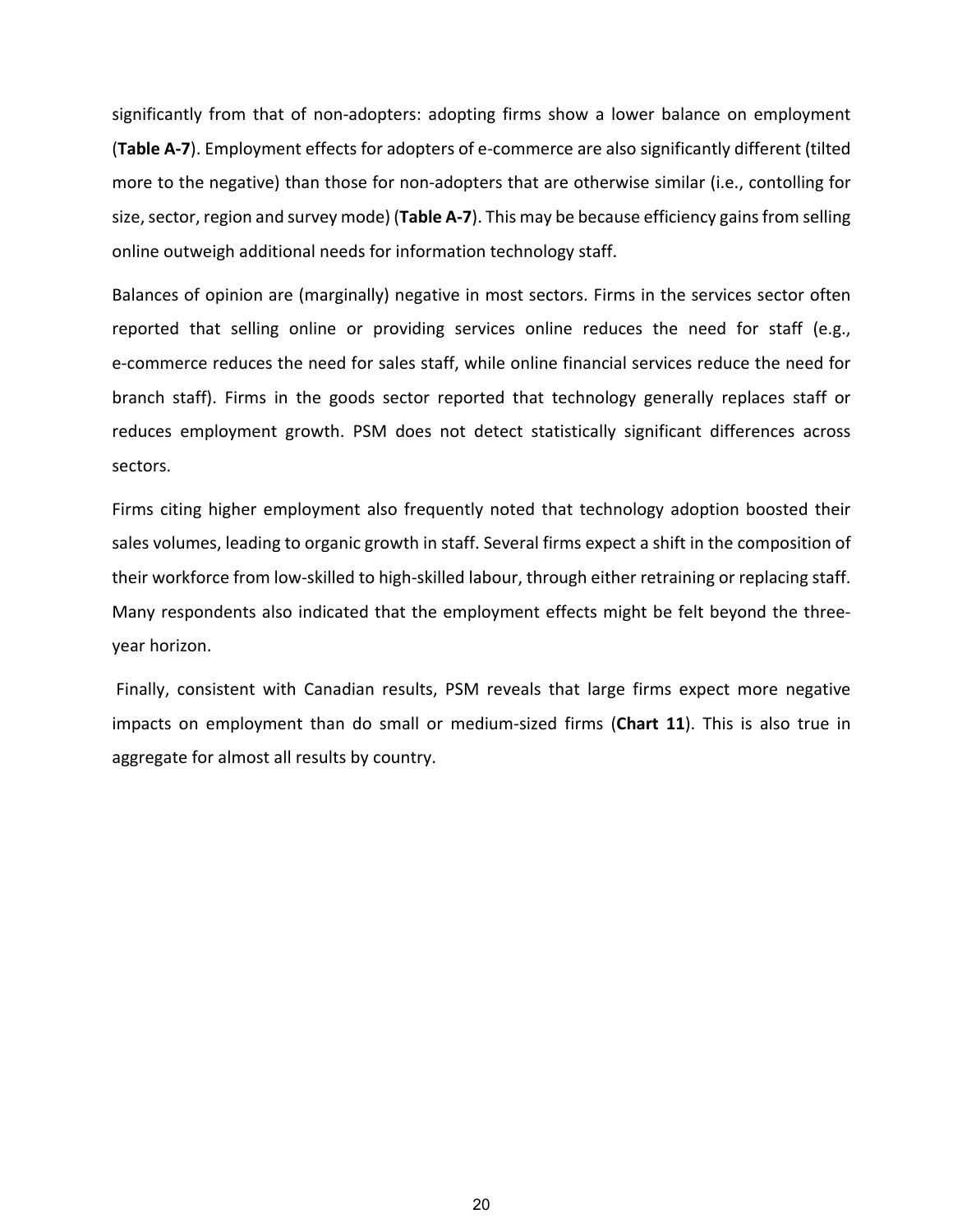

Note: Balance of opinion indicates the percentage of firms expecting an increase in employment minus the percentage expecting a decrease. Excludes firms citing "don't know" and regions that did not report firm size.

Source: Bank of Canada Business Outlook

<sup>-</sup>

Last observation: 2018Q2

## **Conclusion and policy implications**

The implications of digitalization for firms' operations are far-reaching and complex, going beyond the metrics analyzed in this paper. However, some conclusions can be drawn from this first global survey initiative about the implications of digital technology adoption.<sup>[25](#page-24-0)</sup>

Survey results show how adoption rates differ across countries, sectors and firm sizes. By allowing us to control for variation in sample composition, PSM shows that large firms are universally more advanced. Cross-regional comparisons point to more widespread adoption of technology in North America. Services firms are more focused on e-commerce, while firms in the goods sector, in particular manufacturing, lead on the adoption of 3-D printing, the Internet of Things and robotics.

Overall, firms expect that adopting technology will have little direct impact on prices because the effects resulting from cost efficiencies (e.g., from automation and labour-augmenting technologies) will be offset by some factors in the near term. Specifically, many firms, particularly small ones, see increased costs for implementation that must be passed on to their customers, while others said adding digital features to their product increases the sales price.

Reported indirect effects on output prices are roughly balanced. Firms, in particular those selling online, point to increased competition (via e-commerce) and cost pressures in the supply chain.

<span id="page-24-0"></span> $^{25}$  For instance, the discussion of the implications of digitalization for market power and industry concentration, market structure, and new production technologies affecting returns to scale, to name but a few areas, are left for future work.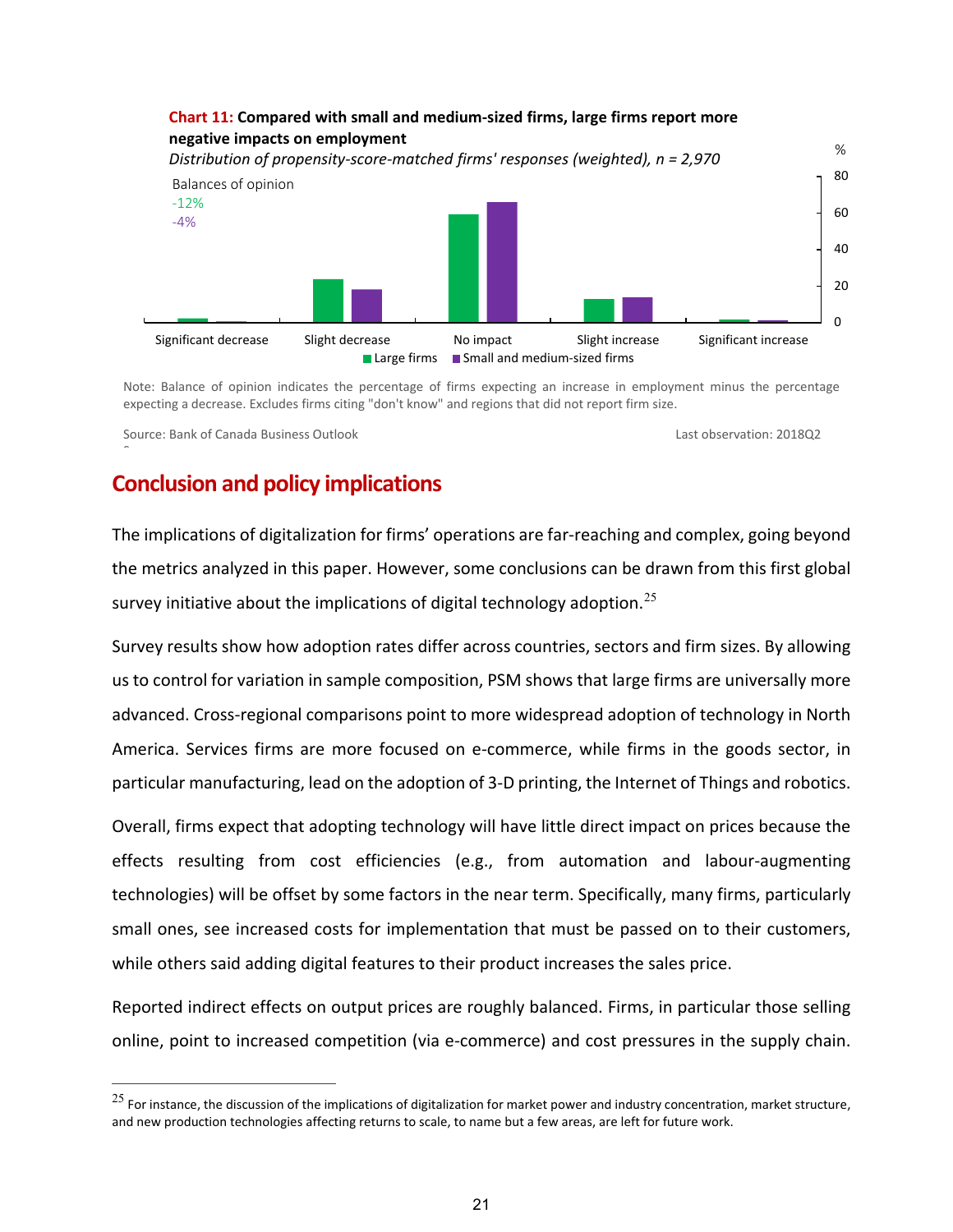Large firms are also more likely to report disinflationary pressures through indirect channels. Some firms see higher prices from investment in technology in their industry, such as through product differentiation or better price discrimination. Qualitative survey results reveal complex effects that make it hard to pin down a net or even quantitative effect on prices. Responses from firms surveyed in the BOS tilted to a small negative indirect effect, consistent with previous findings that digital technology has a small disinflationary impact on prices.<sup>[26](#page-25-0)</sup>

Results across countries point to a net negative impact on employment as a result of adopting labour-reducing technologies, in particular for adopters of e-commerce and robotics. Large firms, being more advanced, also more often report negative effects. This result holds across all country groupings. Such downward pressures are at least partially offset by the increased need to hire digital talent or other staff to accompany growth from adoption. [27](#page-25-1) Of note, price and employment effects may take time to surface during or following adoption, beyond the three-year survey frame. Future work should explore more advanced methodologies (such as Bayesian hierarchical modelling) to further refine the comparison of datasets from different countries.

We draw some tentative implications for monetary policy. First, while several firms see no impact, for many businesses, especially large firms, digitalization clearly matters for price setting and hiring decisions. Further analysis is warranted to better grasp the implications of digitalization for the economy.<sup>[28](#page-25-2)</sup> Second, the implications of digitalization for firms' pricing are multifaceted and in many cases offset one other. While results point to some downward pressure on prices for Canadian firms, policy-makers need to be aware of positive effects and how to interpret them. Firms report (digital) quality enhancements as an upward pressure; but because inflation statistics aim to account for such quality adjustments, survey results could overstate the inflationary impacts of digital technologies. It is important that policy-makers continue to monitor and analyze the impact of digital technology on those variables of interest.

<span id="page-25-0"></span> $26$  See Dong, Fudurich and Suchanek (2016 and 2017).

<span id="page-25-1"></span> $^{27}$  Qualitative survey results support the argument that digitalization creates higher-value-added jobs. Digitalization may also create employment opportunities in new firms that are only partially reflected in survey results (Poloz 2018).

<span id="page-25-2"></span> $^{28}$  Small firms, constituting a large share of employment in Canada, see limited or positive effects on both prices and employment. It is unclear whether this is a structural feature or whether we could expect small firms to follow their large peers and thus tilt the reported results in the near future.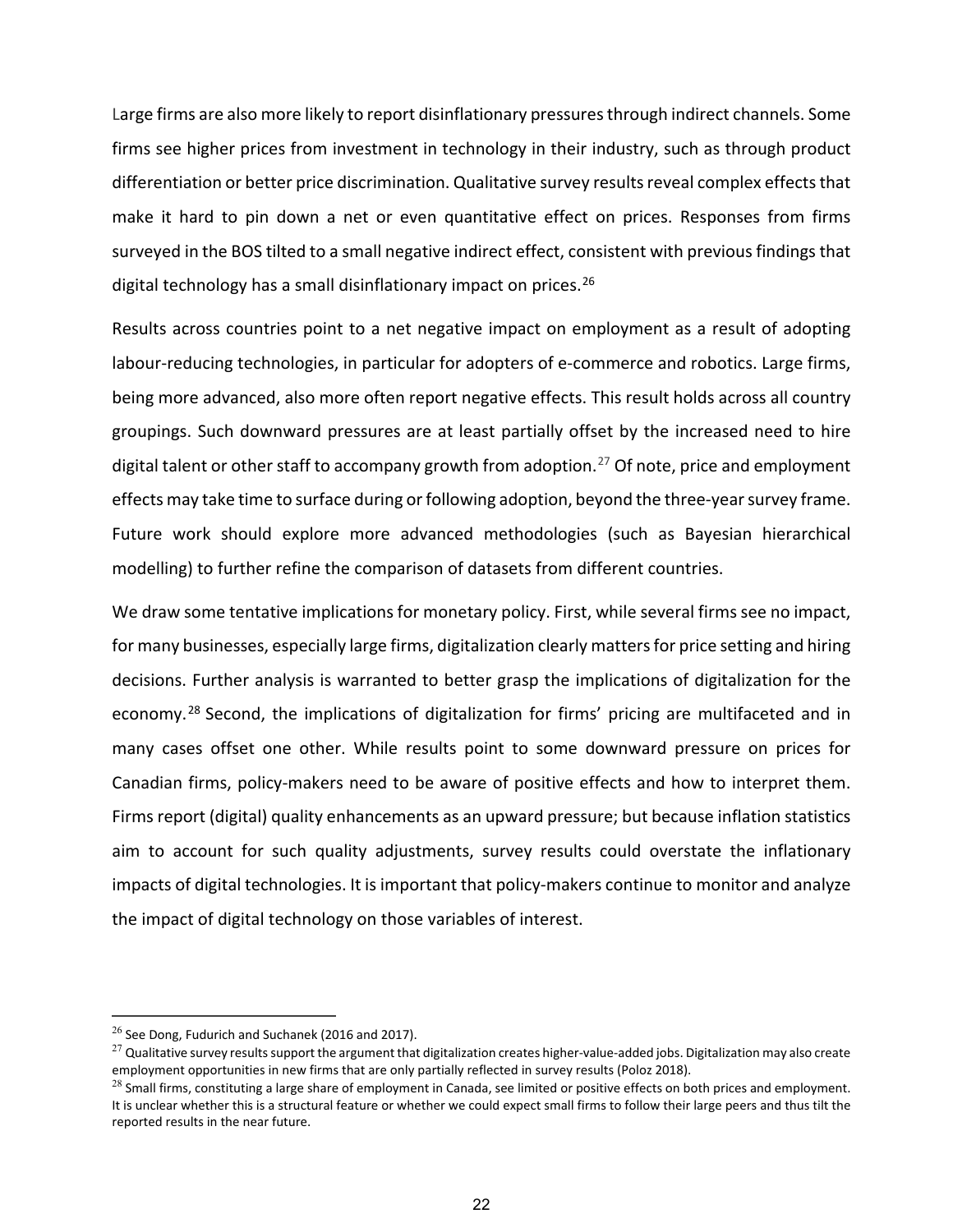## **References**

- Amirault, D., C. Kwan and G. Wilkinson. 2006. "Survey of Price-Setting Behaviour of Canadian Companies." Bank of Canada Staff Working Paper No. 2006-35.
- Andrews, D., C. Criscuolo and P. N. Gal. 2015. "Frontier Firms, [Technology Diffusion and Public Policy: Micro](https://doi.org/10.1787/5jrql2q2jj7b-en)  [Evidence from OECD Countries.](https://doi.org/10.1787/5jrql2q2jj7b-en)" OECD Productivity Working Papers No. 2.
- Audretsch, D. B., Y. M. Prince and A. R. Thurik. 1999. ["Do Small Firms Compete with Large Firms?](https://doi.org/10.1007/bf02300239)" *Atlantic Economic Journal* 27 (2): 201–209.
- Caliendo, M. and S. Kopeinig. 2008. "Some Practical Guidance for the Implementation of Propensity Score Matching." *Journal of Economic Surveys* 22 (1): 31–72.
- Conference Board of Canada. 2013. ["ICT Investment.](https://www.conferenceboard.ca/hcp/Details/Innovation/ict.aspx?AspxAutoDetectCookieSupport=1)" Accessed December 20, 2019.
- Dehejia, R. H. and S. Wahba. 2002. "Propensity Score-Matching Methods for Nonexperimental Causal [Studies.](https://doi.org/10.1162/003465302317331982)" *The Review of Economics and Statistics* 84 (1): 151–161.
- Dillman, D., J. Smyth and L. Christian. 2009. "Internet, Mail, and Mixed-Mode Surveys: The Tailored Design Method." 3rd ed. New York: John Wiley & Sons.
- Dimick, S. 2014. "Adopting Digital Technologies: The Path for SMEs." The Conference Board of Canada Briefing, February 2014.
- Dong, W., J. Fudurich and L. Suchanek. 2016. "The Digital Economy—Insight from a Special Survey with IT Service Exporters." Bank of Canada Staff Discussion Paper No. 2016-21.
- Dong, W., J. Fudurich and L. Suchanek. 2017. ["Digital Transformation in the Service Sector: Insights from](https://www.bankofcanada.ca/wp-content/uploads/2017/11/san2017-19.pdf)  [Consultations with Firms in Wholesale, Retail and Logistics."](https://www.bankofcanada.ca/wp-content/uploads/2017/11/san2017-19.pdf) Bank of Canada Staff Analytical Note No. 2017-19.
- Forbes, K., M. Fratzscher and R. Straub. 2015. ["Capital-Flow Management Measures: What Are They Good](https://doi.org/10.1016/j.jinteco.2014.11.004)  [For?](https://doi.org/10.1016/j.jinteco.2014.11.004)" *Journal of International Economics* 96 (S1): S76-S97.
- Ghobakhloo, M., M. Sabouri, S. Tang, Hong and N. Zulkifli. 2011. "Information Technology Adoption in Small and Medium-Sized Enterprises: An Appraisal of Two Decades Literature." *Interdisciplinary Journal of Research in Business* 1 (7): 53–80.
- Gray, C. and K. Proulx. 2017. *Canadian Business Speaks Up: An Analysis of the Adoption of Internet-Based Technology*. The Canadian Chamber of Commerce.
- Information and Communications Technology Council (ICTC). 2019. ["The Importance of Fostering a Digital](https://www.ictc-ctic.ca/digital-advantage-small-businesses/)  [Advantage in Small Businesses.](https://www.ictc-ctic.ca/digital-advantage-small-businesses/)" January 25, 2019.
- Innovation Policy Platform. [Innovation in Firms.](http://www.innovationpolicyplatform.org/www.innovationpolicyplatform.org/content/large-firms/index.html)
- Krumpal, I. 2013. ["Determinants of Social Desirability Bias in Sensitive Surveys: a Literature Review.](doi:10.1007/s11135-011-9640-9)" *Quality & Quantity: International Journal of Methodology* 47 (4): 2025–2047.
- Pandey, R., G. K. Pasricha, I. Patnaik and A. Shah. 2015. "Motivations for Capital Controls and their Effectiveness." *International Journal of Finance & Economics* 2019: 1–25.
- Poloz, S. S. "Technological Disruption and Opportunity." Remarks by Governor Stephen S. Poloz at the Atlantic Provinces Economics Council and Greater Moncton Chamber of Commerce, September 27, 2018.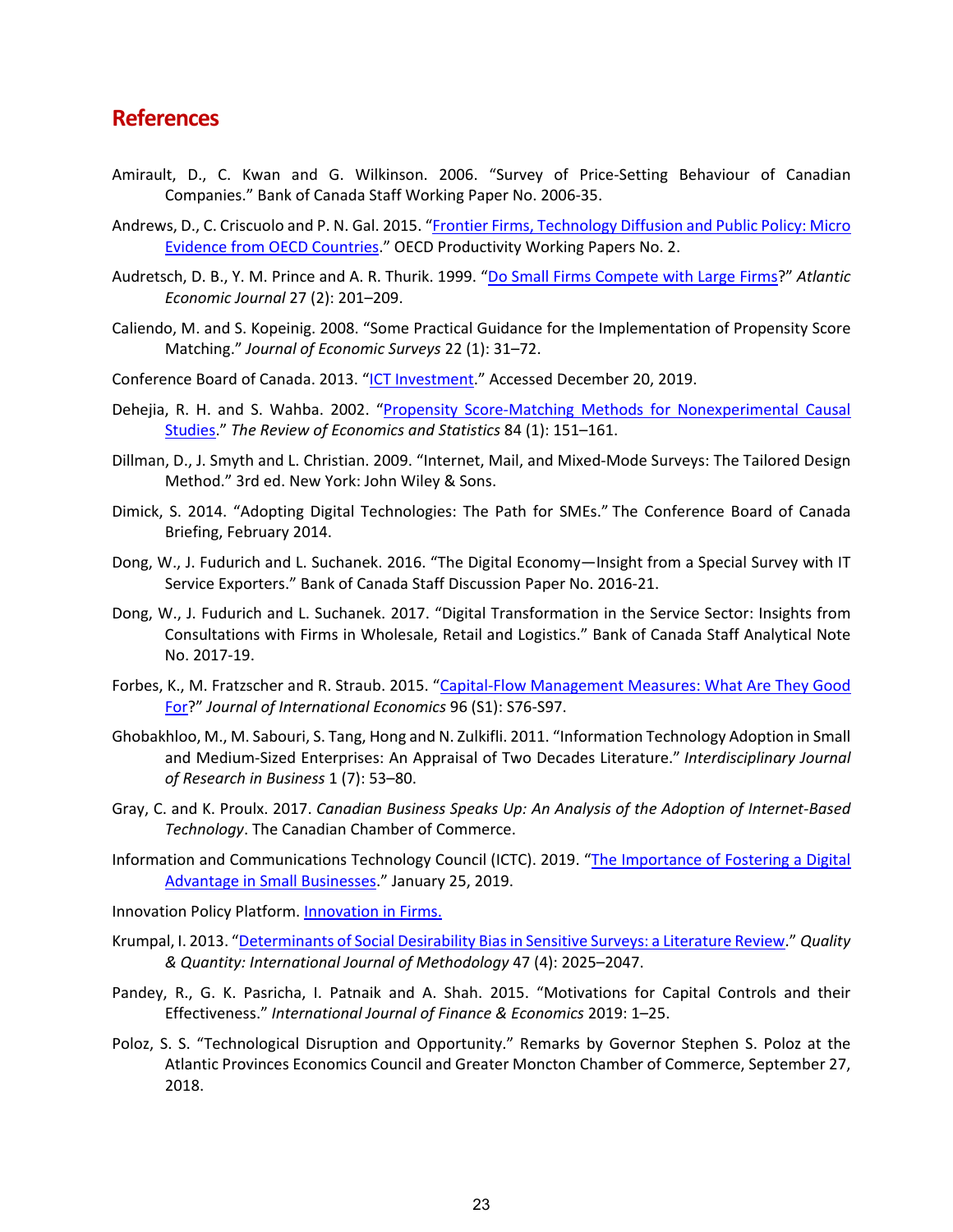- Prause, M. 2019. "Challenges of Industry 4.0 Technology Adoption for SMEs: The Case of [Japan.](https://doi.org/10.3390/su11205807)" *Sustainability* 11 (20): 5807.
- Riquelme, H. 2002. ["Commercial Internet Adoption in China: Comparing the Experience of Small, Medium](https://doi.org/10.1108/10662240210430946)  [and Large Businesses.](https://doi.org/10.1108/10662240210430946)" *Internet Research* 12 (3): 276–286.
- Statistics Canada. 2013. ["The Consumer Price Index and the CPI Enhancement Initiative 2008–2009 to](https://www.statcan.gc.ca/eng/about/er/cpi)  [2012–2013.](https://www.statcan.gc.ca/eng/about/er/cpi)"
- Thomas, J. 2016. "Explaining Industry Differences in IT Investment per Worker between Canada and the United States, 2002–2013." Centre for the Study of Living Standards Research Reports No. 2016-01.
- Van Ark, B. 2016. "The Productivity Paradox of the New Digital Economy." Centre for the Study of Living Standards, International Productivity Monitor 31 (Fall): 3–18.
- Winick, E. 2018. ["Every Study We Could Find on What Automation Will Do to Jobs, in One Chart.](https://www.technologyreview.com/s/610005/every-study-we-could-find-on-what-automation-will-do-to-jobs-in-one-chart/)" MIT Technology Review, January 25, 2018.
- Wyss, R., C. J. Girman, R. J. LoCasale, M. Alan Brookhart and T. Stürmer. 2013. "Variable Selection for Propensity Score Models when Estimating Treatment Effects on Multiple Outcomes: A Simulation Study." *Pharmacoepidemiology and Drug Safety* 22 (1): 77–85.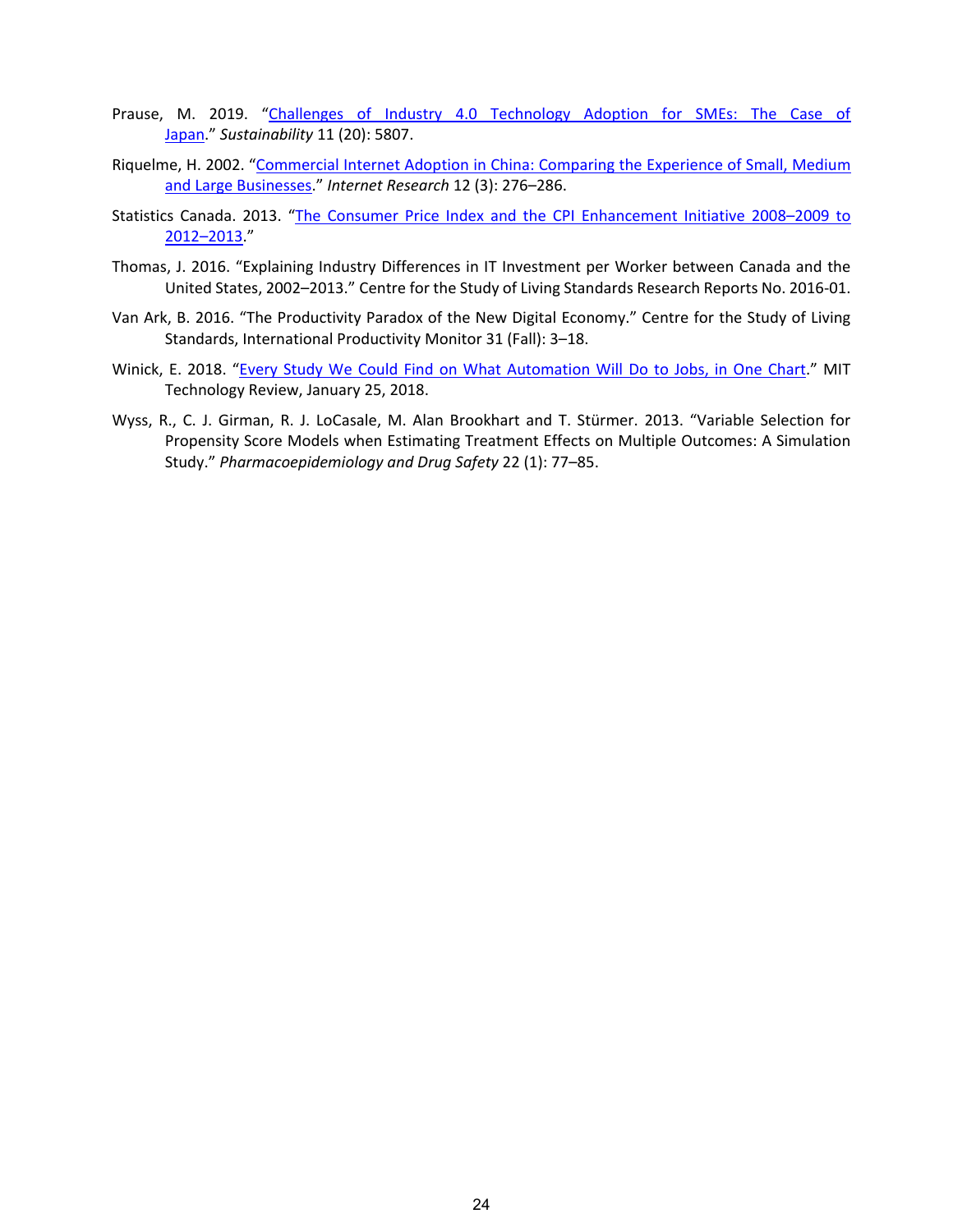## **Appendix**

## **A.1 Survey, sample composition and questionnaire**

The Regional Analysis Division of the Canadian Economic Analysis Department of the Bank of Canada is an active player in the network of central bank business surveys and liaison programsthat conduct surveys.<sup>[29](#page-28-0)</sup> In the second quarter of 2018, the network engaged in a collaborative effort, the first global survey initiative; 17 central banks participated.<sup>[30](#page-28-1)</sup> The results reported in this paper cover the surveys from 12 central banks.

We collected more than 6,000 observations, with wide variation in sample sizes and industrial composition across the countries.<sup>[31](#page-28-2)</sup> This makes comparing results by region difficult; and using statistical techniques (i.e., weighting) is not always possible because some central banks deliberately excluded small firms and some industries. Therefore, results are best analyzed by aggregating findings into region, size and sector categories and then using propensity score matching (PSM) to control for remaining differences in samples (see Appendix A.3).

Central banks were free to ask open-ended questions, and we collected narratives from individual firms only in the results for the Bank of Canada and the Federal Researve Bank of Atlanta. In addition, some regions provided summaries of their qualitative interview questions by theme. We may thus use the text data to support some of our hypotheses about why results differ by firm size and industry, but not to support hypotheses about results by region.

| Participant           | <b>Regional aggregate</b> | <b>Number of observations</b> |
|-----------------------|---------------------------|-------------------------------|
| Bank of Canada        | Canada                    | 101 (BOS) + 502 (online)      |
| Banca d'Italia        | Europe                    | 3,859                         |
| European Central Bank | Europe                    | 74                            |
| Norges Bank           | Europe                    | 291                           |
| Sveriges Riksbank     | Europe                    | 39                            |

**Table A-1: List of central banks that provided results for this paper**

<span id="page-28-0"></span> $29$  The nework, which includes almost 25 central banks, meets at an annual conference to share survey results that have implications for monetary policy, experiences in developing and implementing various approaches to gathering regional intelligence, and best practices in survey design and conduct.

<span id="page-28-1"></span> $30$  The questions are motivated by and based on the Bank of Canada's earlier survey on digital transformation in the services sector (Dong, Fudurich and Suchanek 2017). This survey focuses on the impact on firms' prices and employment.

<span id="page-28-2"></span> $31$  The Bank of Canada's in-person BOS sample is one of the most representative samples by industry.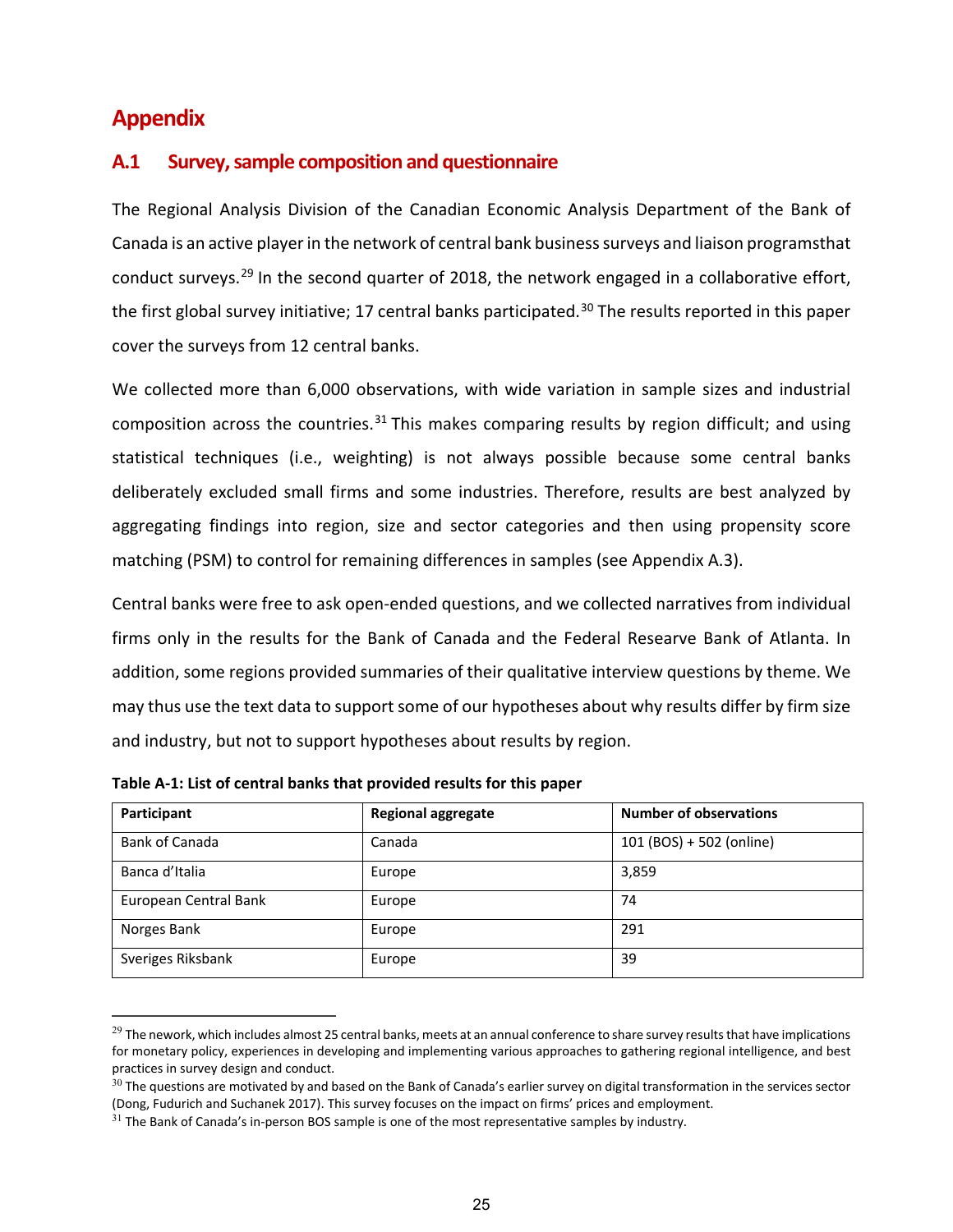| Bank Negara Malaysia                      | Rest of the world    | 90  |
|-------------------------------------------|----------------------|-----|
| Central Bank of Sri Lanka                 | Rest of the world    | 45  |
| Central Bank of the Republic of<br>Turkey | Rest of the world    | 363 |
| <b>Federal Reserve Bank of Atlanta</b>    | <b>United States</b> | 374 |
| Federal Reserve Bank of Chicago           | <b>United States</b> | 92  |
| Federal Reserve Bank of Philadelphia      | <b>United States</b> | 64  |
| Federal Reserve Bank of Richmond          | <b>United States</b> | 156 |

#### **Questionnaire**

Firm characteristics:

- size: small (fewer than 50 employees); medium (50 to 250 employees); large (more than 250 employees)
- sector (two-digit NAICS code)
- country/region
- survey frame (electronic, in person or telephone)

Q1: Which of the following digital technologies, if any, has your firm adopted, including those you are in the process of adopting?

**artificial intelligence e-commerce 3-D printing robotics big data cloud computing internet of Things other (please describe) none of the above**

Q2: **Direct impact on prices**—Overall, what impact do you expect your adoption of these technologies will have on the prices of your products/services over the next three years, if any?

**significant increase slight increase little or no impact slight decrease significant decrease unsure/don't know [optional probe:] Please explain: \_\_\_\_\_\_\_**

Q3: **Indirect impact on prices**—Overall, what impact do you expect the adoption of these technologies by others *in your industry (competitors, suppliers and customers)* will have on the prices of your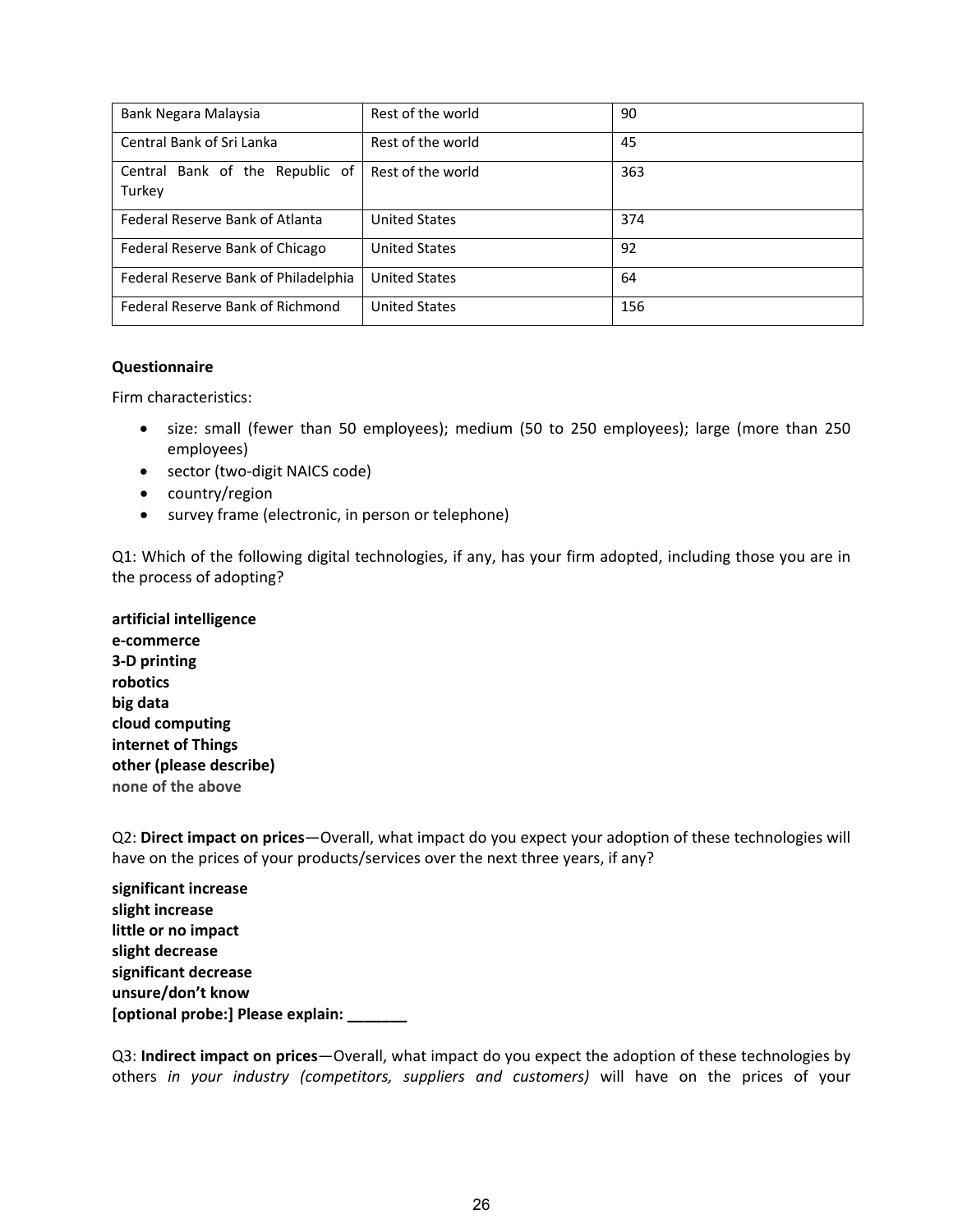products/services over the next three years, if any?

**significant increase slight increase little or no impact slight decrease significant decrease unsure/don't know [optional probe:] Please explain: \_\_\_\_\_\_\_**

Q4: **Impact on employment**—Overall, what impact do you expect your adoption of these technologies will have on your number of employees over the next three years, if any?

**significant increase slight increase little or no impact slight decrease significant decrease unsure/don't know [Optional probe:] Please explain: \_\_\_\_\_\_\_**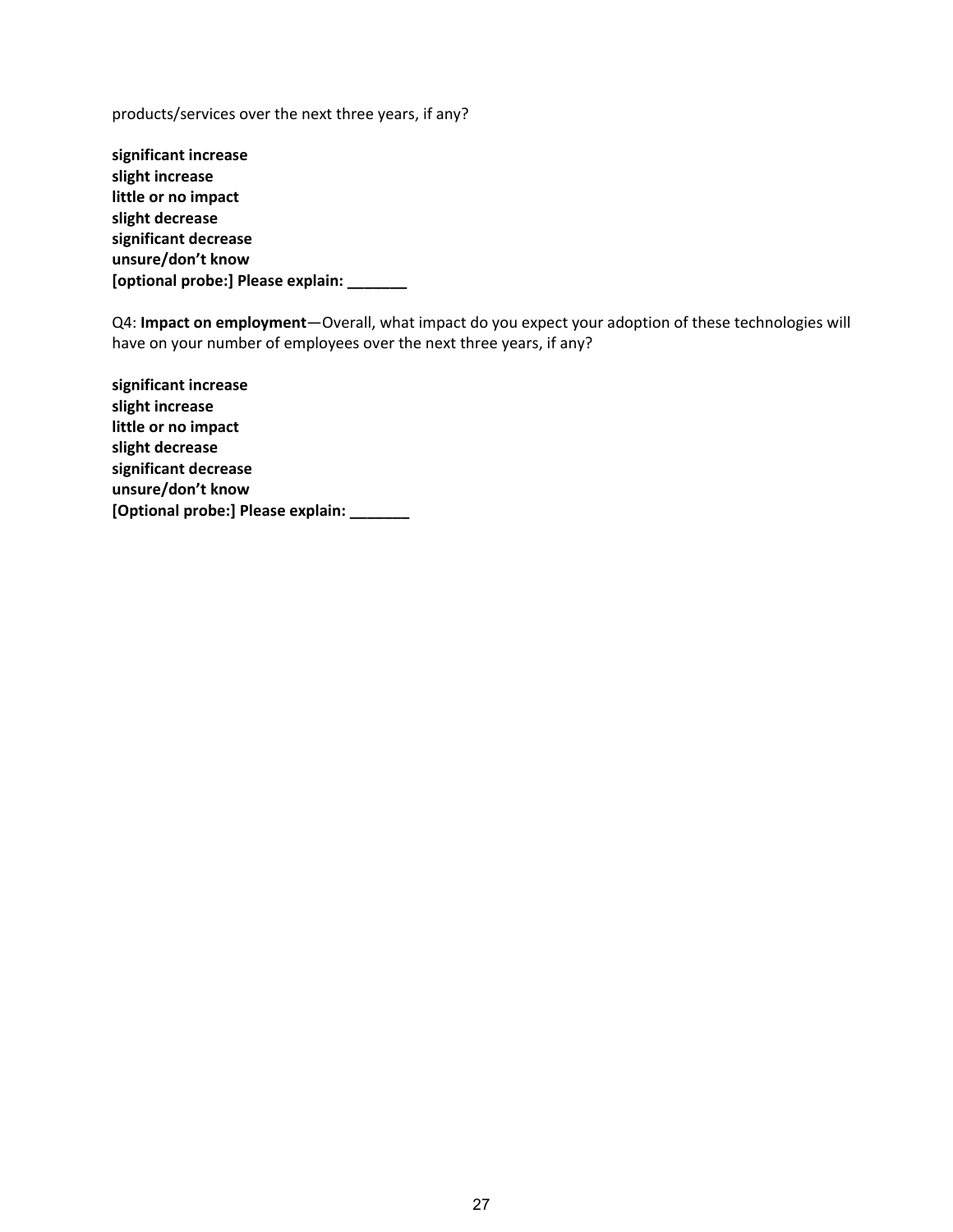#### **A.2 Composition of the Canadian sample**

To complement the Business Outlook Survey (BOS), the Bank of Canada conducted a pilot online survey consultation, the e-BOS, from the second quarter of 2018 through the first quarter of 2019. During the final quarter of this online survey, the Bank also participated in the global survey intiative on digital adoption.<sup>[32](#page-31-0)</sup>

The e-BOS pilot electronically surveyed approximately 500 firms. This sample was intended to be representative of the private sector economy, but the results were weighted to match region and industry shares of number of establishments rather than gross domestic product (GDP) (**Chart A-1** and **Chart A-2**). The e-BOS also excluded firms with more than 100 employees;these make up only 2 percent of firms but represent over half of GDP by firm size (**Chart A-3**). [33](#page-31-1)

The BOS distribution of firms by region and industry is similar to the distribution of GDP with some overweighting in British Columbia and the Atlantic region, as well as in the manufacutring sector, contrasted with some underweighting in Ontario and the finance, insurance and real



BOS **e-BOS** - Gross Domestic Product (GDP) A Number of businesses Note: BOS and e-BOS refer to the regional sample distribution of the

Business Outlook Survey and electronic Business Outlook Survey.

Sources: Bank of Canada Business Outlook Survey and Statistics Canada



<span id="page-31-0"></span> $32$  By design, the BOS rarely includes micro-firms or firms with fewer than 20 employees. These firms make up a large share of businesses by number of establishments (around 75 percent), but they contribute much less to overall GDP (less than 10 percent). Among other things, the e-BOS was intended to investigate responses to our BOS questionnaire from micro-firms and assess whether we are missing important signals to the economy by excluding this class of firms.

<span id="page-31-1"></span> $33$  Shares of firms by firm size can be found in Statistics Canada Table 33-10-0034-01. Share of GDP by firm size is calculated by [Statistics Canada](https://www.ic.gc.ca/eic/site/061.nsf/vwapj/KSBS-PSRPE_Jan_2019_eng.pdf/$file/KSBS-PSRPE_Jan_2019_eng.pdf) from 2002 to 2014. As of 2014, small businesses (1 to 99 employees) contributed 42 percent of Canada's GDP.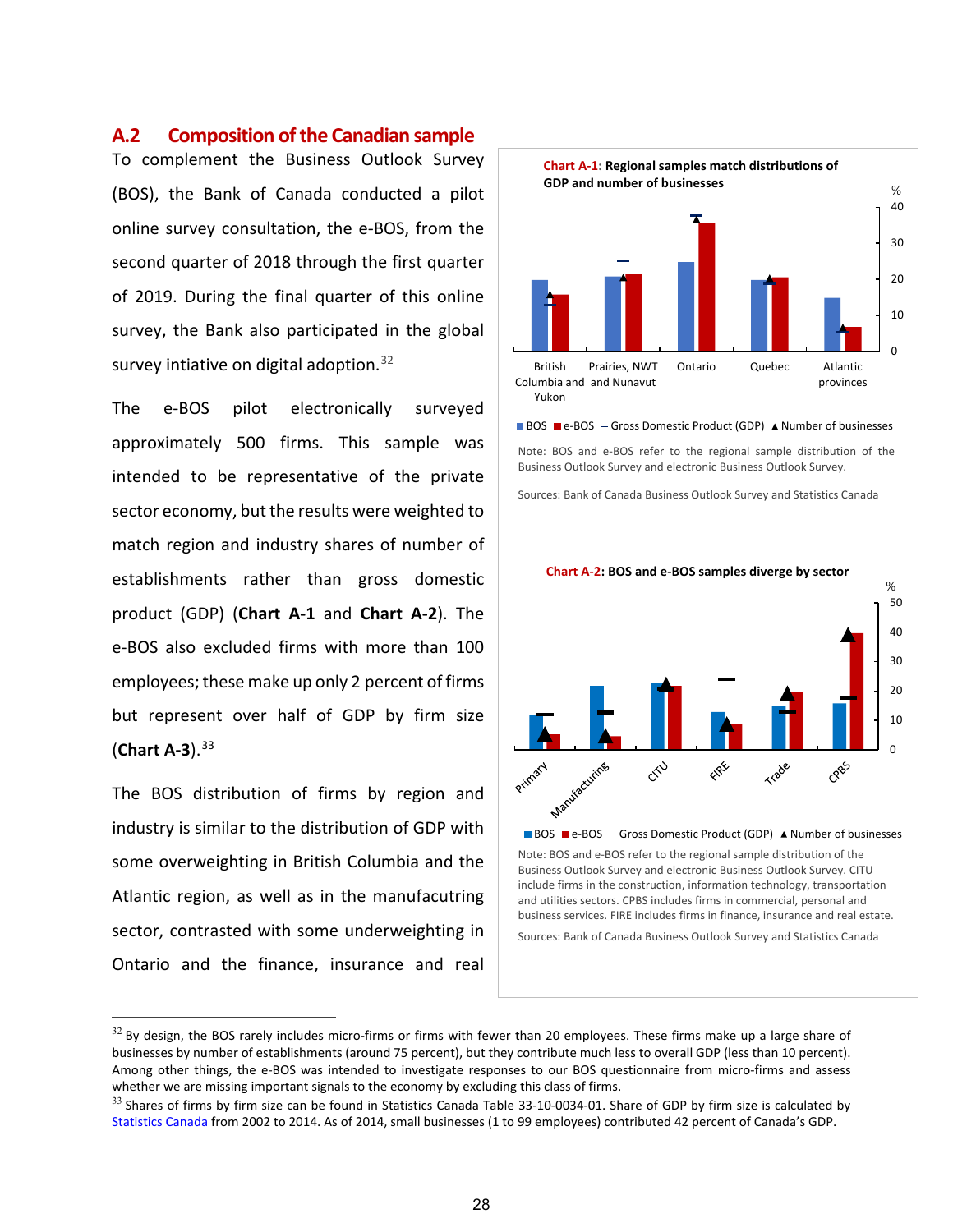estate sector. The e-BOS is more closely aligned with the regional distribution of GDP and number of establishments, and is similarly representative of number of establishments by industry, which differs notably from GDP shares by industry.

This appendix investigates to what extent the different survey modes and sample composition of the BOS and e-BOS matter for the results. Survey mode may bias results, particulary regarding technology adoption, in two ways. First, firms surveyed online may





Note: BOS and e-BOS refer to the regional sample distribution of the Business Outlook Survey and electronic Business Outlook Survey. Sources: Bank of Canada Business Outlook Survey and Statistics Canada

report lower adoption rates of technology if they are unsure about what some technologies are or what constitutes adoption. This can lead to an underreporting of some technologies.<sup>[34](#page-32-0)</sup> Second, conducting the BOS survey in person could introduce a social desirability bias, causing firms to wish to appear more technologically advanced than they are. This could lead to an overreporting of technology adoption in some cases.<sup>[35](#page-32-1)</sup> While both biases should result in higher reported adoption among BOS firms, firms of comparable size report similar adoption rates regardless of the survey mode. This suggests that overall the bias is small. [36](#page-32-2)

To reduce the risk of including the same firm in both the in-person BOS and the online e-BOS, the latter targets only small firms—that is, firms with a maximum of 100 employees (and no minimum number). In contrast, two-thirds of the firms in the BOS sample have more than 100 employees, and no firm has fewer than 10. Overall, the e-BOS reports lower technology adoption rates (55 percent compared with 89 percent for the BOS on the question of adopting at least one technology). This is largely explained by lower adoption rates among small and micro firms (firms with fewer than 10 employees), which dominate the online survey. If we compare the results

<span id="page-32-0"></span> $34$  Unlike the firms that were surveyed in person, online participants had no opportunity to clarify a technology definition.

<span id="page-32-1"></span> $35$  See Dillman, Smyth and Christian (2009).

<span id="page-32-2"></span> $36$  The shares of firms citing "unsure/don't know" in each sample frame are also similar, suggesting that survey mode has little impact.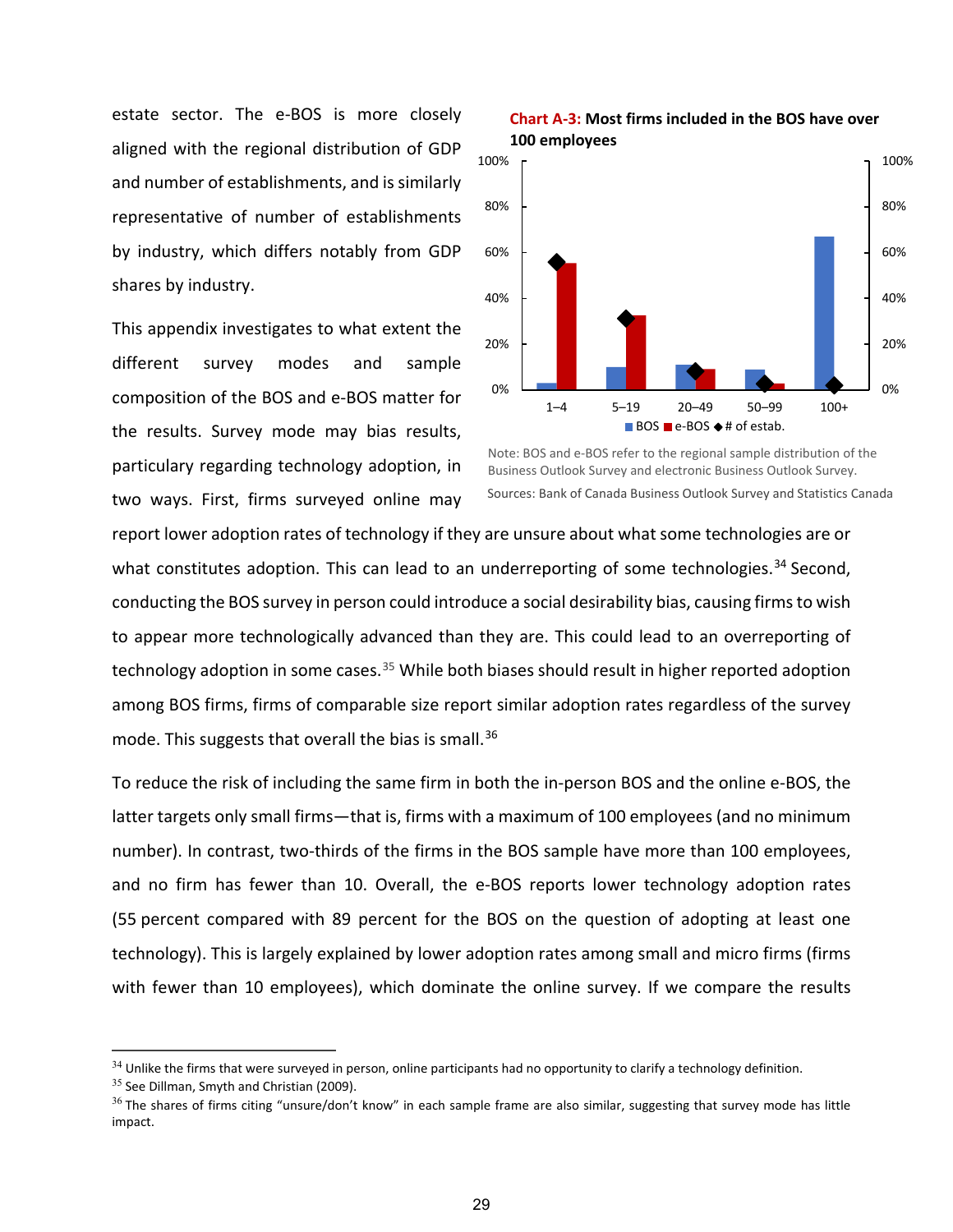obtained online with those for only small firms in the BOS, technology adoption rates are largely similar.

With these caveats in mind, results indicate that firms surveyed online reported more upward pressure on both prices and employment (**Chart A-4**). This is consistent with our key finding that small firms reported more upward pressure than did medium-sized or large firms. Accounting for differences in firm size (i.e., comparing the online sample with only small firms in the BOS), firms in both surveys reported similar impacts on prices and employment. While further work is needed to understand the reported differences in indirect price effects, they may be attributable to the smaller sample of small firms in the BOS (33 observations, compared with 502 firms surveyed online).

## **Chart A-4: Results from both the E-BOS and** *small* **firms in the BOS point to more upward pressure on prices and employment than in the BOS overall**



*Share of firms by firm size and survey frame* 

Note: BOS stands for Business Outlook Survey. E-BOS stands for pilot electronic version of the BOS. Direct impact on prices and impact on employment exclude firms with no technology adopted. Left side y-axis measures the balance of opinion. Right side y-axis measures the distribution of price and employment impacts.

Source: Bank of Canada Business Outlook Survey

## **A.3 Propensity score matching and statistical testsresults**

PSM allows us to compare results from two samples while taking into account different characteristics of the two samples. The participating central banks conducted their surveys using various sample compositions, including different firm sizes and sector representations, and different survey modes, such as online or in person.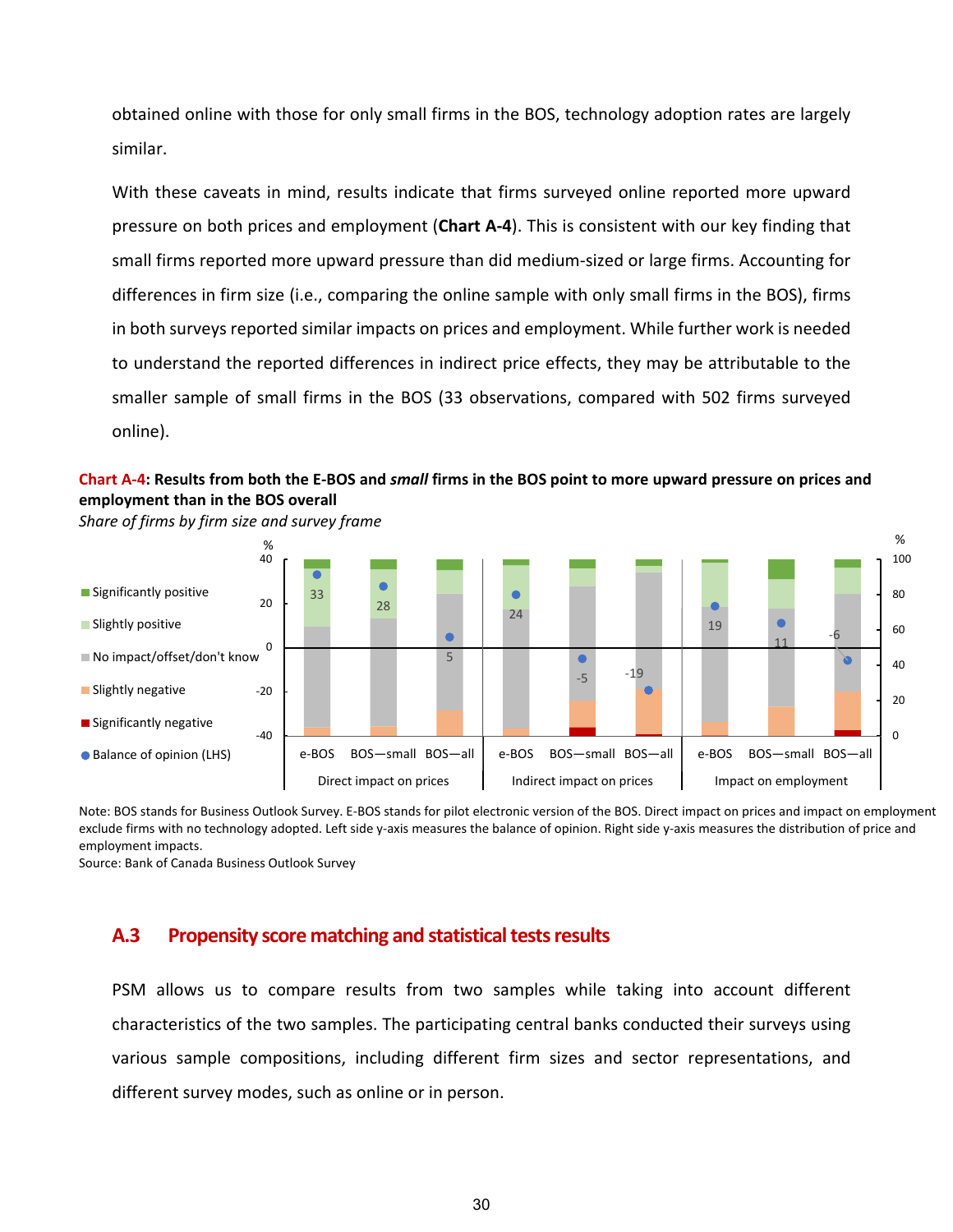Note that while PSM is traditionally used to identify a pure treatment effect, we instead use PSM to generate two comparable samples so that we can assess whether a firm characteristic (such as size or sector) influences the outcome of price or employment effects. This allows us to reduce the potential bias due to observable differences between the various surveys.<sup>[37](#page-34-0)</sup> Using a radius caliper approach to PSM, $^{38}$  $^{38}$  $^{38}$  each firm in the group of interest (such as being part of the Bank of Canada sample, or being a large firm) is matched with a similar firm(s) in the control group based on proximity to its estimated propensity score. In fact, because our covariates are discrete and binary (size, sector, region, survey frame), there are a fixed number of discrete propensity scores based on different combinations of the covariates; choosing a small caliper then effectively ensures that firms in the group of interest are matched only with control group firms that share the exact same covariate data (i.e., the same propensity scores). Moreover, the methodology ensures that all observations in the control group sharing covariate characteristics with a firm in the group of interest are used. In practice, this means almost all observations are used, providing for balanced results. The propensity score is calculated using a probit model:

## $ps = prob($ region =  $\text{Canada} | X = x)$ ,

where *x* is a set of observable controls of firm characteristics and of survey modes, which includes (in the example of Canadian firms) dummy varibles on firm size, sector and survey mode.<sup>[39](#page-34-2)</sup> Given the dataset, we are unfortunately constrained in the number of controls we can use. While the literature is ambiguous regarding how many controls should be used,  $40$  our controls are theoretically founded and capture basic metrics that matter for the outcome variables (which are the basic criteria for inclusion; see Wyss et al. 2013 and Caliendo and Kopeinig 2008). As the matching produces balanced samples (see tables A-8 to A-16 in the Appendix), we are confident it is a sensible approach given the limitations of our dataset.

<span id="page-34-0"></span> $37$  For instance, we can compare responses from Canadian firms (our treatment group) with firms of other countries, which will be treated as control groups, while controlling for differences in sample composition by firm size, sector and survey mode.

<span id="page-34-1"></span> $38$  While alternative matching techniques (e.g., nearest neighbour, kernel) yield similar results, radius caliper matching is the most appropriate technique because it consistently produces balanced groups while using almost all observations (see tables A-8 to A-16).

<span id="page-34-2"></span> $39$  The control variables vary with the dimension tested: testing differences on firm size, for instance, would use the control variables firm sector, survey mode and region.

<span id="page-34-3"></span> $^{40}$  The literature does not specify a magic or minimum number of covariates or variables that affect the outcome (see Wyss et al. 2013). There are disadvantages from both the omission of important variables and the inclusion of too many variables.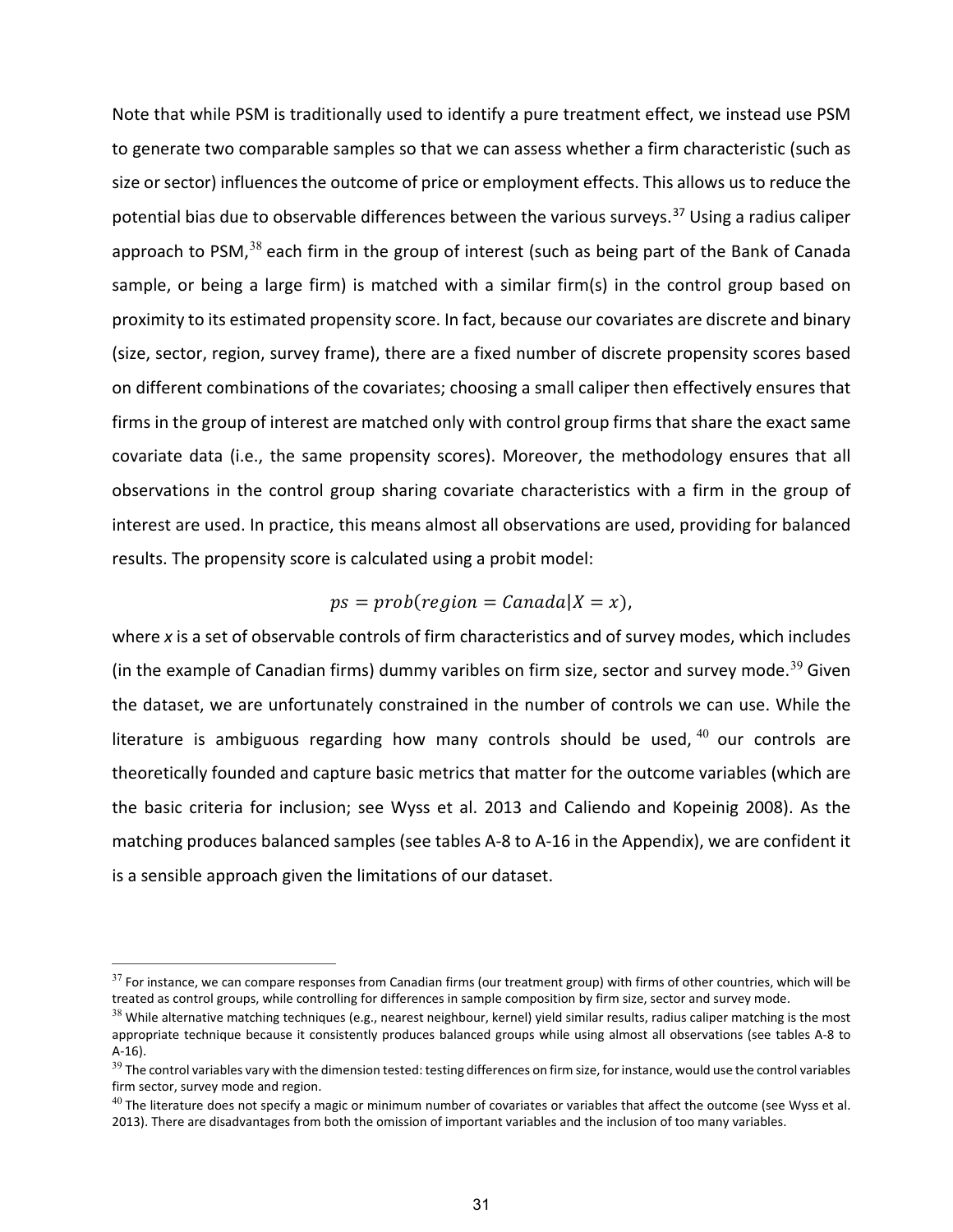Once we have two comparable samples, we use two different tests, depending on the variable of interest. First, to test whether a certain group is more or less likely to adopt a certain technology, we estimate the average treatment effect (ATE):

$$
ATE = \bar{y}^1 - \bar{y}^0,
$$

that is, the difference between the percentage of firms adopting in the group of interest  $\bar{y}^1$  and the percentage of firms adopting in the matched control group  $\bar{y}^0$ . The test statistics determine whether the difference is statistically significant from zero and in which direction-that is, if adoption is higher or lower compared with the control group.

**Table A-2: Adoption rates among large firms are universally higher**

| Treatment    | <b>Adoption of</b><br>at least one<br>technology | <b>Artificial</b><br><b>Intelligence</b> | Ε-<br>commerce | Cloud-<br>computing | Internet of<br><b>Things</b> | <b>Robotics</b> | $3-D$<br>printing | <b>Big data</b> |
|--------------|--------------------------------------------------|------------------------------------------|----------------|---------------------|------------------------------|-----------------|-------------------|-----------------|
|              |                                                  |                                          |                |                     |                              |                 |                   |                 |
| Large        | $0.224***$                                       | $0.116***$                               | $0.123***$     | $0.199***$          | $0.166***$                   | $0.154***$      | $0.106***$        | $0.199***$      |
|              | (0.0489)                                         | (0.0295)                                 | (0.0441)       | (0.0446)            | (0.0418)                     | (0.0351)        | (0.0315)          | (0.0366)        |
|              |                                                  |                                          |                |                     |                              |                 |                   |                 |
| Observations | 5,421                                            | 5,421                                    | 5,421          | 5,421               | 5,421                        | 5,421           | 5,421             | 5,421           |

Standard errors are in parentheses, \*\*\* p < 0.01, \*\* p < 0.05, \* p < 0.1

Note: Estimation using radius matching, average treatment effect, with replacement.

#### **Table A-3: Adoption rates for Canadian (and US) firms are higher than those for European firms**

| <b>VARIABLES</b>        | Canada vs.<br>all other | Canada vs.<br><b>United</b><br><b>States</b> | Canada vs.<br><b>Europe</b> | Canada vs.<br><b>Rest of the</b><br><b>World</b> | <b>United</b><br>States vs.<br>all other | <b>United</b><br>States vs.<br><b>Canada</b> | <b>United</b><br>States vs.<br><b>Europe</b> | <b>United</b><br>States vs.<br><b>Rest of the</b><br><b>World</b> |
|-------------------------|-------------------------|----------------------------------------------|-----------------------------|--------------------------------------------------|------------------------------------------|----------------------------------------------|----------------------------------------------|-------------------------------------------------------------------|
|                         |                         |                                              |                             |                                                  |                                          |                                              |                                              |                                                                   |
| Canada                  | $0.0617***$             | $-0.157***$                                  | $0.0890***$                 | $0.489***$                                       |                                          |                                              |                                              |                                                                   |
|                         | (0.0214)                | (0.0257)                                     | (0.0217)                    | (0.0525)                                         |                                          |                                              |                                              |                                                                   |
| United<br><b>States</b> |                         |                                              |                             |                                                  | $0.240***$                               | $0.157***$                                   | $0.246***$                                   | $0.373***$                                                        |
|                         |                         |                                              |                             |                                                  | (0.0200)                                 | (0.0257)                                     | (0.0202)                                     | (0.0660)                                                          |
|                         |                         |                                              |                             |                                                  |                                          |                                              |                                              |                                                                   |
| Observa-                |                         |                                              |                             |                                                  |                                          |                                              |                                              |                                                                   |
| tions                   | 6,050                   | 1,289                                        | 4,792                       | 592                                              | 6,050                                    | 1,289                                        | 4,875                                        | 558                                                               |

Standard errors in parentheses, \*\*\* p < 0.01, \*\* p < 0.05, \* p < 0.1

Note: Estimation using radius matching, average treatment effect, with replacement.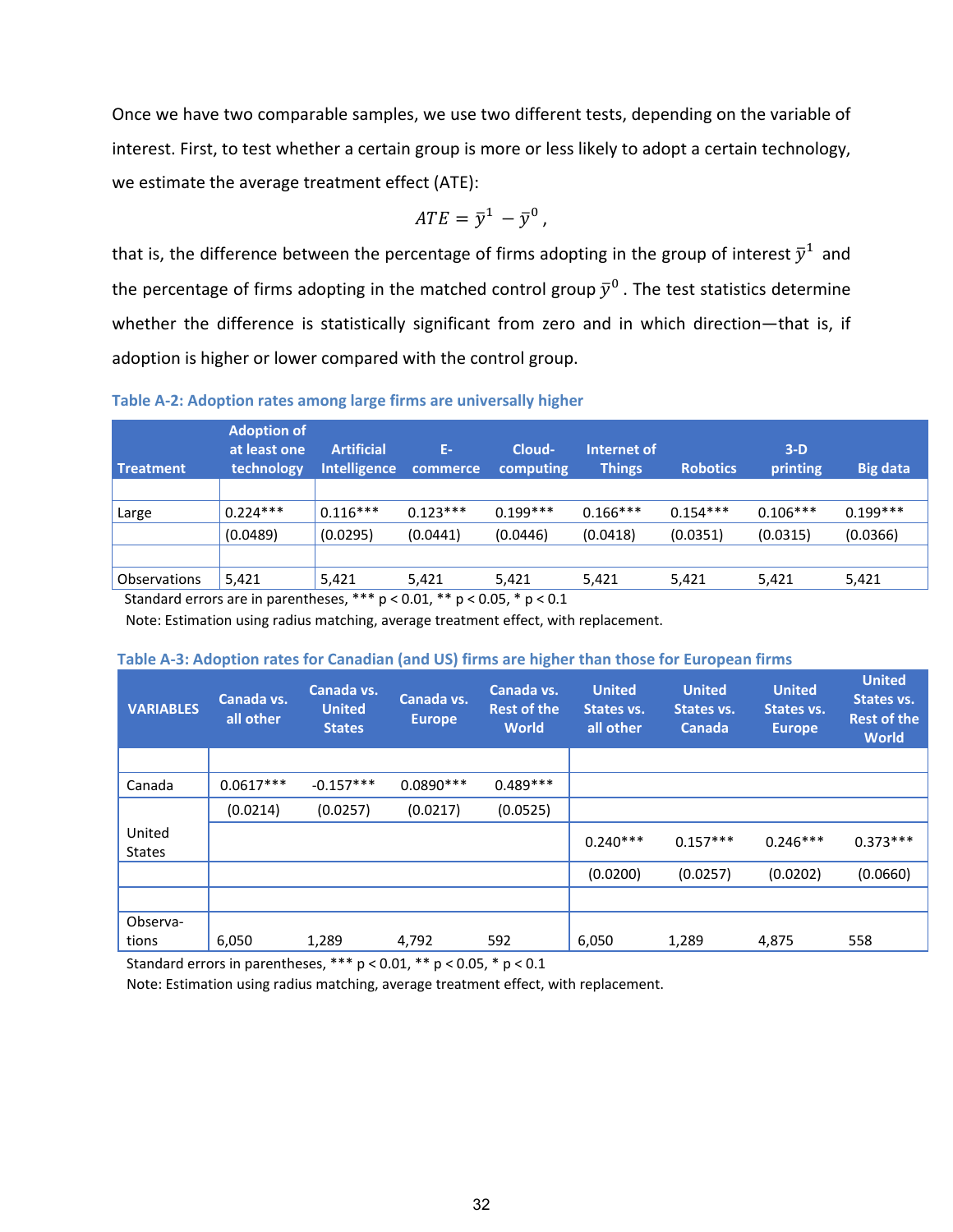**Table A-4: Adoption rates are higher for services firms due to higher adoption rates for big data, artificial intelligence, e-commerce and cloud computing** 

| <b>VARIABLES</b>  | <b>Services</b><br>vs. goods | <b>Big data</b> | <b>Artificial</b><br><b>Intelligenc</b><br>e | Ε.<br>commerc<br>e | <b>Cloud</b><br>computin<br>g | Internet of<br><b>Robotics</b><br><b>Things</b> |             | $3-D$<br>printing |
|-------------------|------------------------------|-----------------|----------------------------------------------|--------------------|-------------------------------|-------------------------------------------------|-------------|-------------------|
|                   |                              |                 |                                              |                    |                               |                                                 |             |                   |
| treated           | $0.0566***$                  | $0.0652***$     | $0.0367***$                                  | $0.148***$         | $0.113***$                    | $-0.0366$ ***                                   | $-0.119***$ | $-0.0976***$      |
|                   | (0.0129)                     | (0.00912)       | (0.00724)                                    | (0.0114)           | (0.0117)                      | (0.0102)                                        | (0.00904)   | (0.00737)         |
|                   |                              |                 |                                              |                    |                               |                                                 |             |                   |
| Observa-<br>tions | 6,050                        | 6,050           | 6,050                                        | 6,050              | 6,050                         | 6,050                                           | 6,050       | 6,050             |

Standard errors in parentheses,  $*** p < 0.01$ ,  $** p < 0.05$ ,  $* p < 0.1$ 

Note: Estimation using radius matching, average treatment effect, with replacement.

#### **Table A-5: Adoption rates of selected sectors**

|                   |                              | Finance, insurance, real estate, and leasing (FIRE) |                 |                |                           |                | <b>Manufacturing</b> |                   |
|-------------------|------------------------------|-----------------------------------------------------|-----------------|----------------|---------------------------|----------------|----------------------|-------------------|
| <b>VARIABLES</b>  | <b>FIRE</b> vs. all<br>other | <b>Artificial</b><br><b>Intelligenc</b><br>e        | <b>Big data</b> | Ε.<br>commerce | <b>Cloud</b><br>computing | Ε.<br>commerce | <b>Robotics</b>      | $3-D$<br>printing |
|                   |                              |                                                     |                 |                |                           |                |                      |                   |
| treated           | $0.166***$                   | $0.0967***$                                         | $0.117***$      | $0.201***$     | $0.196***$                | $0.192***$     | $0.119***$           | $0.0963***$       |
|                   | (0.0347)                     | (0.0194)                                            | (0.0245)        | (0.0309)       | (0.0314)                  | (0.0165)       | (0.00893)            | (0.00728)         |
|                   |                              |                                                     |                 |                |                           |                |                      |                   |
| Observa-<br>tions | 6,050                        | 6,050                                               | 6,050           | 6,050          | 6,050                     | 6,050          | 6,050                | 6,050             |

Standard errors in parentheses,  $*** p < 0.01, ** p < 0.05, * p < 0.1$ 

Note: Estimation using radius matching, average treatment effect, with replacement.

Second, to assess whether the distribution of responses to rating-scale questions (i.e., impact on prices and employment) is significantly different between groups, we use the Kolmogorov– Smirnov test and the Mann-Whitney *U* test <sup>[41](#page-36-0)</sup> reported in Table A-6.

<span id="page-36-0"></span> $41$  The two-sample Kolmogorov–Smirnov test evaluates the equality of two distributions between a treatment group and a control group. The null hypothesis is that both samples are drawn from the same distribution, suggesting no treatment effect on the distribution. The Mann–Whitney *U* test (also known as the Wilcoxon rank-sum test) is a non-parametric *t*-test to evaluate whether two independent samples can reasonably be said to be drawn from the same distribution. The null hypothesis similarly assumes that both samples have the same distribution, in that a randomly selected observation from one sample is equally likely to be greater or smaller than a randomly selected observation from the second sample.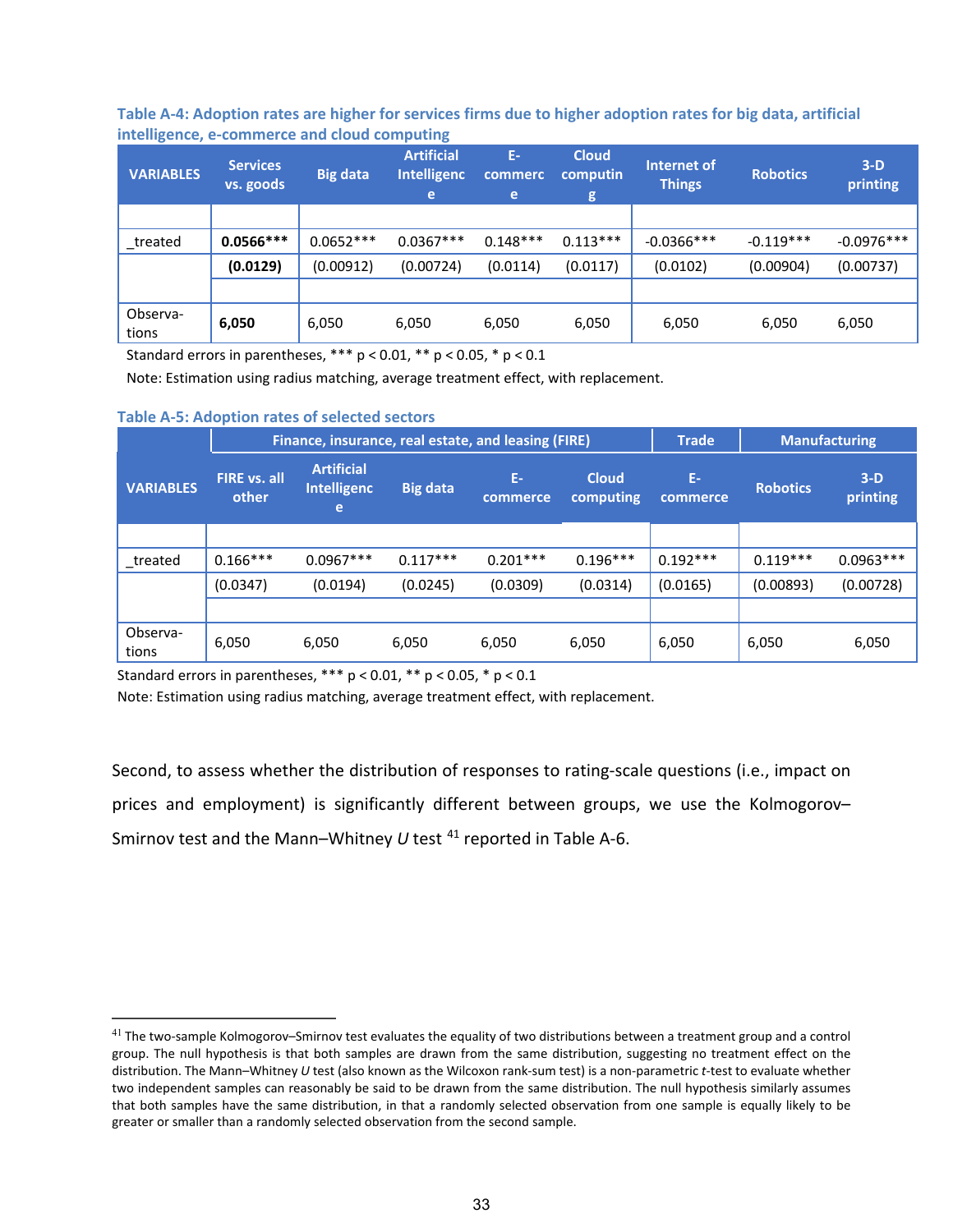**Table A-6: Selected Kolmogorov–Smirnov and Mann–Whitney** *U* **test results for impact questions comparing large vs. small and medium-sized firms and Canadian vs. other firms**

| <b>Sample</b>    | <b>Question</b>              | <b>Treatment</b> | KS test statistic <sup>42</sup> | <b>MWU test statistic</b> |
|------------------|------------------------------|------------------|---------------------------------|---------------------------|
| <b>All firms</b> | Direct impact on<br>prices   | Large            | 0.044                           | $2.708***$                |
| All firms        | Indirect impact on<br>prices | Large            | $0.142***$                      | $2.771***$                |
| <b>All firms</b> | Impact on<br>employment      | Large            | $0.061*$                        | 1.986**                   |
| All firms        | Direct impact on<br>prices   | Canada           | 0.083                           | $-2.620***$               |
| <b>All firms</b> | Indirect impact on<br>prices | Canada           | 0.078                           | 1.359                     |
| All firms        | Impact<br>on<br>employment   | Canada           | $0.118**$                       | $-4.334***$               |

\* indicates rejection of null hypothesis at the 90% level

\*\* indicates rejection of null hypothesis at the 95% level

\*\*\* indicates rejection of null hypothesis at the 99% level

**Table A-7: Selected Kolmogorov–Smirnov and Mann–Whitney** *U* **test results for impact questions comparing adoption status**

| <b>Sample</b>    | <b>Question</b>           | <b>Treatment</b>    | KS test statistic <sup>41</sup> | <b>MWU test</b><br>statistic |
|------------------|---------------------------|---------------------|---------------------------------|------------------------------|
| <b>All firms</b> | Indirect impact on prices | E-commerce adopters | $0.1079***$                     | 1.242                        |
| All firms        | Impact on employment      | E-commerce adopters | $0.0568**$                      | $2.376**$                    |
| <b>All firms</b> | Impact on employment      | Robotics adopters   | $0.1212***$                     | $5.013***$                   |

\* indicates rejection of null hypothesis at the 90% level

\*\* indicates rejection of null hypothesis at the 95% level

\*\*\* indicates rejection of null hypothesis at the 99% level

Though not reported in this paper, we also test whether the survey frame (electronic vs. in-person or telephone) affects the distribution of responses to the questions on the impact technology. The treatment group is firms that were surveyed electronically, and firms are matched according to size, sector and regional aggregate. Results for the global sample suggest that firms surveyed electronically are marginally less likely to adopt technologies; however, differences are not statistically significant for the Canadian subsample. A comparison of the response distributions

<span id="page-37-1"></span><span id="page-37-0"></span><sup>42</sup> Rejection of the null hypothesis is based on *p*-values calculated from the reported combined Kolmogorov–Smirnov test statistic. The Kolmogorov–Smirnov test is applied to a modified set of results that reflect weights applied to control group observations following the caliper radius approach to PSM.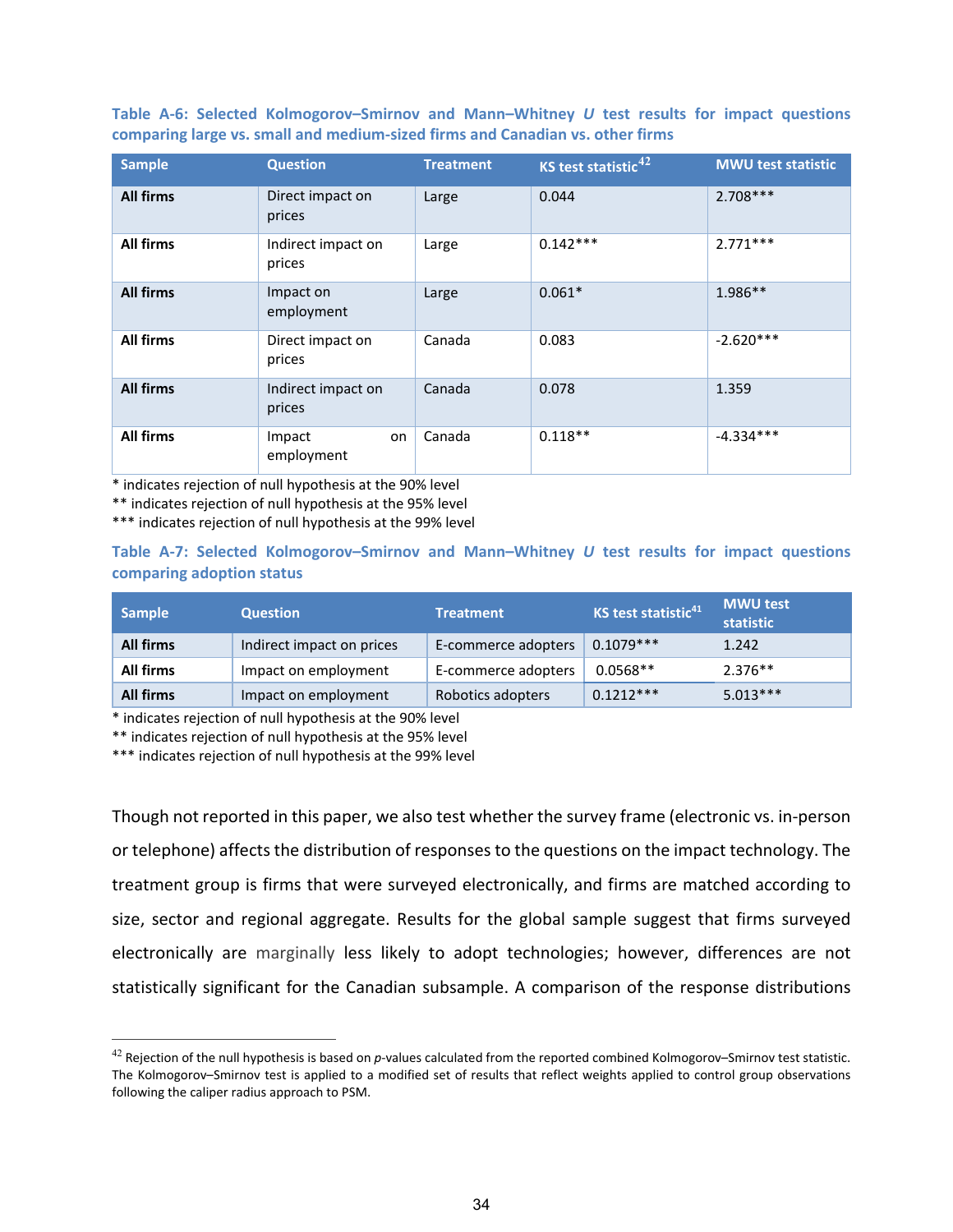indicates that a slightly smaller share of electronic firms reported negative or disinflationary impacts, and a slightly larger share reported positive or inflationary impacts. We may be detecting an impact from other, unobservable, characteristics as well. This is because values are missing for some firm characteristics, results are aggraggated by region and sector, and further control variables are lacking.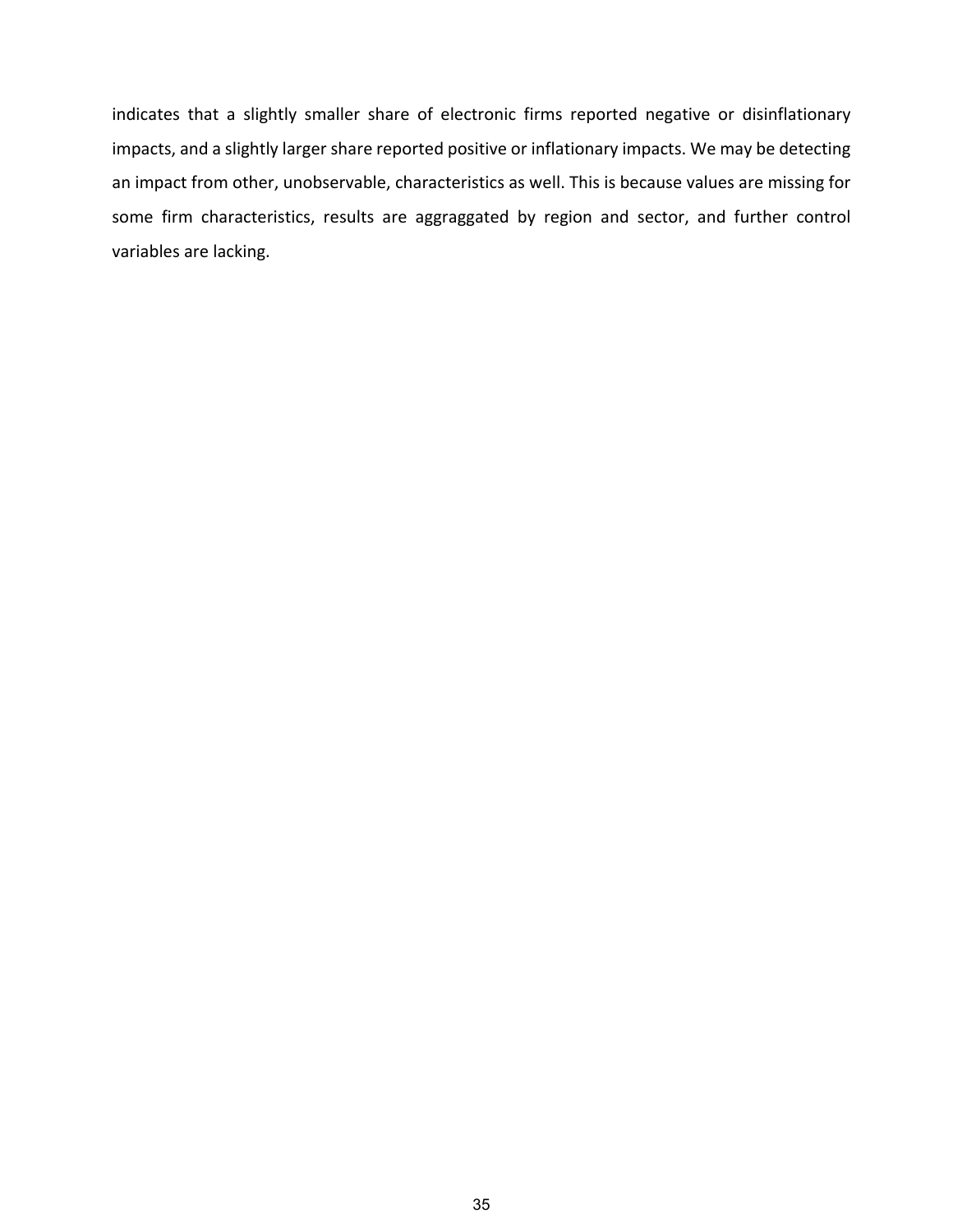## **Main balancing test results**

|             | Unmatched | Mean   |                 | %reduct<br>t-test |               |                | V(T)/           |      |
|-------------|-----------|--------|-----------------|-------------------|---------------|----------------|-----------------|------|
| Variable    | Matched   |        | Treated Control | %bias  bias       |               | t              | p> t            | V(C) |
| Canada      | U         | .03072 | .13838          | $-39.4$           |               | $-11.07$       | 0.000           |      |
|             | м         | .03148 | .02483          | 2.4               | 93.8          |                | 1.04 0.299      |      |
| <b>US</b>   | U         | .13168 | .06364          | 23.1              |               |                | 8.03 0.000      |      |
|             | М         | .13343 | .14537          | $-4.0$            | 82.5          |                | $-0.89$ $0.374$ |      |
| Europe      | U         | .6335  | .7479           | $-24.9$           |               |                | $-8.19$ $0.000$ |      |
|             | М         | .63268 | .6274           | 1.2               | 95.4          |                | 0.28 0.778      |      |
| electronic  | U         | .70739 | .92995          | $-60.3$           |               | $-22.40$ 0.000 |                 |      |
|             | Μ         | .72489 | .73154          | $-1.8$            | 97.0          |                | $-0.39$ $0.699$ |      |
| <b>CITU</b> | U         | .17996 | .11075          | 19.7              |               |                | 6.64 0.000      |      |
|             | м         | .18441 | .1716           | 3.6               | 81.5          |                | 0.86 0.388      |      |
| <b>CPBS</b> | U         | .1368  | .14603          | $-2.6$            |               |                | $-0.84$ $0.400$ |      |
|             | м         | .14018 | .16344          |                   | $-6.7 -151.9$ |                | $-1.67$ 0.094   |      |
| <b>FIRE</b> | U         | .04316 | .02738          | 8.6               |               |                | 2.90 0.004      |      |
|             | М         | .04423 | .04176          | 1.3               | 84.4          |                | 0.31 0.754      |      |
| Manu        | U         | .46013 | .54859          | $-17.8$           |               |                | $-5.68$ 0.000   |      |
|             | М         | .46477 | .46655          | $-0.4$            | 98.0          | $-0.09$        | 0.927           |      |
| Primary     | U         | .00585 | .00789          | $-2.5$            |               |                | $-0.76$ 0.446   |      |
|             | М         | .00375 | .00197          | 2.2               | 12.9          |                | 0.86 0.390      |      |
| Trade       | U         | .14484 | .13863          | 1.8               |               |                | 0.57 0.567      |      |
|             | м         | .13943 | .13219          | 2.1               | $-16.6$       |                | 0.55 0.585      |      |
|             |           |        |                 |                   |               |                |                 |      |

| Table A-8: Balancing test results: large vs. others—adoption status |  |  |  |  |  |
|---------------------------------------------------------------------|--|--|--|--|--|
|---------------------------------------------------------------------|--|--|--|--|--|

\* if variance ratio outside  $[0.90; 1.11]$  for U and  $[0.90; 1.11]$  for M

| Sample Ps R2 LR chi2 p>chi2 MeanBias MedBias B R %Var                                              |  |  |  |  |
|----------------------------------------------------------------------------------------------------|--|--|--|--|
| Unmatched 0.120 733.36 0.000 20.1 18.7 83.7* 1.01 .<br>Matched 0.002 6.20 0.798 2.6 2.1 9.6 1.02 . |  |  |  |  |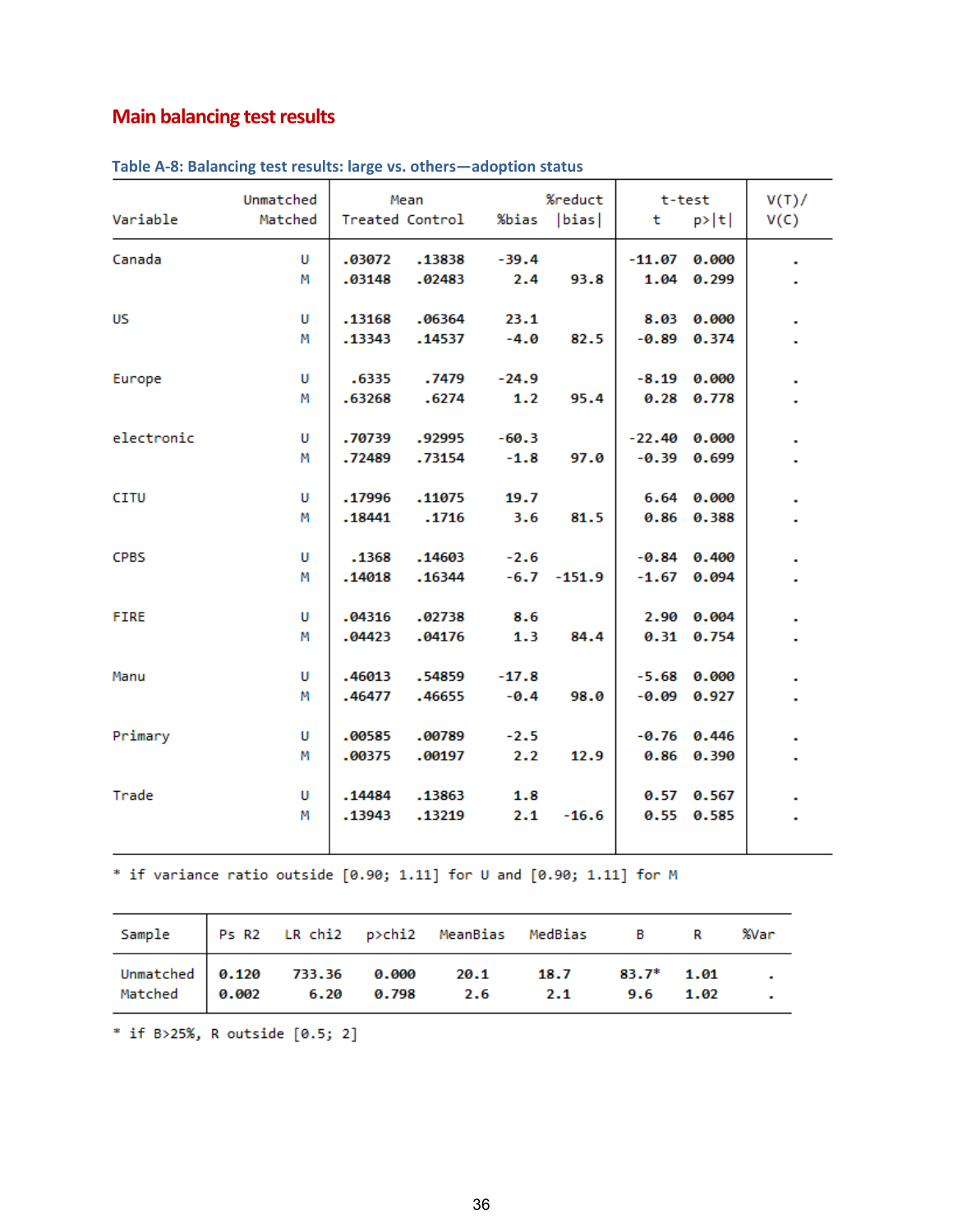| Variable    | Unmatched<br>Matched |                  | Mean<br>Treated Control |                   | %reduct<br>%bias  bias | t. | t-test<br>p> t                   | V(T)<br>V(C) |
|-------------|----------------------|------------------|-------------------------|-------------------|------------------------|----|----------------------------------|--------------|
| small       | U<br>М               | .80597<br>.80467 | .19388<br>.80801        | 154.7<br>$-0.8$   | 99.5                   |    | 27.71 0.000<br>$-0.15$ 0.884     |              |
| medium      | U<br>м               | .12438<br>.12521 | .18222<br>.13135        | $-16.1$<br>$-1.7$ | 89.4                   |    | $-2.87$ 0.004<br>$-0.32$ $0.751$ |              |
| large       | U<br>М               | .06965<br>.07012 | .26239<br>.06064        | $-53.6$<br>2.6    | 95.1                   |    | $-9.45$ 0.000<br>0.66 0.507      |              |
| electronic  | U<br>м               | .8325<br>.83806  | .90962<br>.85088        | $-23.1$<br>$-3.8$ | 83.4                   |    | $-4.18$ 0.000<br>$-0.61$ $0.541$ |              |
| <b>CITU</b> | U<br>М               | .21227<br>.21369 | .13557<br>.21526        | 20.3<br>$-0.4$    | 98.0                   |    | 3.66 0.000<br>$-0.07$ 0.947      |              |
| <b>CPBS</b> | U<br>м               | .34826<br>.35058 | .15743<br>.38957        | 45.0<br>$-9.2$    | 79.6                   |    | 8.12 0.000<br>$-1.40$ 0.163      |              |
| <b>FIRE</b> | U<br>М               | .0796<br>.08013  | .18367<br>.08013        | $-31.1$<br>0.0    | 100.0                  |    | $-5.52$ 0.000<br>0.00 1.000      |              |
| Manu        | U<br>м               | .07131<br>.06511 | .22157<br>.05563        | $-43.5$<br>2.7    | 93.7                   |    | $-7.68$ 0.000<br>$0.69$ $0.491$  |              |
| Primary     | U<br>м               | .0199<br>.02003  | .00875<br>.00955        | 9.4<br>8.8        | 6.0                    |    | 1.70 0.089<br>1.50 0.133         |              |
| Trade       | U<br>М               | .1592<br>.16027  | .11662<br>.16226        | 12.4<br>$-0.6$    | 95.3                   |    | 2.22 0.026<br>$-0.09$ $0.925$    |              |

## **Table A-9: Balancing test results: Canadian vs. US firms—adoption status**

\* if variance ratio outside  $[0.85; 1.17]$  for U and  $[0.85; 1.17]$  for M

| Sample Ps R2 LR chi2 p>chi2 MeanBias MedBias B R %Var                                                 |  |  |  |  |
|-------------------------------------------------------------------------------------------------------|--|--|--|--|
| Unmatched 0.432 769.31 0.000 40.9 27.1 157.7* 0.04* .<br>Matched 0.004 5.96 0.744 3.1 2.2 14.1 1.42 . |  |  |  |  |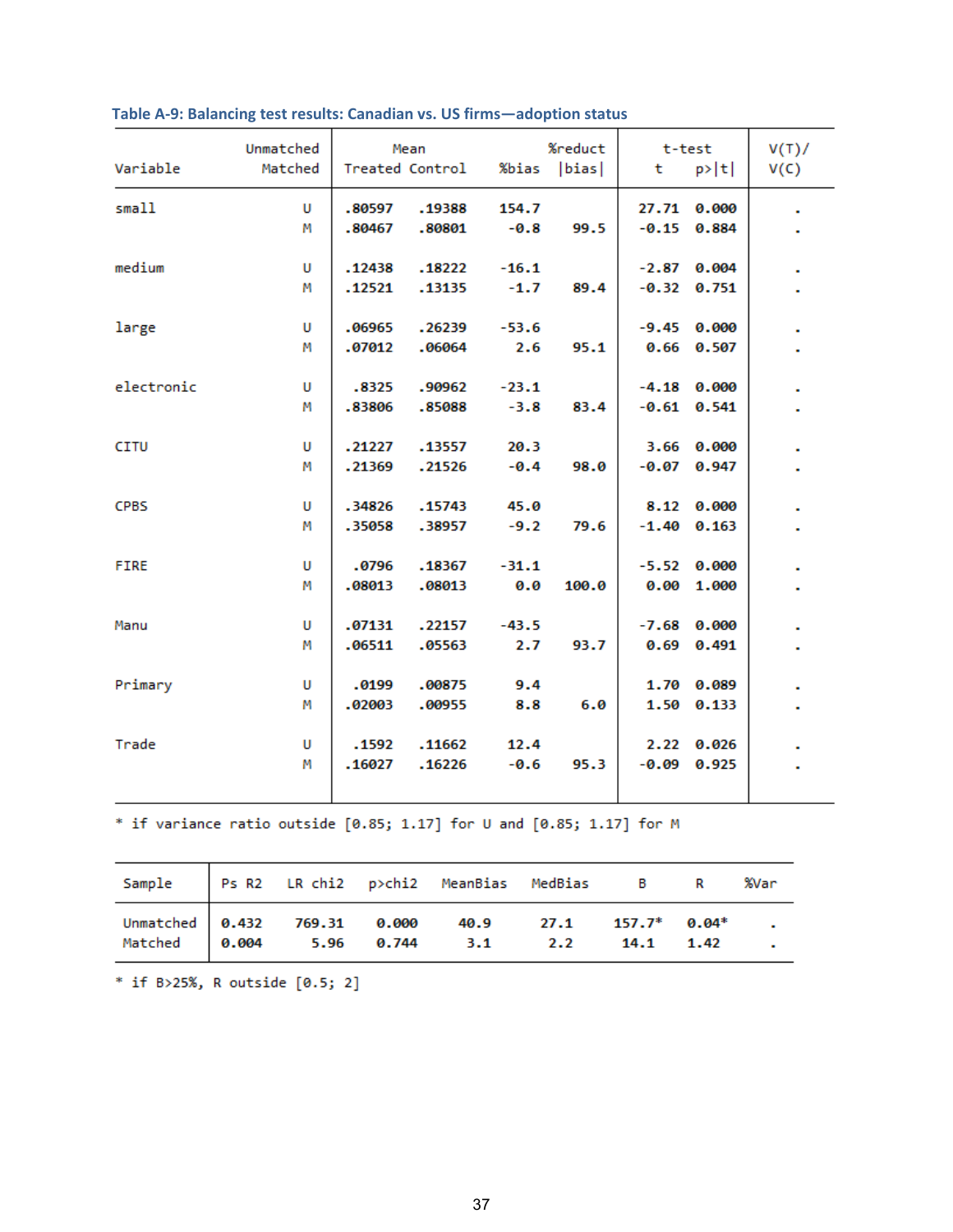| Variable   | Unmatched<br>Matched |        | Mean<br>Treated Control | %bias   | %reduct<br> bias | t              | t-test<br>p> t  | V(T)<br>V(C) |
|------------|----------------------|--------|-------------------------|---------|------------------|----------------|-----------------|--------------|
| Canada     | U                    | .18016 | .04023                  | 45.8    |                  |                | 18.46 0.000     |              |
|            | М                    | .18016 | .18252                  | $-0.8$  | 98.3             |                | $-0.22$ $0.826$ |              |
| <b>US</b>  | U                    | .18638 | .05948                  | 39.4    |                  |                | 15.70 0.000     |              |
|            | Μ                    | .18638 | .18402                  | 0.7     | 98.1             |                | 0.22 0.827      |              |
| Europe     | U                    | .53696 | .80718                  | $-60.1$ |                  | $-23.52$ 0.000 |                 |              |
|            | М                    | .53696 | .53696                  | 0.0     | 100.0            | $-0.00$        | 1.000           |              |
| small      | U                    | .35953 | .31983                  | 8.4     |                  |                | 3.23 0.001      |              |
|            | М                    | .35953 | .35953                  | 0.0     | 100.0            | $-0.00$        | 1.000           |              |
| medium     | U                    | .27315 | .37787                  | $-22.5$ |                  |                | $-8.59$ $0.000$ |              |
|            | М                    | .27315 | .2608                   | 2.7     | 88.2             |                | 1.00 0.317      |              |
| large      | U                    | .2463  | .21092                  | 8.4     |                  |                | 3.26 0.001      |              |
|            | М                    | .2463  | .25861                  | $-2.9$  | 65.2             |                | $-1.02$ 0.310   |              |
| electronic | U                    | .80117 | .8408                   | $-10.4$ |                  |                | $-4.01$ 0.000   |              |
|            | М                    | .80117 | .81584                  | $-3.8$  | 63.0             |                | $-1.34$ 0.181   |              |
|            |                      |        |                         |         |                  |                |                 |              |

## **Table A-10: Balancing test results: services**

\* if variance ratio outside  $[0.93; 1.08]$  for U and  $[0.93; 1.08]$  for M

| Sample Ps R2 LR chi2 p>chi2 MeanBias MedBias B R %Var                                               |  |  |  |  |
|-----------------------------------------------------------------------------------------------------|--|--|--|--|
| Unmatched 0.084 695.65 0.000 27.9 22.5 70.2* 2.27* .<br>Matched 0.001 6.99 0.430 1.6 0.8 7.4 1.06 . |  |  |  |  |

**.**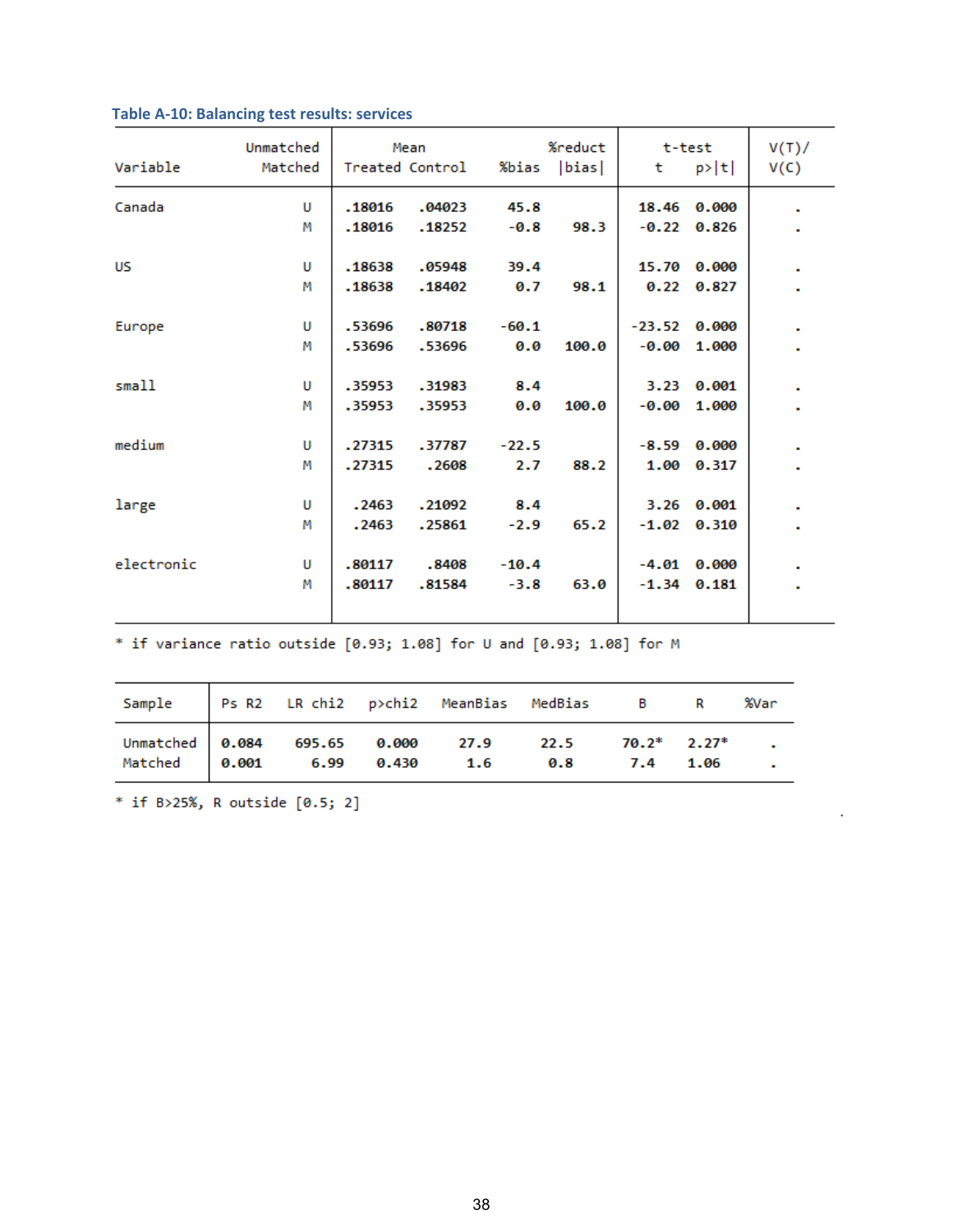| Variable       | Unmatched<br>Matched |                  | Mean<br>Treated Control | %bias           | %reduct<br> bias | t                   | t-test<br>p> t | V(T)<br>V(C) |
|----------------|----------------------|------------------|-------------------------|-----------------|------------------|---------------------|----------------|--------------|
| electronic     | U<br>M               | .76012<br>.74286 | .86333<br>.74286        | $-26.6$<br>0.0  | 100.0            | $-4.98$<br>$-0.00$  | 0.000<br>1.000 |              |
| size_s         | $\sf U$<br>М         | .71387<br>.68889 | .2427<br>.68889         | 106.9<br>0.0    | 100.0            | 18.76<br>0.00       | 0.000<br>1.000 |              |
| $size_m$       | U<br>М               | .1763<br>.19048  | .37111<br>.19048        | $-44.7$<br>0.0  | 100.0            | $-7.13$<br>$-0.00$  | 0.000<br>1.000 |              |
| $size_1$       | U<br>M               | .10983<br>.12063 | .38619<br>.12063        | $-67.5$<br>0.0  | 100.0            | $-10.21$<br>0.00    | 0.000<br>1.000 |              |
| size_na        | U<br>M               | 0<br>0           | 0<br>0                  |                 |                  |                     |                |              |
| sector_CITU    | U<br>М               | .21676<br>.2381  | .11333<br>.2381         | 28.1<br>$-0.0$  | 100.0            | 5.35<br>$-0.00$     | 0.000<br>1.000 |              |
| sector_CPBS    | U<br>М               | .33237<br>.36508 | .12646<br>.36508        | 50.5<br>0.0     | 100.0            | 9.96<br>0.00        | 0.000<br>1.000 |              |
| sector_FIRE    | U<br>M               | .07803<br>.08571 | .04232<br>.08571        | 15.0<br>$-0.0$  | 100.0            | 2.89<br>0.00        | 0.004<br>1.000 |              |
| sector_Manu    | U<br>М               | .08382<br>.09206 | .55982<br>.09206        | $-118.3$<br>0.0 | 100.0            | $-17.38$<br>$-0.00$ | 0.000<br>1.000 |              |
| sector_Primary | U<br>М               | .02312<br>.01905 | .00486<br>.01905        | 15.6<br>0.0     | 100.0            | 3.65<br>0.00        | 0.000<br>1.000 |              |
| sector_Trade   | U<br>M               | .16185<br>.17778 | .14591<br>.17778        | 4.4<br>0.0      | 100.0            | 0.77<br>0.00        | 0.440<br>1.000 |              |
| sector_Public  | U<br>М               | 0<br>0           | 0<br>0                  |                 |                  |                     |                |              |

## **Table A-11: Balancing test results: Canada vs. not Canada—direct impact on prices**

 $*$  if variance ratio outside [0.81; 1.24] for U and [0.80; 1.25] for M

| Sample   Ps R2 LR chi2 p>chi2 MeanBias MedBias B R            |  |     |                                                | %Var |
|---------------------------------------------------------------|--|-----|------------------------------------------------|------|
| Unmatched 0.373 739.54 0.000 47.8<br>Matched 0.000 0.00 1.000 |  | 0.0 | $36.4$ $187.1*$ 0.56<br>$0.0$ $-126.7$ $0.18*$ |      |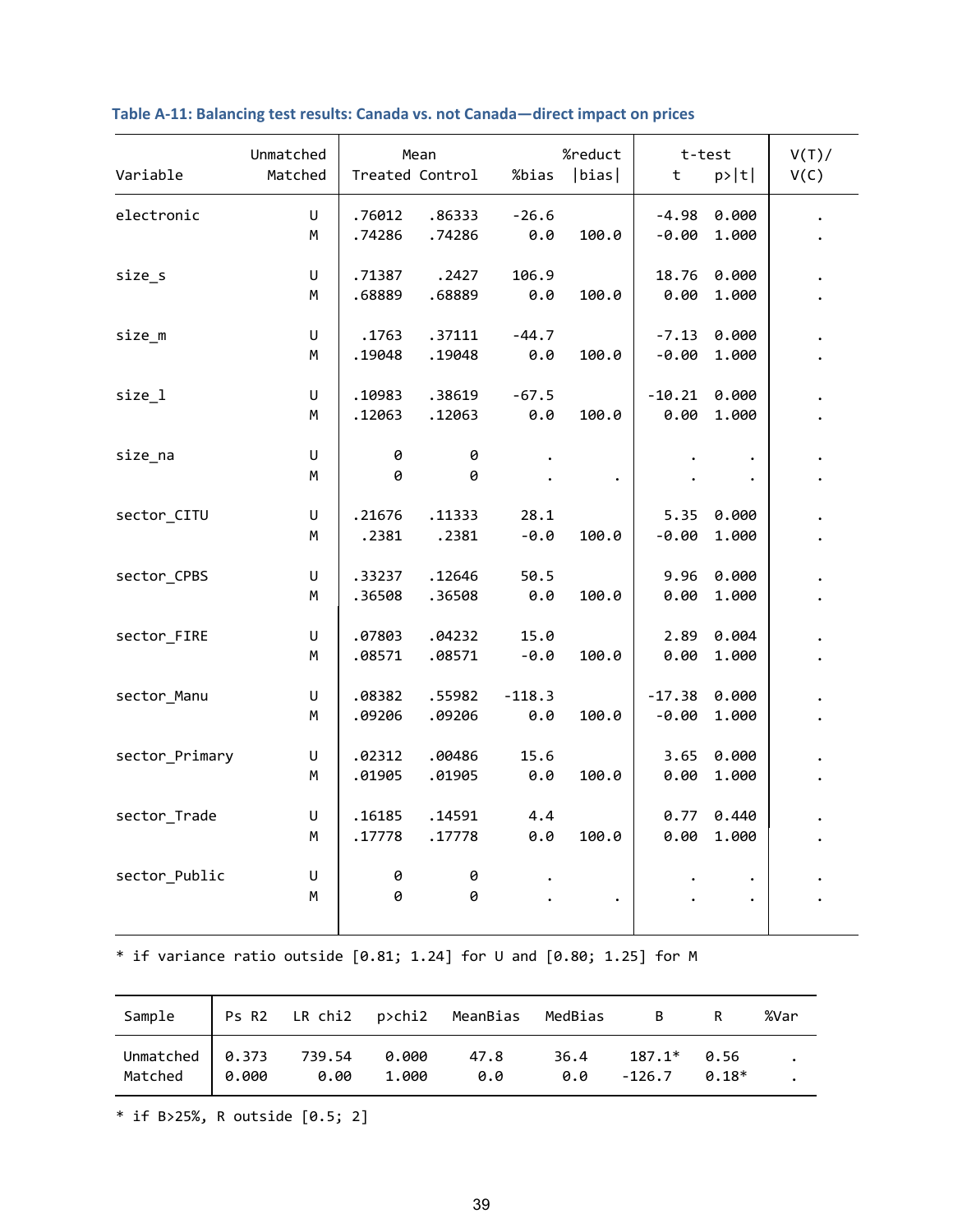|                | Unmatched |        | Mean            |         | %reduct |         | t-test | V(T) |
|----------------|-----------|--------|-----------------|---------|---------|---------|--------|------|
| Variable       | Matched   |        | Treated Control | %bias   | bias    | t       | p> t   | V(C) |
| electronic     | U         | .67485 | .79893          | $-28.5$ |         | $-7.23$ | 0.000  |      |
|                | M         | .68527 | .68527          | $-0.0$  | 100.0   | $-0.00$ | 1.000  |      |
| Canada         | U         | .04444 | .14922          | $-36.0$ |         | $-8.06$ | 0.000  |      |
|                | М         | .04513 | .04513          | 0.0     | 100.0   | 0.00    | 1.000  |      |
| US             | U         | .19298 | .17781          | 3.9     |         | 0.97    | 0.334  |      |
|                | М         | .19359 | .19359          | 0.0     | 100.0   | 0.00    | 1.000  |      |
| Europe         | U         | .64327 | .62064          | 4.7     |         | 1.15    | 0.250  |      |
|                | М         | .64014 | .64014          | $-0.0$  | 100.0   | $-0.00$ | 1.000  |      |
| <b>ROW</b>     | U         | .1193  | .05233          | 24.1    |         | 6.42    | 0.000  |      |
|                | М         | .12114 | .12114          | 0.0     | 100.0   | $-0.00$ | 1.000  |      |
| sector_CITU    | U         | .16491 | .10417          | 17.9    |         | 4.58    | 0.000  |      |
|                | М         | .16746 | .16746          | 0.0     | 100.0   | 0.00    | 1.000  |      |
| sector_CPBS    | U         | .12865 | .13663          | $-2.3$  |         | $-0.57$ | 0.565  |      |
|                | М         | .11758 | .11758          | 0.0     | 100.0   | 0.00    | 1.000  |      |
| sector_FIRE    | U         | .05848 | .04409          | 6.5     |         | 1.65    | 0.099  |      |
|                | М         | .05938 | .05938          | 0.0     | 100.0   | 0.00    | 1.000  |      |
| sector_Manu    | U         | .43509 | .48401          | $-9.8$  |         | $-2.41$ | 0.016  |      |
|                | М         | .44181 | .44181          | $-0.0$  | 100.0   | $-0.00$ | 1.000  |      |
| sector Primary | U         | .00819 | .01502          | $-6.4$  |         | $-1.48$ | 0.138  |      |
|                | М         | .00594 | .00594          | 0.0     | 100.0   | 0.00    | 1.000  |      |
| sector_Trade   | U         | .16257 | .12645          | 10.3    |         | 2.58    | 0.010  |      |
|                | М         | .16508 | .16508          | 0.0     | 100.0   | 0.00    | 1.000  |      |
| sector_Public  | U         | .0269  | .01308          | 9.9     |         | 2.62    | 0.009  |      |
|                | М         | .02732 | .02732          | 0.0     | 100.0   | 0.00    | 1.000  |      |

## **Table A-12: Balancing test results: large vs. not large—direct impact on prices**

 $*$  if variance ratio outside [0.87; 1.14] for U and [0.87; 1.14] for M

| Sample   Ps R2 LR chi2 p>chi2 MeanBias MedBias B R       |  |             |            |                          | %Var |
|----------------------------------------------------------|--|-------------|------------|--------------------------|------|
| Unmatched 0.069 242.23 0.000<br>Matched 0.000 0.00 1.000 |  | 13.4<br>0.0 | 9.9<br>0.0 | $64.1*$ 0.55<br>0.0 1.00 |      |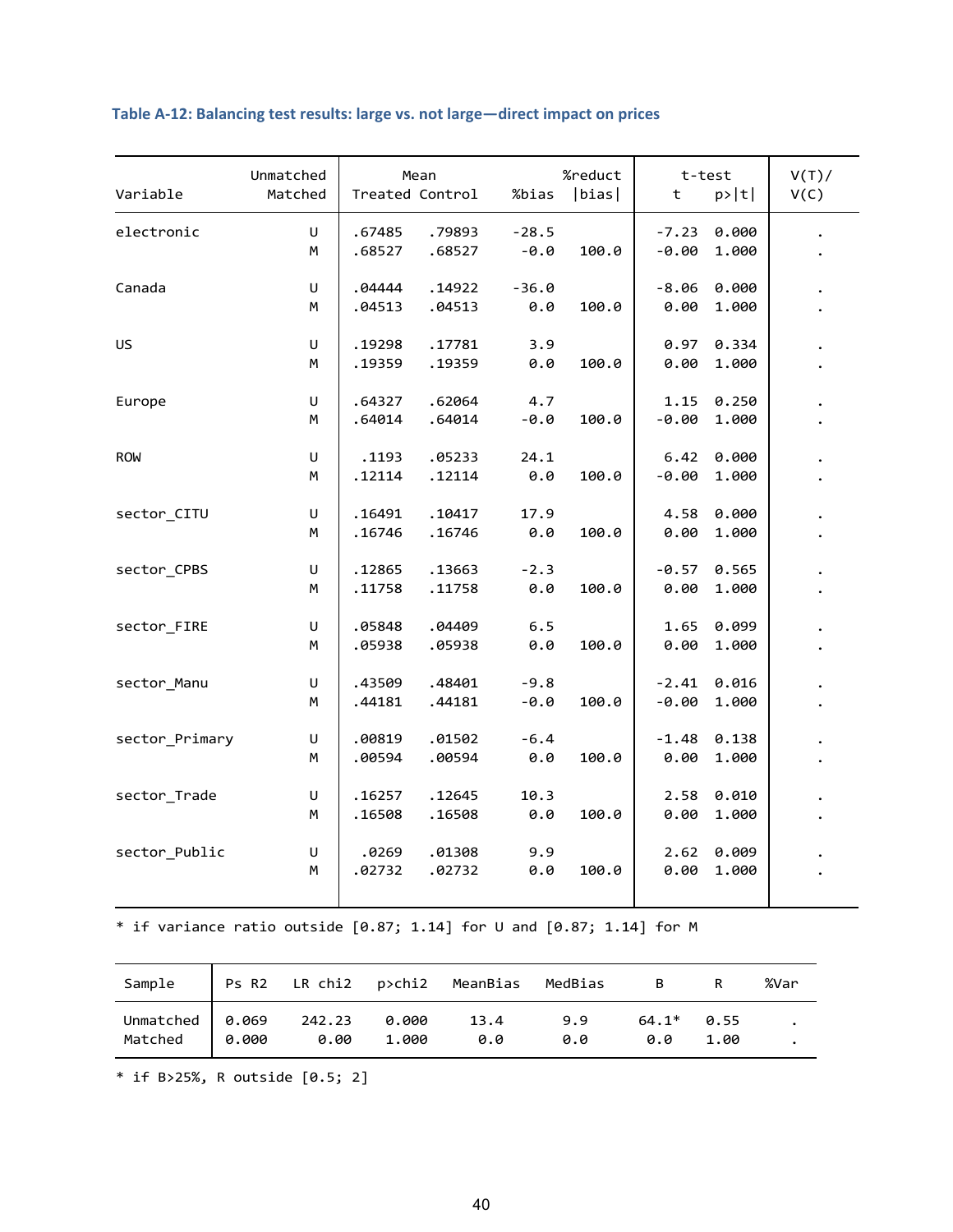| Variable       | Unmatched<br>Matched |                | Mean<br>Treated Control | %bias              | %reduct<br> bias | t                   | t-test<br>p> t | V(T)<br>V(C) |
|----------------|----------------------|----------------|-------------------------|--------------------|------------------|---------------------|----------------|--------------|
| electronic     | U<br>M               | .834<br>.8196  | .47566<br>.8196         | 81.3<br>0.0        | 100.0            | 13.00<br>0.00       | 0.000<br>1.000 |              |
| size_s         | U<br>М               | .798<br>.77951 | .16105<br>.77951        | 165.3<br>0.0       | 100.0            | 26.60<br>0.00       | 0.000<br>1.000 |              |
| size m         | U<br>M               | .132<br>.14254 | .23034<br>.14254        | $-25.7$<br>$-0.0$  | 100.0            | $-4.12$<br>$-0.00$  | 0.000<br>1.000 |              |
| size 1         | $\sf U$<br>м         | .07<br>.07795  | .60861<br>.07795        | $-138.2$<br>$-0.0$ | 100.0            | $-22.00$<br>$-0.00$ | 0.000<br>1.000 |              |
| size_na        | $\sf U$<br>M         | 0<br>0         | 0<br>0                  |                    |                  |                     |                |              |
| sector_CITU    | U<br>М               | .234<br>.26058 | .20599<br>.26058        | 6.8<br>0.0         | 100.0            | 1.09<br>0.00        | 0.277<br>1.000 |              |
| sector_CPBS    | U<br>М               | .342<br>.38085 | .18165<br>.38085        | 37.1<br>0.0        | 100.0            | 5.98<br>0.00        | 0.000<br>1.000 |              |
| sector_FIRE    | U<br>М               | .082<br>.09131 | .15918<br>.09131        | $-23.8$<br>$-0.0$  | 100.0            | $-3.81$<br>$-0.00$  | 0.000<br>1.000 |              |
| sector_Manu    | U<br>м               | .068<br>.07572 | .24345<br>.07572        | $-49.8$<br>$-0.0$  | 100.0            | $-7.94$<br>$-0.00$  | 0.000<br>1.000 |              |
| sector_Primary | U<br>М               | .016<br>.00668 | .00936<br>.00668        | 5.9<br>$-0.0$      | 100.0            | 0.96<br>$-0.00$     | 0.339<br>1.000 |              |
| sector_Trade   | U<br>М               | .152<br>.16927 | .17603<br>.16927        | $-6.5$<br>$-0.0$   | 100.0            | $-1.04$<br>$-0.00$  | 0.298<br>1.000 |              |
| sector_Public  | U<br>M               | 0<br>0         | 0<br>0                  |                    | $\bullet$        |                     |                |              |

## **Table A-13: Balancing test results: Canada vs. not Canada—indirect impact on prices**

 $*$  if variance ratio outside [0.84; 1.19] for U and [0.83; 1.20] for M

| Sample                                                       |                      |       | Ps R2 LR chi2  p>chi2  MeanBias  MedBias |             | $\overline{B}$ and $\overline{B}$ and $\overline{B}$ and $\overline{B}$ and $\overline{B}$ and $\overline{B}$ and $\overline{B}$ and $\overline{B}$ and $\overline{B}$ and $\overline{B}$ and $\overline{B}$ and $\overline{B}$ and $\overline{B}$ and $\overline{B}$ and $\overline{B}$ and $\overline{B}$ and $\overline{B}$ and | %Var |
|--------------------------------------------------------------|----------------------|-------|------------------------------------------|-------------|------------------------------------------------------------------------------------------------------------------------------------------------------------------------------------------------------------------------------------------------------------------------------------------------------------------------------------|------|
| Unmatched $\vert 0.383 \vert$<br>Matched $\vert 0.000 \vert$ | 548.50 0.000<br>0.00 | 1.000 | 54.0<br>0.0                              | 31.4<br>0.0 | $184.0* 0.77$<br>-0.0 1.00                                                                                                                                                                                                                                                                                                         |      |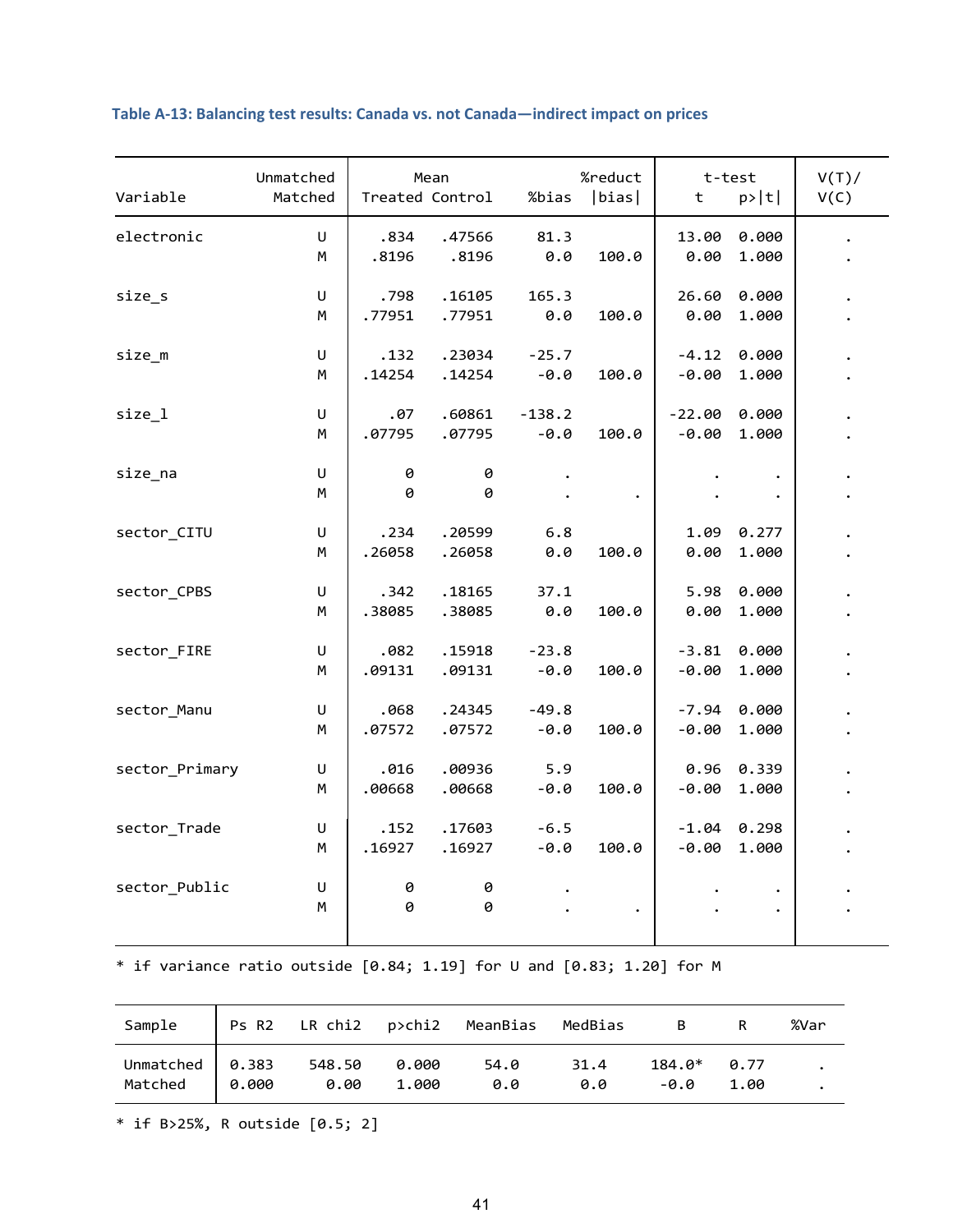| Variable       | Unmatched<br>Matched |                  | Mean<br>Treated Control | %bias          | %reduct<br> bias | t                   | t-test<br>p> t | V(T)<br>V(C) |
|----------------|----------------------|------------------|-------------------------|----------------|------------------|---------------------|----------------|--------------|
| electronic     | U<br>М               | .30469<br>.31967 | .68421<br>.31967        | $-82.0$<br>0.0 | 100.0            | $-13.83$<br>$-0.00$ | 0.000<br>1.000 |              |
| Canada         | U<br>М               | .09115<br>.09563 | .41481<br>.09563        | $-80.2$<br>0.0 | 100.0            | $-12.17$<br>0.00    | 0.000<br>1.000 |              |
| US             | U<br>М               | .40625<br>.42077 | .32471<br>.42077        | 17.0<br>0.0    | 100.0            | 2.91<br>0.00        | 0.004<br>1.000 |              |
| Europe         | U<br>М               | .26563<br>.24863 | .22658<br>.24863        | 9.1<br>0.0     | 100.0            | 1.55<br>0.00        | 0.120<br>1.000 |              |
| <b>ROW</b>     | $\sf U$<br>М         | .23698<br>.23497 | .0339<br>.23497         | 62.1<br>$-0.0$ | 100.0            | 12.92<br>0.00       | 0.000<br>1.000 |              |
| sector_CITU    | $\sf U$<br>М         | .22917<br>.24044 | .16057<br>.24044        | 17.4<br>$-0.0$ | 100.0            | 3.04<br>$-0.00$     | 0.002<br>1.000 |              |
| sector_CPBS    | U<br>М               | .10677<br>.08197 | .21142<br>.08197        | $-28.9$<br>0.0 | 100.0            | $-4.59$<br>0.00     | 0.000<br>1.000 |              |
| sector_FIRE    | U<br>М               | .1276<br>.13388  | .09188<br>.13388        | 11.4<br>0.0    | 100.0            | 2.01<br>0.00        | 0.045<br>1.000 |              |
| sector_Manu    | $\sf U$<br>М         | .2474<br>.25956  | .20339<br>.25956        | 10.5<br>$-0.0$ | 100.0            | 1.81<br>$-0.00$     | 0.070<br>1.000 |              |
| sector_Primary | U<br>М               | .01823<br>.01366 | .02498<br>.01366        | $-4.6$<br>0.0  | 100.0            | $-0.76$<br>0.00     | 0.449<br>1.000 |              |
| sector_Trade   | U<br>М               | .17969<br>.18852 | .12667<br>.18852        | 14.7<br>0.0    | 100.0            | 2.59<br>0.00        | 0.010<br>1.000 |              |
| sector_Public  | U<br>М               | .0625<br>.06011  | .0223<br>.06011         | 20.0<br>0.0    | 100.0            | 3.85<br>0.00        | 0.000<br>1.000 |              |
|                |                      |                  |                         |                |                  |                     |                |              |

## **Table A-14: Balancing test results: large vs. not large—indirect impact on prices**

\* if variance ratio outside [0.82; 1.22] for U and [0.81; 1.23] for M

| Sample   Ps R2 LR chi2 p>chi2 MeanBias MedBias B R                                                 |  |  |  | %Var |
|----------------------------------------------------------------------------------------------------|--|--|--|------|
| Unmatched 0.283 482.92 0.000 29.8 17.2 146.0* 0.50*<br>Matched -0.000 -0.00 1.000 0.0 0.0 0.0 1.00 |  |  |  |      |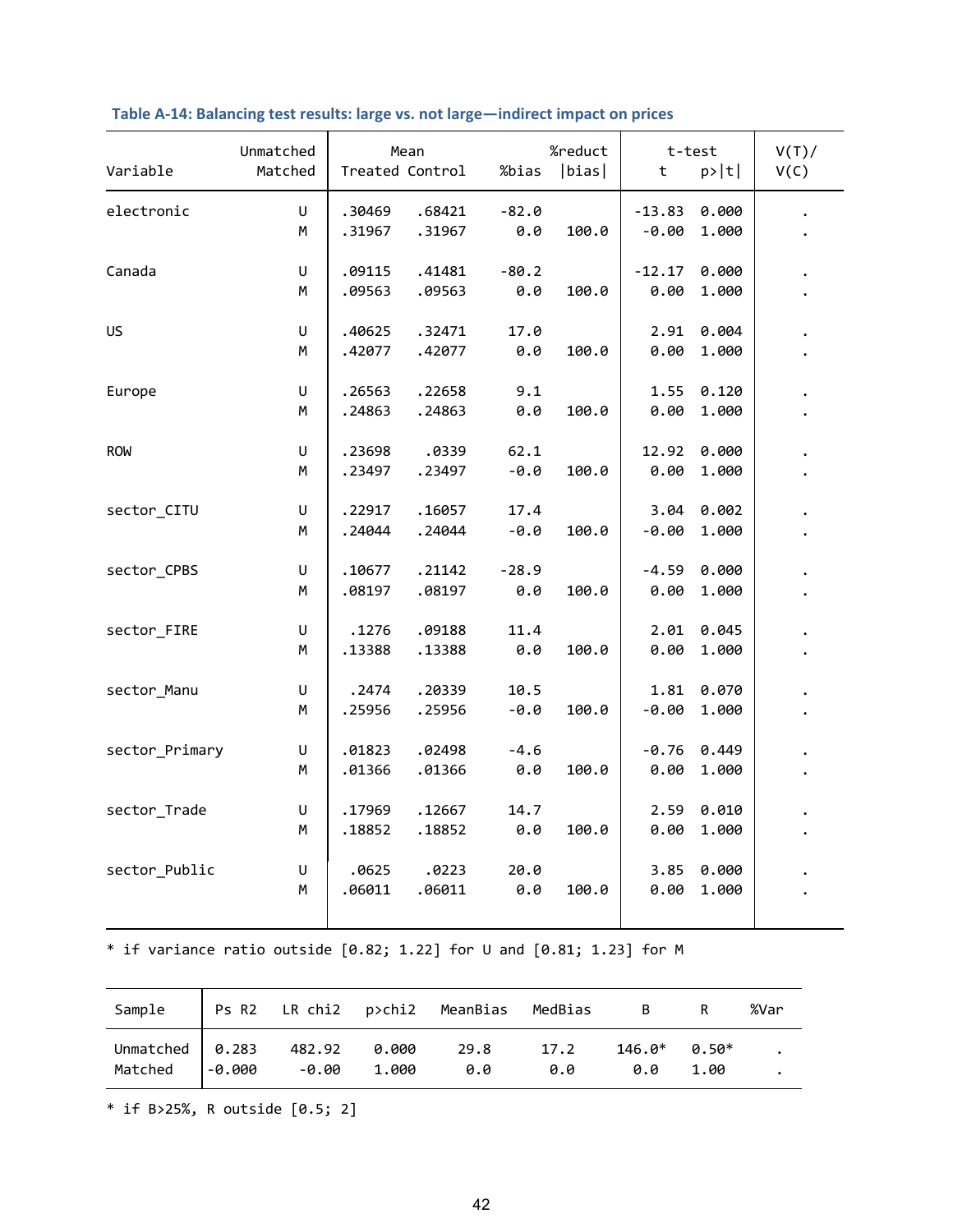| Unmatched<br>Variable<br>Matched |              |                  | Mean<br>Treated Control | %bias              | %reduct<br> bias | t                   | t-test<br>p> t | V(T)<br>V(C) |
|----------------------------------|--------------|------------------|-------------------------|--------------------|------------------|---------------------|----------------|--------------|
| electronic                       | U<br>М       | .75<br>.73248    | .86015<br>.73248        | $-28.1$<br>0.0     | 100.0            | $-5.28$<br>$-0.00$  | 0.000<br>1.000 |              |
| size_s                           | U<br>М       | .70977<br>.68471 | .23755<br>.68471        | 107.2<br>0.0       | 100.0            | 18.97<br>$-0.00$    | 0.000<br>1.000 |              |
| $size_m$                         | U<br>М       | .18103<br>.19427 | .37117<br>.19427        | $-43.5$<br>$-0.0$  | 100.0            | $-6.98$<br>$-0.00$  | 0.000<br>1.000 |              |
| size 1                           | U<br>M       | .1092<br>.12102  | .39128<br>.12102        | $-68.8$<br>$-0.0$  | 100.0            | $-10.43$<br>0.00    | 0.000<br>1.000 |              |
| size na                          | U<br>M       | 0<br>0           | 0<br>0                  |                    |                  |                     | $\bullet$      |              |
| sector_CITU                      | U<br>M       | .21264<br>.23567 | .11207<br>.23567        | 27.5<br>$-0.0$     | 100.0            | 5.25<br>0.00        | 0.000<br>1.000 |              |
| sector_CPBS                      | U<br>М       | .31609<br>.35032 | .12739<br>.35032        | 46.6<br>0.0        | 100.0            | 9.17<br>$-0.00$     | 0.000<br>1.000 |              |
| sector_FIRE                      | U<br>М       | .08046<br>.08917 | .03879<br>.08917        | 17.6<br>$-0.0$     | 100.0            | 3.49<br>$-0.00$     | 0.000<br>1.000 |              |
| sector_Manu                      | $\sf U$<br>м | .08908<br>.09873 | .56657<br>.09873        | $-118.1$<br>$-0.0$ | 100.0            | $-17.49$<br>$-0.00$ | 0.000<br>1.000 |              |
| sector_Primary                   | U<br>M       | .02586<br>.01911 | .00431<br>.01911        | 17.7<br>$-0.0$     | 100.0            | 4.36<br>0.00        | 0.000<br>1.000 |              |
| sector_Trade                     | U<br>м       | .16667<br>.18471 | .14416<br>.18471        | 6.2<br>0.0         | 100.0            | 1.10<br>$-0.00$     | 0.273<br>1.000 |              |
| sector Public                    | U<br>M       | 0<br>0           | 0<br>0                  |                    |                  |                     |                |              |

## **Table A-15: Balancing test results: Canada vs. not Canada—impact on employment**

 $*$  if variance ratio outside  $[0.81; 1.23]$  for U and  $[0.80; 1.25]$  for M

| Sample                                            |       |       | Ps R2 LR chi2  p>chi2  MeanBias  MedBias |             | $\overline{B}$ and $\overline{B}$ and $\overline{B}$ and $\overline{B}$ and $\overline{B}$ and $\overline{B}$ and $\overline{B}$ and $\overline{B}$ and $\overline{B}$ and $\overline{B}$ and $\overline{B}$ and $\overline{B}$ and $\overline{B}$ and $\overline{B}$ and $\overline{B}$ and $\overline{B}$ and $\overline{B}$ and |      | %Var |
|---------------------------------------------------|-------|-------|------------------------------------------|-------------|------------------------------------------------------------------------------------------------------------------------------------------------------------------------------------------------------------------------------------------------------------------------------------------------------------------------------------|------|------|
| Unmatched 0.382 763.03 0.000<br>Matched $ -0.000$ | -0.00 | 1.000 | 48.1<br>0.0                              | 35.8<br>0.0 | $189.6*$ 0.57<br>0.0                                                                                                                                                                                                                                                                                                               | 1.00 |      |